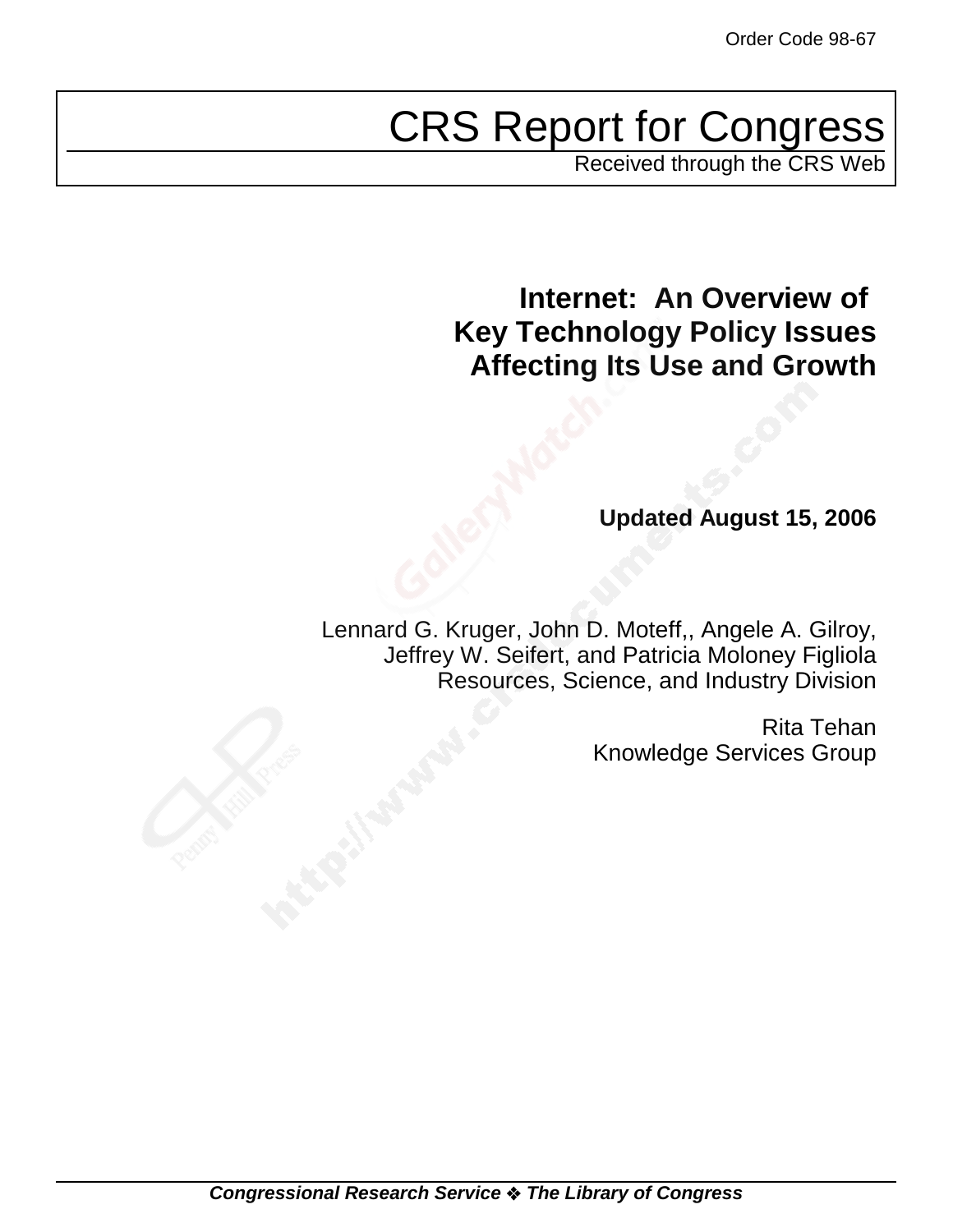## Internet: An Overview of Key Technology Policy Issues Affecting Its Use and Growth

## **Summary**

In the decade between 1994 and 2004, the number of U.S. adults using the Internet increased from 15% to 63%, and by 2005, stood at 78.6%. From electronic mail to accessing information to watching videos to online purchasing, the Internet touches almost every aspect of modern life. The extent to which use of the Internet continues to grow, however, may be affected by a number of technology policy issues being debated in Congress.

First is the availability of high-speed — or "broadband" — Internet access. Broadband Internet access gives users the ability to send and receive data at speeds far greater than "dial-up" Internet access over traditional telephone lines. With deployment of broadband technologies accelerating, Congress is seeking to ensure fair competition and timely broadband deployment to all sectors and geographical locations of American society.

Next are a range of issues that reflect challenges faced by those who do use the Internet, such as security, privacy (including spyware and identity theft), unsolicited commercial electronic mail ("spam"), protecting children from unsuitable material (such as pornography), and computer security, including the vulnerability of the nation's critical infrastructures to cyber attacks.

Other issues include the governance of the Internet's domain name system (DNS), which is administered by a nonprofit corporation called the Internet Corporation for Assigned Names and Numbers (ICANN). With the Department of Commerce currently exercising legal authority over ICANN, and in reaction to calls for greater international control over the Internet, the  $109<sup>th</sup>$  Congress has expressed its support for maintaining U.S. control over the domain name system.

The evolving role of the Internet in the political economy of the United States also continues to attract congressional attention. Among the issues are what changes may be needed at the Federal Communications Commission in the Internet age, federal support for information technology research and development, provision of online services by the government ("e-government"), and availability and use of "open source" software by the government.

A number of laws already have been passed on many of these issues. Congress is monitoring the effectiveness of these laws, and assessing what other legislation may be needed. Many bills are pending in the 109<sup>th</sup> Congress, particularly on broadband deployment and Internet privacy (including identity theft). This report identifies that legislation, but does not track the status of the bills. Other CRS reports referenced in this document do track legislation, and the reader should consult those reports, which are updated more frequently than this one, for current information. This report will be updated periodically.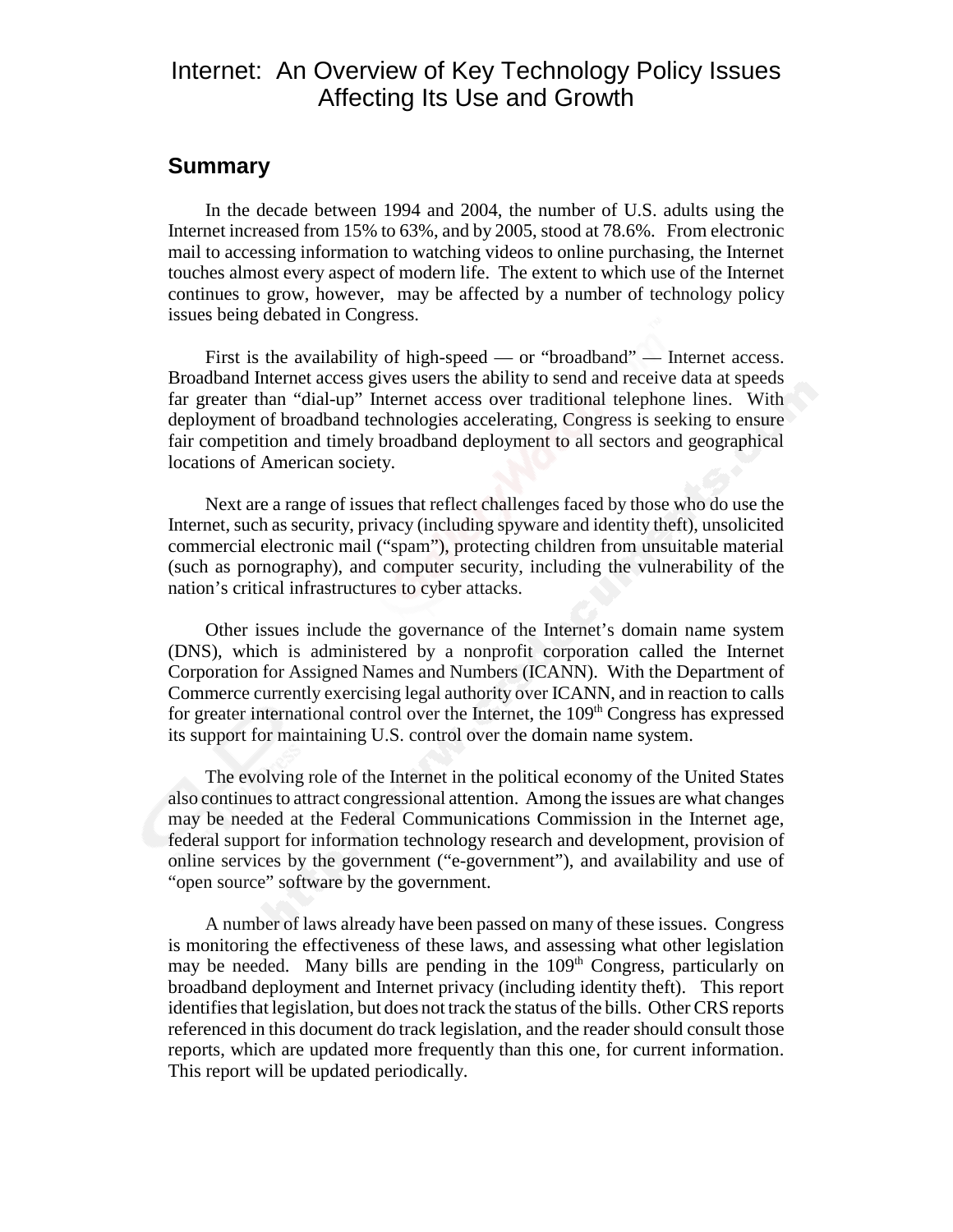## **Contents**

| "Spam": Unsolicited Commercial Electronic Mail  12                                       |
|------------------------------------------------------------------------------------------|
|                                                                                          |
|                                                                                          |
|                                                                                          |
|                                                                                          |
|                                                                                          |
| Appendix C: Legislation Passed by the 105 <sup>th</sup> -108 <sup>th</sup> Congresses 37 |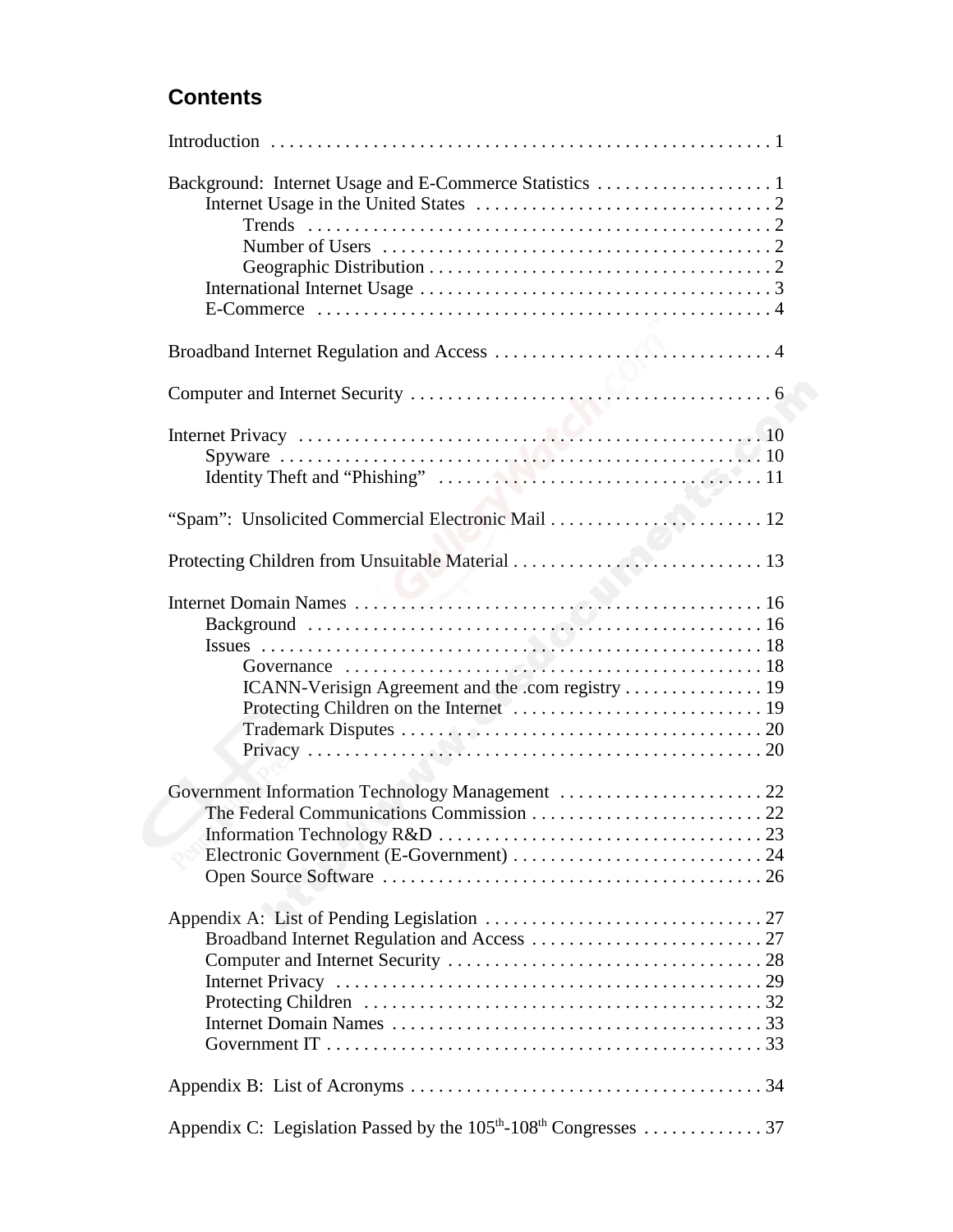|--|--|--|

Application of the contribution of the contribution of the contribution of the contribution of the contribution of the contribution of the contribution of the contribution of the contribution of the contribution of the con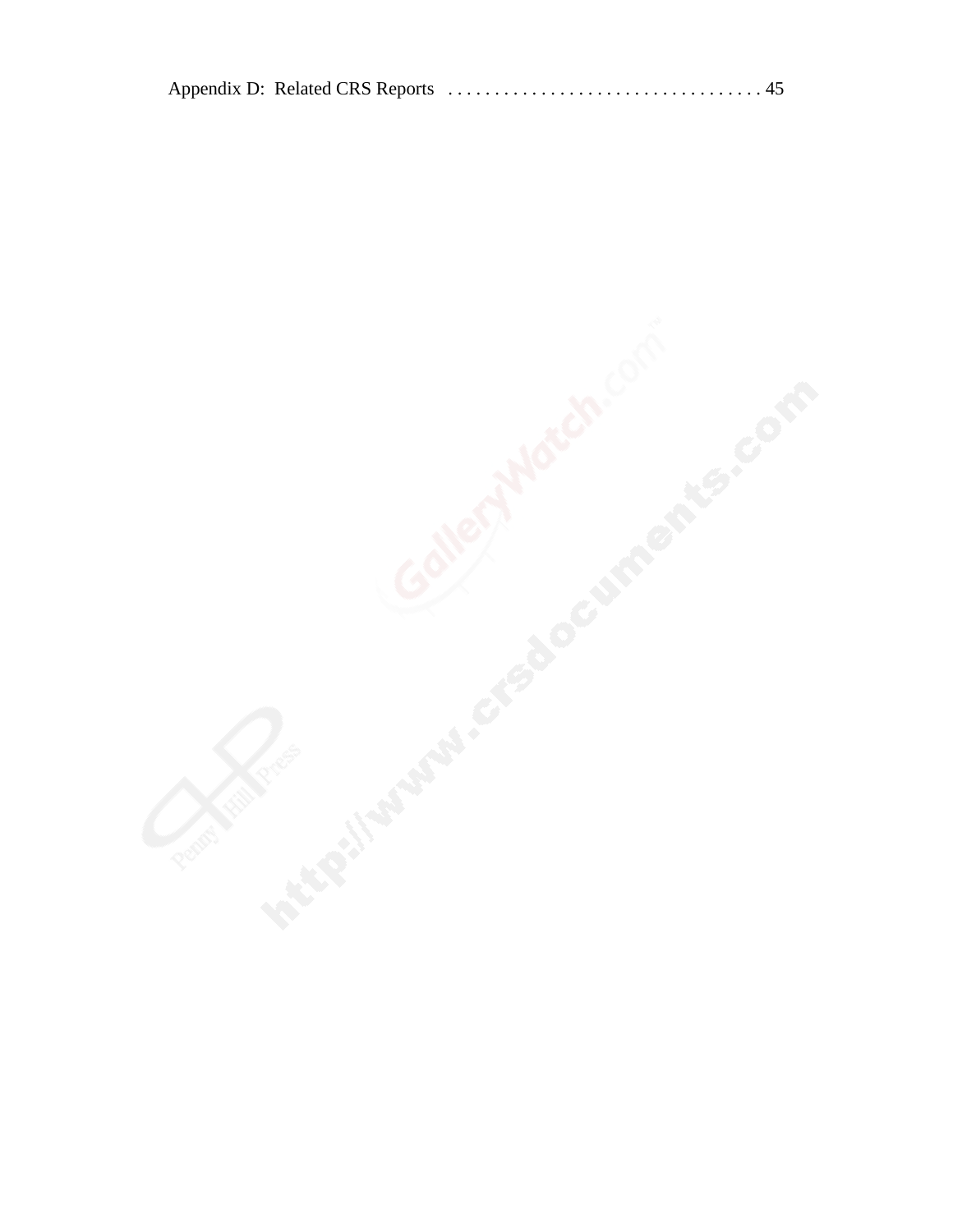## Internet: An Overview of Key Technology Policy Issues Affecting Its Use and Growth

## **Introduction**

The continued growth of the Internet for personal, government, and business purposes may be affected by a number of technology policy issues being debated by Congress. Among them are access to and regulation of broadband (high-speed) Internet services, computer and Internet security, Internet privacy, the impact of "spam," concerns about what children may encounter (such as pornography) when using the Internet, management of the Internet Domain Name System, and government information technology management.

This report provides overviews of those issues, plus appendices providing a list of pending legislation, a list of acronyms, a discussion of legislation passed in earlier Congresses, and a list of other CRS reports that provide more detail on these and related topics. Other issues that are not directly related to technology could also affect the use and growth of the Internet, such as intellectual property rights and Internet taxation. Those are not addressed in this report, but the list of CRS products in **Appendix D** includes reports on related topics.

Because this report is updated only periodically, it does not attempt to track legislation. For more timely information, see the other CRS reports identified in the following sections and in **Appendix D**.

## **Background: Internet Usage and E-Commerce Statistics1**

According to the Pew Internet & American Life Project, adoption of high-speed Internet access at home grew twice as fast in the year prior to March 2006 than in the same time frame from 2004 to 2005. Middle-income Americans accounted for much of the increase. At the end of March 2006, 42% of Americans had high-speed at home, up from 30% in March 2005, or a 40% increase. The Pew survey found that 48 million Americans — mostly those with high-speed access at home — have posted content to the Internet.<sup>2</sup>

<sup>&</sup>lt;sup>1</sup> By Rita Tehan, Knowledge Services Group.

<sup>2</sup> Pew Internet and American Life. *Home Broadband Adoption 2006*, May 28, 2006. See [http://www.pewinternet.org/PPF/r/184/report\_display.asp].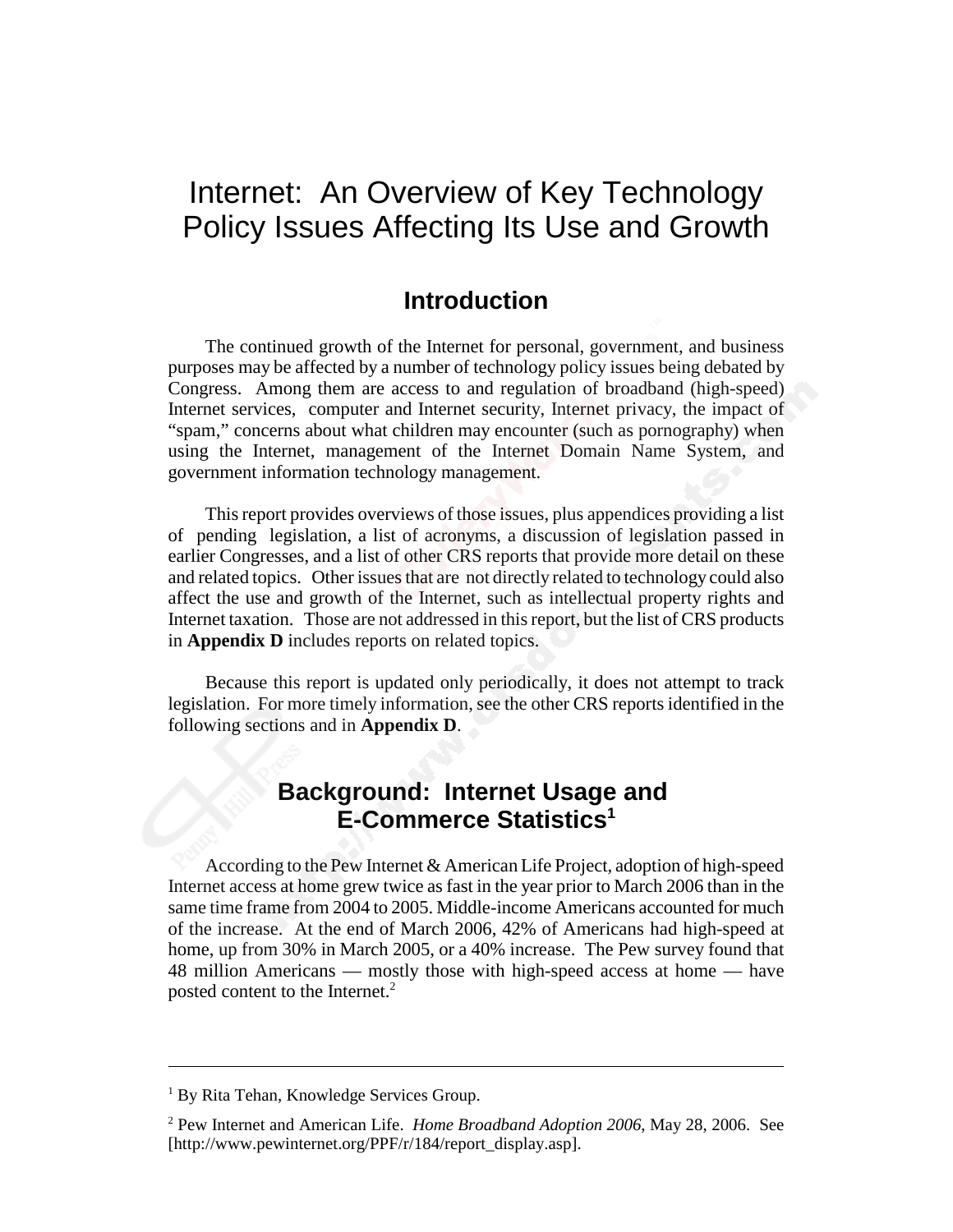#### **Internet Usage in the United States**

**Trends.** The *Fifth Study of the Internet by the Digital Future Project Finds Major New Trends in Online Use for Political Campaigns*<sup>3</sup> highlights the major findings in the Annenberg School's Digital Future Project, which is studying the impact of the Internet on Americans. Among the findings are:

- Internet access has risen to its highest level ever. In 2005, 78.6% of Americans go online.
- The number of hours spent online continues to increase, rising to an average of 13.3 hours per week.
- $\bullet$  Almost two-thirds of Americans (66.2%) use the Internet at home in 2005, a substantial increase from the 46.9% of users who reported home Internet access in 2000.
- Belief that the Internet can be a tool for learning about the political process continues to increase, with 60.4% of users and 34.6% of non-users agreeing that by using the Internet, people can better understand politics.
- ! E-mail again tops the list of the most popular online activities. The top 10 for 2005 are: e-mail, general Web surfing, reading news, shopping, entertainment news (searching and reading), seeking information about hobbies, online banking, medical information (searching and reading), instant messaging, and seeking travel arrangements and travel information.

**Number of Users.** The Federal Communications Commission (FCC) issues biannual reports on broadband Internet access service.<sup>4</sup> In its July 2006 report, the FCC reported that during the year 2005, high-speed lines serving residential, small business, larger business, and other subscribers increased by 33%, to 50.2 million lines. High-speed lines serving residential and small business subscribers increased by 36% during 2005, to 42.9 million lines.<sup>5</sup> Additional demographic information on Internet users is compiled by MRI Cyberstats.6

**Geographic Distribution.** Rural Americans are less likely to log on to the Internet at home with high-speed Internet connections than people living in other

<sup>3</sup> USC Annenberg School, Center for the Digital Future. *Fifth Study of the Internet by the Digital Future Project Finds Major New Trends in Online Use for Political Campaigns*, December 7, 2005. See [http://www.digitalcenter.org/pdf/ Center-for-the-Digital-Future-2005-Highlights.pdf].

<sup>&</sup>lt;sup>4</sup> For the purposes of the FCC report, broadband means high-speed lines that deliver services exceeding 200 kilobits (kb) per second in at least one direction. Broadband Internet issues are discussed later in this report.

<sup>&</sup>lt;sup>5</sup> FCC. Federal Communications Commission Releases Data on High-Speed Services for Internet Access. Press release, July 26, 2006. Available at [http://hraunfoss.fcc.gov/edocs\_public/attachmatch/DOC-266593A1.pdf].

<sup>6</sup> MRI Cyberstats, *Internet Access and Usage in the U.S*., Spring 2006. See [http://www.infoplease.com/ipa/A0908398.html]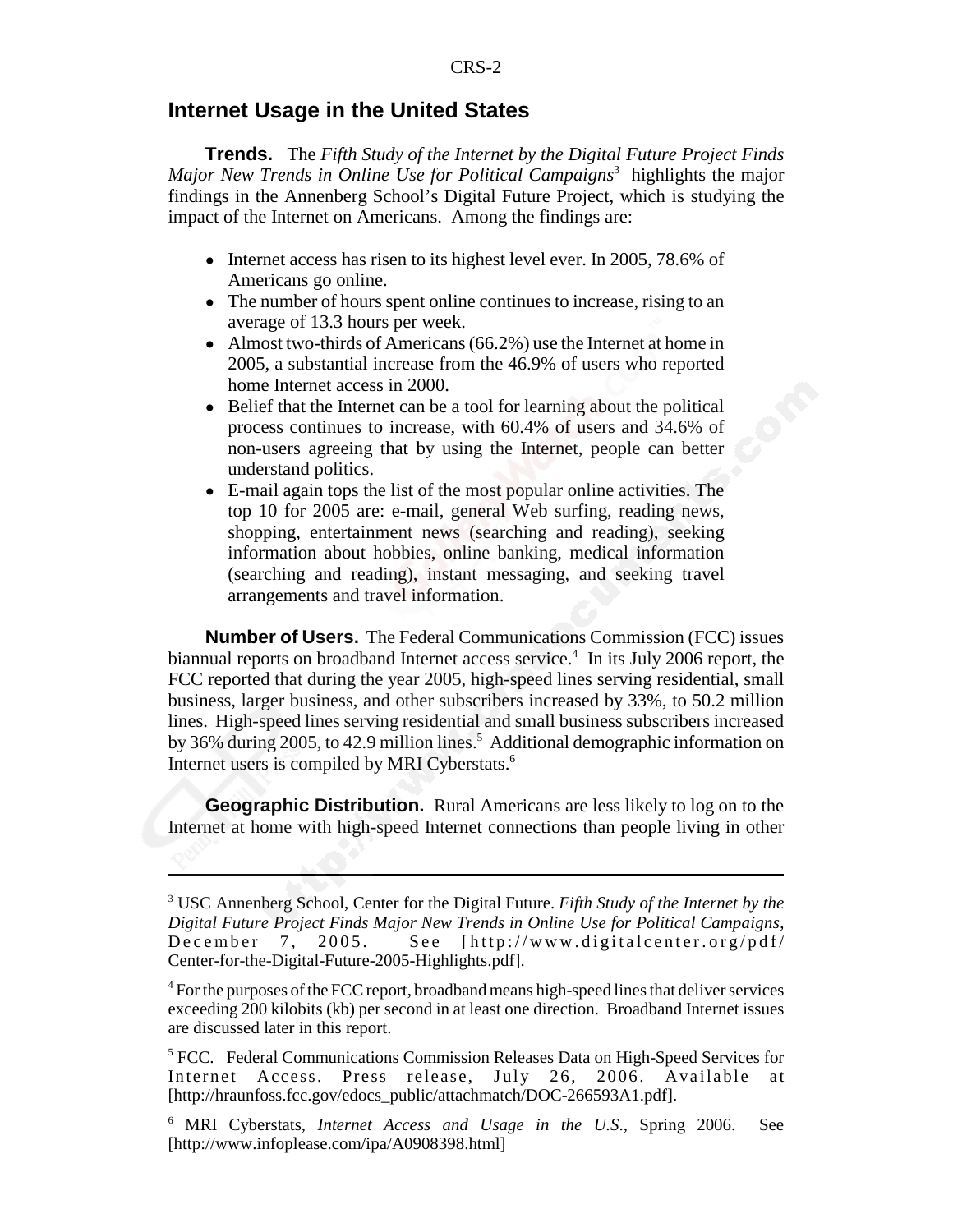parts of the country. However, rural areas show fast growth in home broadband uptake in the past two years and the gap between rural and non-rural America in home broadband adoption, though still substantial, is narrowing. By the end of 2005, 24% of adult rural Americans went online at home with high-speed Internet connections compared with 39% of adults in urban and suburban areas.7 *A Nation Online: Entering the Broadband Age*, the sixth report released by the U.S. Department of Commerce examining Americans' use of computers, the Internet, and other information technology tools, examines the geographic differences in broadband adoption and the reasons why some Americans do not have high-speed service.<sup>8</sup> According to the September 2004 report, although the rate of Internet penetration among rural households (54.1%) was similar to that in urban areas (54.8%), the proportion of Internet users with home broadband connections remained much lower in rural areas than in urban areas.

#### **International Internet Usage**

According to a January 2006 estimate from the Computer Industry Almanac, the worldwide number of Internet users is  $1.08$  billion.<sup>9</sup> The 2 billion Internet users milestone is expected to occur in 2011. Much of current and future Internet user growth is coming from highly populated countries such as China, India, Brazil, Russia, and Indonesia. In the next decade many Internet users will be accessing the Internet with mobile devices, in addition to personal computers.<sup>10</sup>

Broadband subscribers in the Organisation for Economic Cooperation and Development (OECD) member countries<sup>11</sup> reached 158 million by December 2005. The OECD broadband penetration rate reached 13.6 subscribers per 100 inhabitants in December 2005, up from 11.8 subscribers per 100 inhabitants in June 2005.12

10 Computer Industry Almanac, *Worldwide Internet Users Top 1 Billion in 2005*, January 4, 2006. See [http://www.c-i-a.com/pr0106.htm].

<sup>7</sup> Pew Internet & American Life, *Home Broadband Adoption in Rural America*, February 26, 2006. See [http://www.pewinternet.org/PPF/r/176/report\_display.asp].

<sup>&</sup>lt;sup>8</sup> U.S. Department of Commerce. A Nation Online: Entering the Broadband Age. September 2004. See [http://www.ntia.doc.gov/reports/anol/index.html]. Rural/urban geographic distribution figures are on pp. 15-19.

<sup>9</sup> ClickZ Stats, *Population Explosion*!, April 12, 2006. See [http://www.clickz.com/showPage.html?page=151151].

<sup>&</sup>lt;sup>11</sup> OECD member countries include include Australia, Austria, Belgium, Canada, the Czech Republic, Denmark, Finland, France, Germany, Greece, Hungary, Iceland, Ireland, Italy, Japan, Korea, Luxembourg, Mexico, The Netherlands, New Zealand, Norway, Poland, Portugal, Slovak Republic, Spain, Sweden, Switzerland, Turkey, United Kingdom, and the United States.

<sup>&</sup>lt;sup>12</sup> OECD Broadband Statistics, December, 2005. See [http://www.oecd.org/document/39/0,2340,en\_2649\_34223\_36459431\_1\_1\_1\_1,00.html].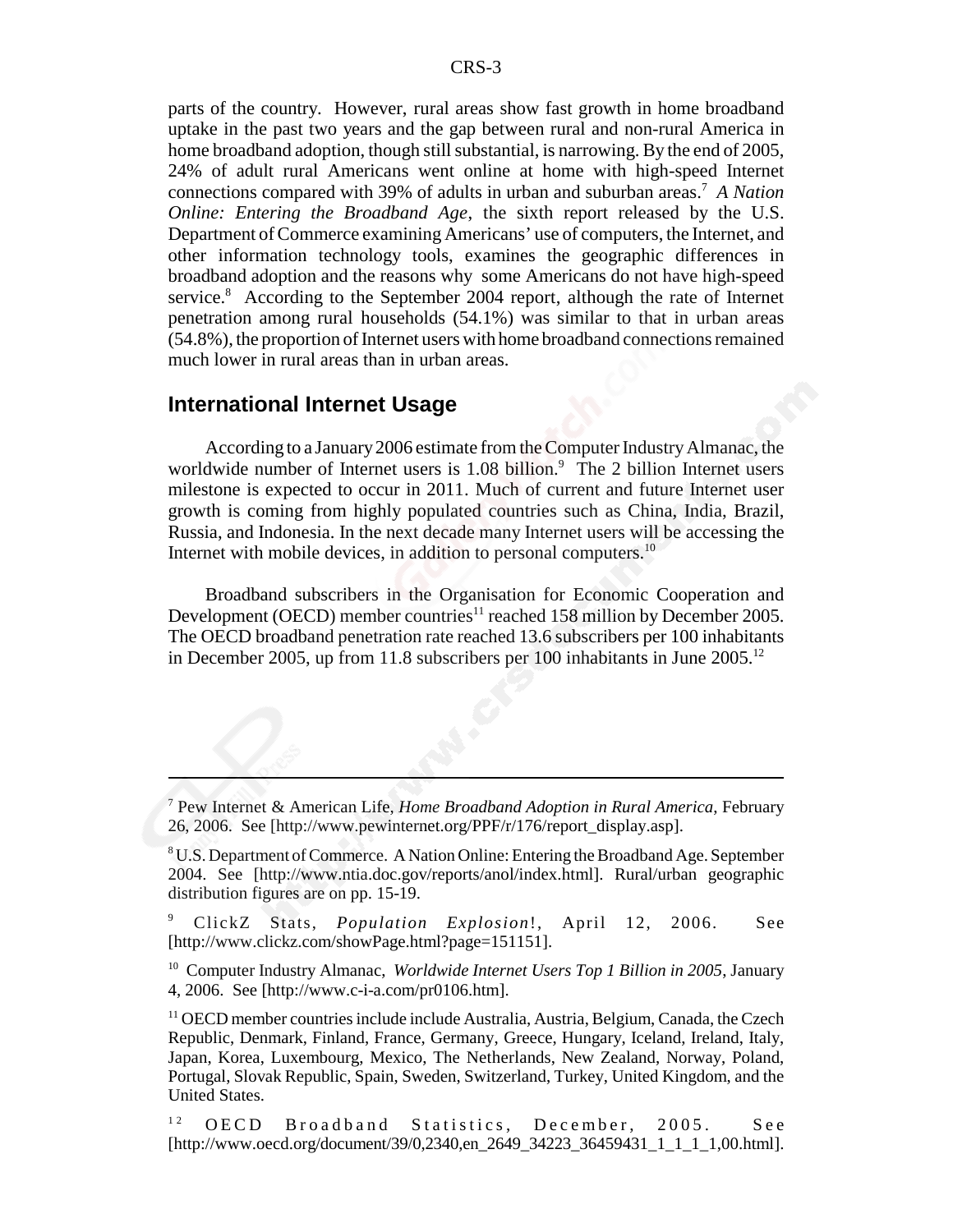#### **E-Commerce**

The U.S. Census Bureau releases quarterly retail e-commerce statistics. On May 18, 2006, its estimate of U.S. retail e-commerce sales for the first quarter of 2006, adjusted for seasonal variation and holiday and trading-day differences, but not for price changes, was \$25.2 billion, an increase of 7% from the  $4<sup>th</sup>$  quarter of 2005. Total retail sales for the  $4<sup>th</sup>$  quarter of 2005 were estimated at \$976.1 billion, an increase of 3.2% from the  $3<sup>rd</sup>$  quarter of 2005.<sup>13</sup> E-commerce sales in the third quarter accounted for 2.6% of total sales.

ComScore Networks reported its e-commerce sales estimates for the first six months of 2006 and forecasts for the entire year. From January through June, total online spending by consumers totaled \$80.8 billion, representing a 20.1% increase over the same period in 2005. Online non-travel (retail) spending increased by 24.6% to \$46.1 billion, while travel spending reached \$34.7 billion, marking a 14.7 % gain. Several retail categories achieved significant growth compared to last year. Office supplies, the top gaining retail category, saw online spending rise 54%, while computer software grew 39%. Also experiencing strong gains in the first half of 2006 were Sport & Fitness (up 38%), Home & Garden (up 36%), and Toys & Hobbies (up  $33\%$ ).<sup>14</sup>

## **Broadband Internet Regulation and Access<sup>15</sup>**

Broadband Internet access gives users the ability to send and receive data at speeds far greater than conventional "dial up" Internet access over existing telephone lines. Broadband technologies — cable modem, digital subscriber line (DSL), satellite, wireless Internet, and fiber — are currently being deployed nationwide by the private sector. While President Bush has set a goal of universal broadband availability by 2007, some areas of the nation — particularly rural and low-income communities — continue to lack full access to high-speed broadband Internet service. In order to address this problem, the  $109<sup>th</sup>$  Congress is considering the scope and effect of federal broadband financial assistance programs (including universal service), and the impact of regulatory policies and new technologies on broadband deployment.

 Some policymakers, believing that disparities in broadband access across American society could have adverse economic and social consequences on those left behind, assert that the federal government should play a more active role to avoid a

<sup>13</sup> U.S. Census Bureau. *Quarterly Retail E-commerce Sales, 1st quarter 2006*, May 18, 2006. See [http://www.census.gov/mrts/www/ecomm.html].

<sup>&</sup>lt;sup>14</sup> comScore press release, "comScore Forecasts Total E-Commerce Spending by Consumers Will Reach Approximately \$170 Billion in 2006," August 2, 2006. See [http://www.comscore.com/press/release.asp?press=959].

<sup>&</sup>lt;sup>15</sup> By Lennard G. Kruger and Angele A. Gilroy, Resources, Science, and Industry Division. See also CRS Report RL33542, *Broadband Internet Access: Background and Issues*, by Angele A. Gilroy and Lennard G. Kruger, which is updated more frequently than this report.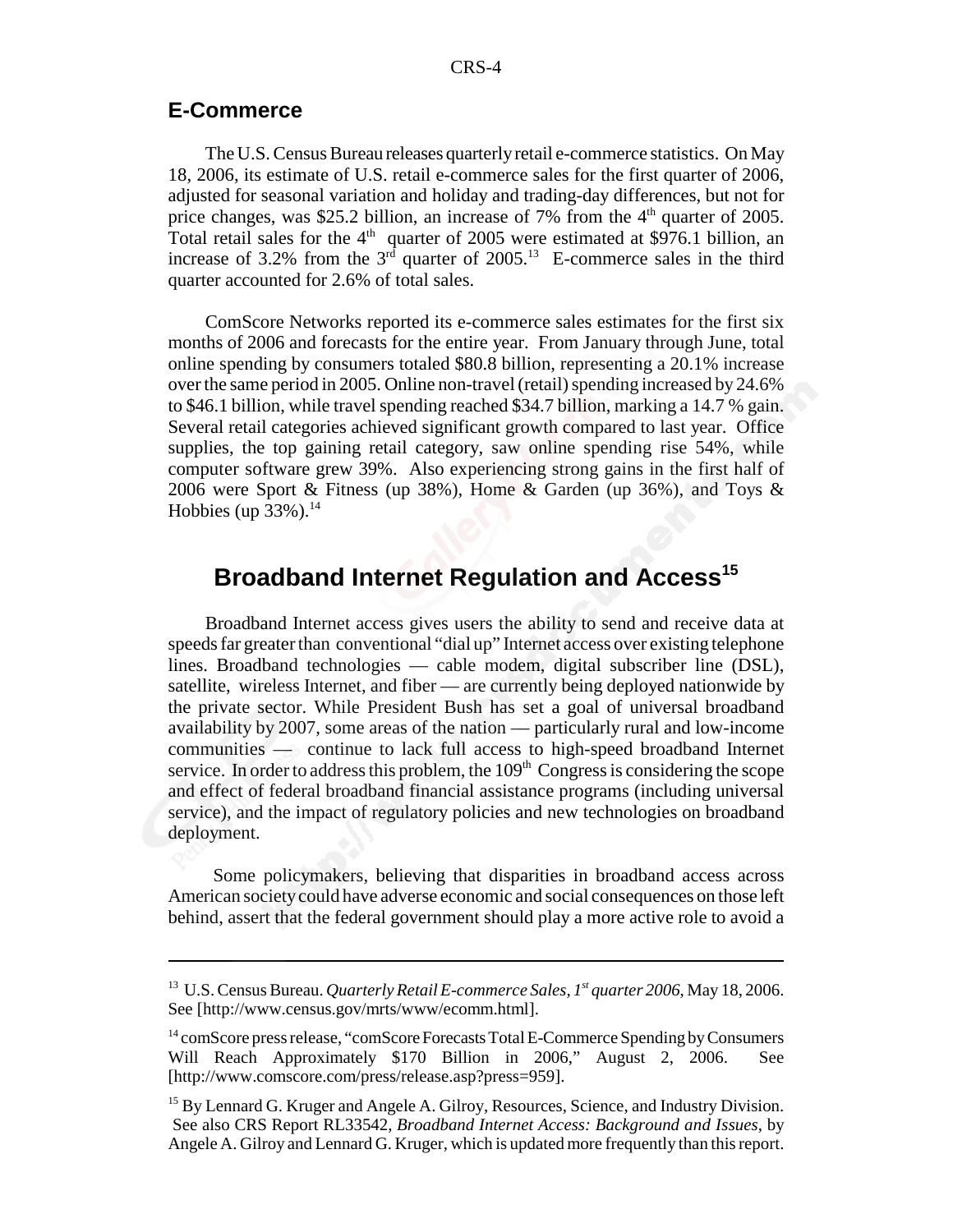"digital divide" in broadband access. One approach is for the federal government to provide financial assistance to support broadband deployment in underserved areas. In the  $109<sup>th</sup> Congress$ , legislation has been introduced to provide financial assistance (including loans, grants, and tax incentives) to encourage broadband deployment. (For more information on federal assistance for broadband deployment, see CRS Report RL30719, *Broadband and the Digital Divide: Federal Assistance Programs*, by Lennard G. Kruger and Angele A. Gilroy.) Others, however, question the reality of the "digital divide," and argue that federal intervention in the broadband marketplace would be premature and, in some cases, counterproductive.

 The debate over access to broadband services has prompted policymakers to examine a range of other issues to ensure that broadband will be available on a timely and equal basis to all U.S. citizens. One facet of this debate focuses on whether present laws and subsequent regulatory policies are needed to ensure the development of competition and its subsequent consumer benefits, or conversely, whether such laws and regulations are overly burdensome and discourage needed investment in and deployment of broadband services. The regulatory debate focuses on a number of issues including the extent to which legacy regulations should be applied to traditional providers as they enter new markets, the extent to which legacy regulations should be imposed on new entrants as they compete with traditional providers in their markets, and the treatment of new and converging technologies.

For example, present law requires all incumbent local exchange (telephone) carriers (ILECs), such as Verizon or SBC, to open up their networks to enable competitors to lease out parts of the incumbent's network. These unbundling and resale requirements, which are detailed in Section 251 of the Telecommunications Act of 1996, were enacted in an attempt to open up the local telephone network to competitors. Whether such "open access" regulations should be applied to ILECs when they offer new non-dominant services such as broadband connections, or to new market entrants such as cable television companies when they offer services (such as voice and broadband) remains under debate. Equally contentious is the debate over whether legacy regulations, such as the requirement that cable television companies obtain a local franchise as a prerequisite for offering video service, be extended to other entrants, such as telephone companies, if they choose to enter the video market. A third and related debate surrounds the appropriate regulatory framework that should be imposed on new technologies such as voice over Internet Protocol (VoIP) and other Internet Protocol services as well as bundled service offerings.

The regulatory treatment of broadband technologies — whether offered by traditional or emerging providers, or incumbent or new entrants — remains a major focus of the policy debate. Cities, counties, and states have taken up the issue of whether to mandate open access requirements on local cable franchises. In June 1999, a federal judge ruled that the city of Portland, Oregon had the right to require open access to the Tele-Communications Incorporated (TCI) broadband network as a condition for transferring its local cable television franchise to AT&T. On March 14, 2002, the FCC adopted a Declaratory Ruling which classified cable modem service as an "interstate information service," subject to FCC jurisdiction and largely shielded from local regulation. After a series of conflicting court decisions the US Supreme Court in a June 27, 2005 action (*National Cable and Telecommunications*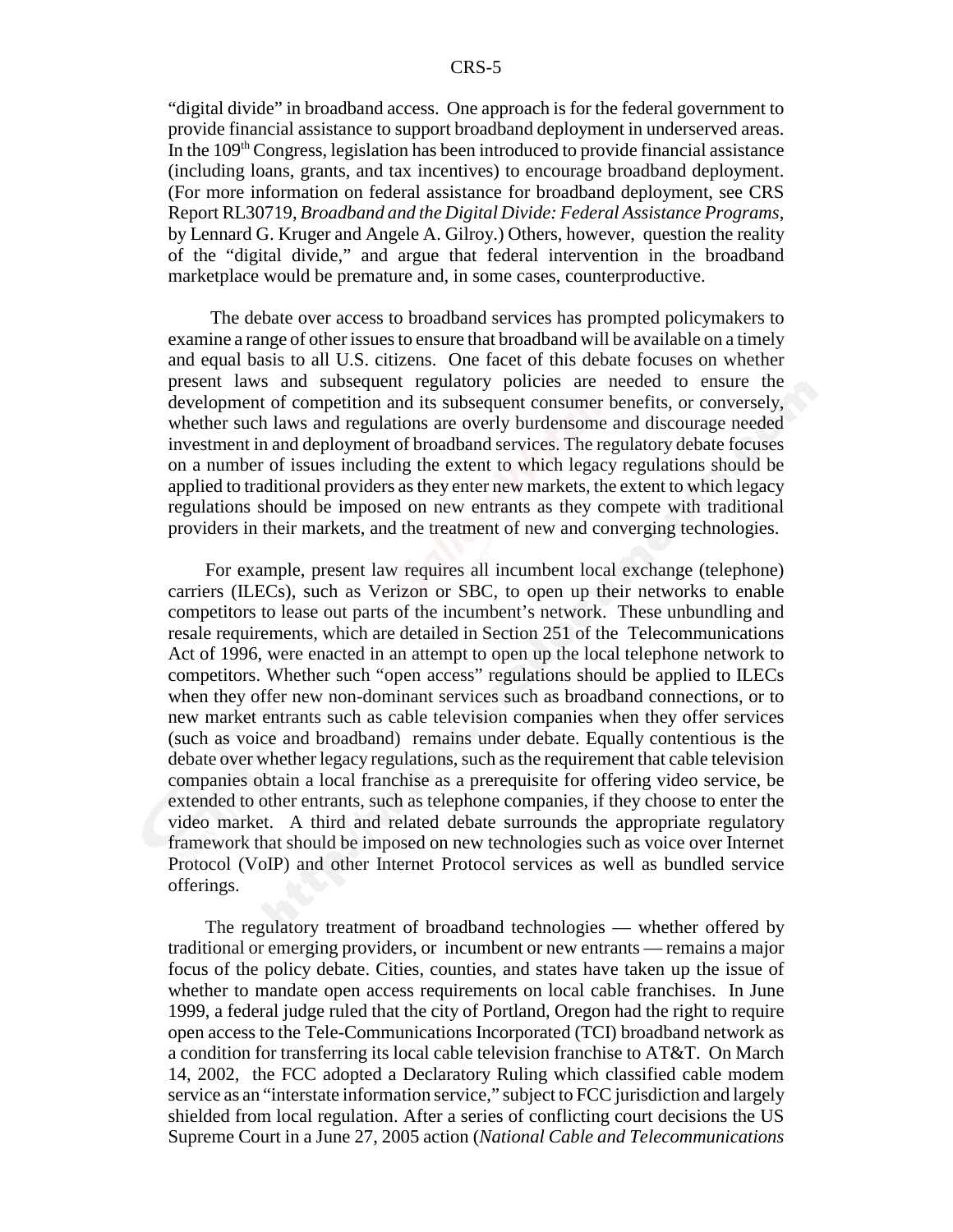*Association v. Brand X Internet Services*), ruled that the FCC should be given deference in its decision that cable broadband service should be classified as an "interstate information service." The classification of cable modem service as an "interstate information service" will result in FCC treatment under the less rigorous Title I of the 1934 Communications Act. Similarly, in an August 5, 2005 action, the FCC ruled that the regulatory treatment of wireline broadband services will be granted regulatory parity. The FCC ruled that, subject to a one-year transition period, which is about to expire, wireline broadband Internet access services (commonly delivered by DSL technology) are defined as information services, thereby placing telephone company DSL services on an equal regulatory footing with cable modem services.

Finally, emerging broadband technologies — such as fiber, wireless (including "3G", "wi-fi" and "Wimax"), and broadband over power lines (BPL) — continue to be developed and/or deployed, and have the potential to affect the regulatory and market landscape of broadband deployment. Congress and the FCC will likely consider policies to address the emergence of these and other new broadband technologies. In addition, how and to what extent "social regulations" such as 911 requirements, disability access, law enforcement obligations, and universal service support, should be applied to emerging technologies is also under debate. A related issue, the emergence of municipal broadband networks (primarily wireless and fiber based) and the debate over whether such networks constitute unfair competition with the private sector has become a significant policy issue (for more information on municipal broadband, see CRS Report RS20993, *Wireless Technology and Spectrum Demand: Advanced Wireless Services*, by Linda K. Moore).

## **Computer and Internet Security16**

On October 21, 2002, all 13 of the Internet's root Domain Name System servers were targeted by a distributed denial of service attack. While the attack had little overall effect on the performance of the Internet, a more sophisticated and sustainable attack might have had a more deleterious impact. As use of the Internet grows, so has concern about security of and security on the Internet. A long list of securityrelated incidents that have received wide-ranging media coverage (e.g. Melissa virus, the Love Bug, and the Code Red, Nimda, Slammer, and Blaster worms) represents the tip of the iceberg. More recently, some of the news reports of the loss of credit card numbers and other personal identifying information has been due to unauthorized computer intrusion. Every day, persons gain access, or try to gain access, to someone else's computer without authorization to read, copy, modify, or destroy the information contained within. These persons range from juveniles to disgruntled (ex)employees, to criminals, to competitors, to politically or socially motivated groups, to agents of foreign governments.

The extent of the problem is unknown. Much of what gets reported as computer "attacks" are probes, often conducted automatically with software widely available for even juveniles to use. But the number of instances where someone has actually

<sup>&</sup>lt;sup>16</sup> By John D. Moteff, Resources, Science, and Industry Division.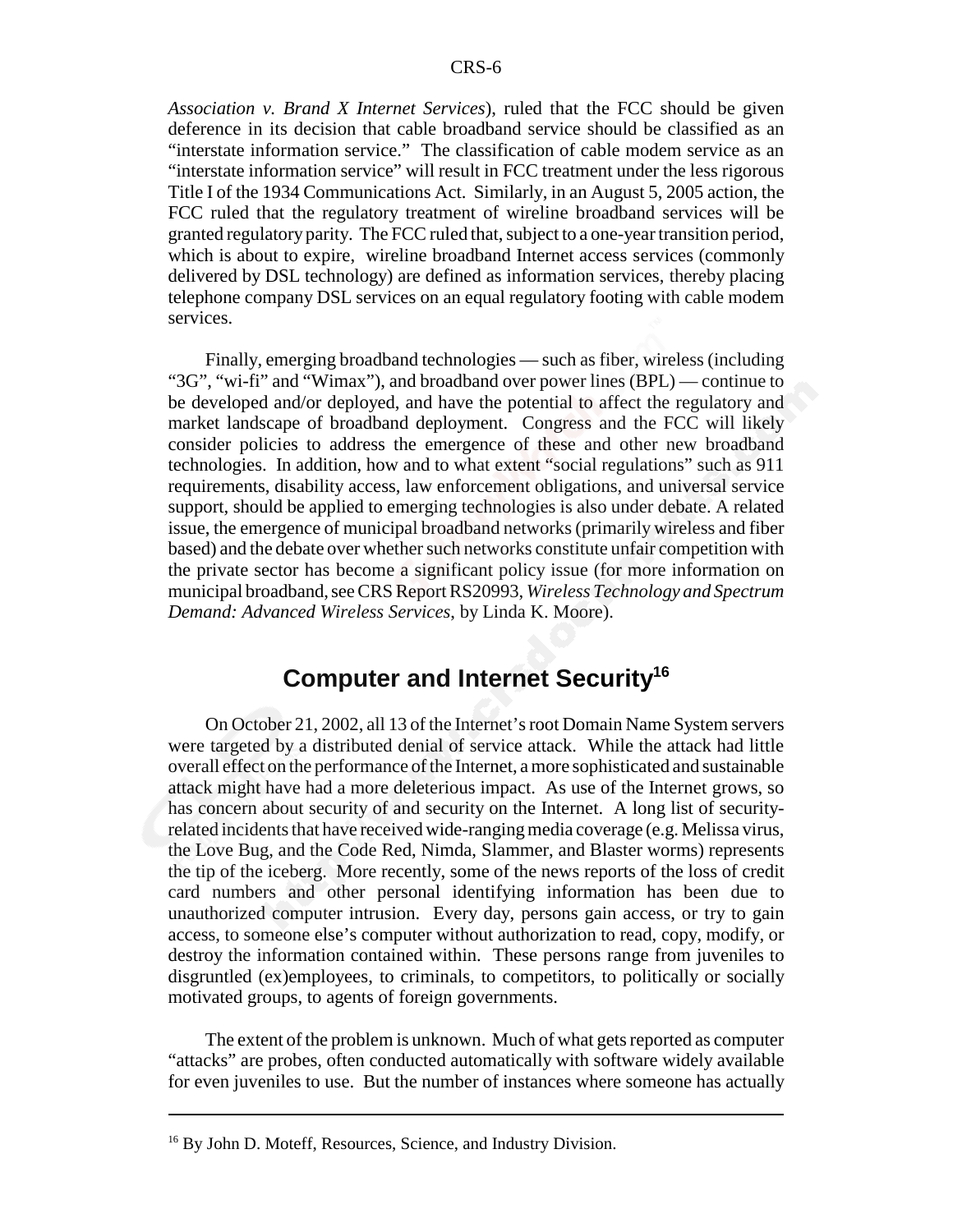gained unauthorized access is not known. Not every person or company whose computer system has been compromised reports it either to the media or to authorities. Sometimes the victim judges the incident not to be worth the trouble. Sometimes the victim may judge that the adverse publicity would be worse. Sometimes the affected parties do not even know their systems have been compromised. There is some evidence to suggest, however, that the number of incidents is increasing. According to the Computer Emergency Response Team (CERT) at Carnegie-Mellon University, the number of incidents reported to it has grown just about every year since the team's establishment — from 132 incidents in 1989 to over 137,000 incidents in 2003. Since many attacks are now coordinated and cascade throughout the Internet, CERT no longer tracks the number of incidents reported to them. While the total number of incidents may be rising exponentially, it is interesting to note that, according to the Computer Crime and Security Survey, the percentage of respondents that reported unauthorized use of their computer systems over the previous 12 months has declined since the year  $2000$ .<sup>17</sup>

The impact on society from the unauthorized access or use of computers is also unknown. Again, some victims may choose not to report losses. In many cases, it is difficult or impossible to quantify the losses. But social losses are not zero. Trust in one's system may be reduced. Proprietary and/or customer information (including credit card numbers) may be compromised. Any unwanted code must be found and removed. The veracity of the system's data must be checked and restored if necessary. Money may be stolen from accounts or extorted from the victim. If disruptions occur, sales may be lost. If adverse publicity occurs, future sales may be lost and stock prices may be affected. Estimates of the overall financial losses due to unauthorized access vary and are largely speculative. Estimates typically range in the billions of dollars per major event like the Love Bug virus or the series of denialof-service attacks of February 2000.18 Similar estimates have been made for the Code Red worms. Estimates of losses internationally range up to the tens of billions of dollars. In the 2005 Computer Crime and Security Survey, 687 responders (out of a total of 700) estimated financial losses totaling \$130 million in the previous 12 months. According to the survey, viruses accounted for the most financial losses (\$43 million), followed by loss of proprietary information. Denial of service attacks accounted for \$7 million in losses. For more discussion on the economic impact of attacks against computer systems, and the difficulties in measuring it, see CRS Report RL32331, *The Economic Impact of Cyber-Attacks*, by Brian Cashell, Will D. Jackson, Mark Jickling, and Baird Webel.

<sup>&</sup>lt;sup>17</sup> The Computer Crime and Security Survey is conducted by the Computer Security Institute (CSI) in cooperation with the San Francisco Federal Bureau of Investigation's Computer Intrusion Squad. The CSI/FBI Survey, as it has become known, has been conducted annually since 1996, and surveys U.S. corporations, government agencies, financial and medical institutions and universities. The 2005 Survey indicated a slight increase, after four straight years of decline. Still over 50% of the respondents have reported unauthorized use. The CSI/FBI survey does not represent a statistical sampling of the nation's computer security practitioners. The survey can be found at [http://www.gocsi.com]. This website was last viewed on July 10, 2006.

<sup>&</sup>lt;sup>18</sup> This refers to the series of attacks, in February 2000, directed at online giants Yahoo, eBay, Amazon, E Trade, DATEK, Excite, ZDNEt, buy.com, and CNN.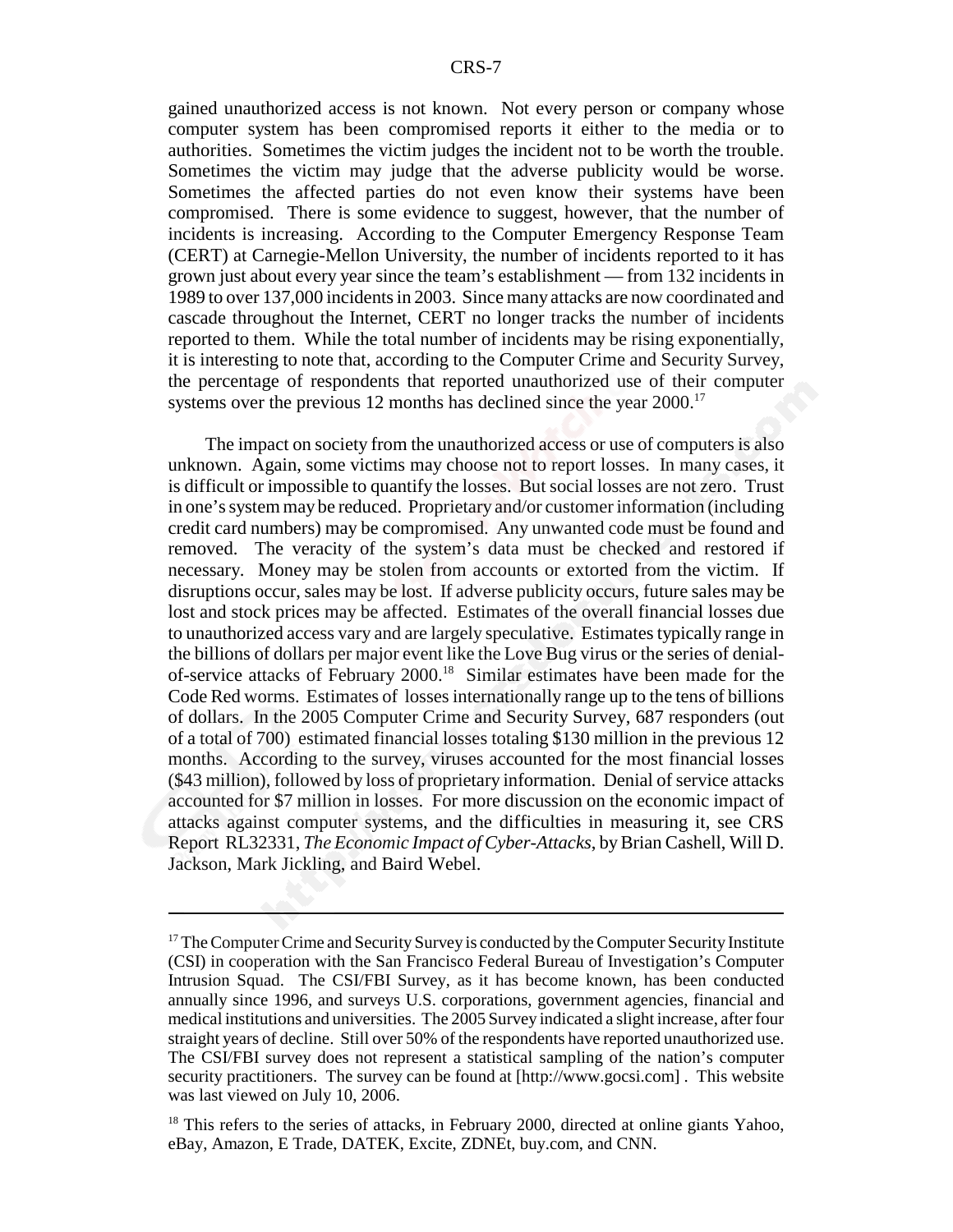Aside from the losses discussed above, there is also growing concern that unauthorized access to computer systems could pose an overall national security risk should it result in the disruption of the nation's critical infrastructures (e.g., transportation systems, banking and finance, electric power generation and distribution). These infrastructures rely increasingly on computer networks to operate, and are themselves linked by computer and communication networks. In February 2003, the President's Critical Infrastructure Board (established by President George W. Bush through E.O. 13231 but later dissolved by E.O. 13286) released a *National Strategy to Secure Cyberspace*. The *Strategy* assigned a number of responsibilities for coordinating the protection of the nation's information infrastructure to the Department of Homeland Security. Most of the Department's efforts in cybersercurity are managed by the National Cyber Security Division (NCSD) within in the Preparedness Directorate. As part of the *Strategy*, the NCSD has assumed a major role in raising awareness of the risks associated with computer security among all users, from the home user to major corporations, and to facilitate information exchange between all parties. To this end numerous cooperative and coordinating groups and fora have been established. One such activity is U.S.- CERT, a cooperative effort by the National Cyber Security Division and Carnegie Mellon's CERT, which among other services and activities, produces alerts of new and existing attacks and guidelines for preventing or responding to them.

Congress has shown, and continues to show, a strong interest in the security of computers and the Internet. Over the years this interest has been manifested in numerous hearings by a multitude of committees and subcommittees, in both the House and the Senate. Legislation has also been passed. The federal Computer Fraud and Abuse statute (18 U.S.C. 1030) was initially added as part of the Comprehensive Crime Control Act of 1984 (P.L. 98-473). This act, as amended, makes it a federal crime to gain unauthorized access to, damage, or use in an illegal manner, protected computer systems (including federal computers, bank computers, computers used in interstate and foreign commerce).19 Legislation specifically requiring system owners/operators to take actions to protect their computer systems has been confined to executive federal agencies (most recently, the Federal Information Security Management Act of 2002, P.L. 107-347, Title III). Other legislation is primarily aimed at protecting privacy by protecting certain personal information held by government and private sector entities and affects computer security indirectly. For example, the Gramm-Leach-Bliley Act (P.L. 106-102, Title V) and the Health Insurance Portability and Accountability Act of 1996 (HIPPA, P.L. 104-191, Title II, Subtitle F) require that entities have in place programs that protect the financial and health-related information, respectively, in their possession. The Sarbannes-Oxley Act of 2002 (P.P. 107-204) also indirectly affects private sector computers and networks, by requiring certain firms to certify the integrity of their financial control systems as part of their annual financial reporting requirements. To the extent that this information resides on computer systems, these requirements extend to those systems. Congress also supports a number of programs that help develop computer security education, training, and research at selected universities.

<sup>&</sup>lt;sup>19</sup> Some of the penalties under this statute have been increased by both the USA PATRIOT Act (P.L. 107-56, Section 814) and the Homeland Security Act of 2002 (P.L. 107-296, Sectiom  $225(g)$ ).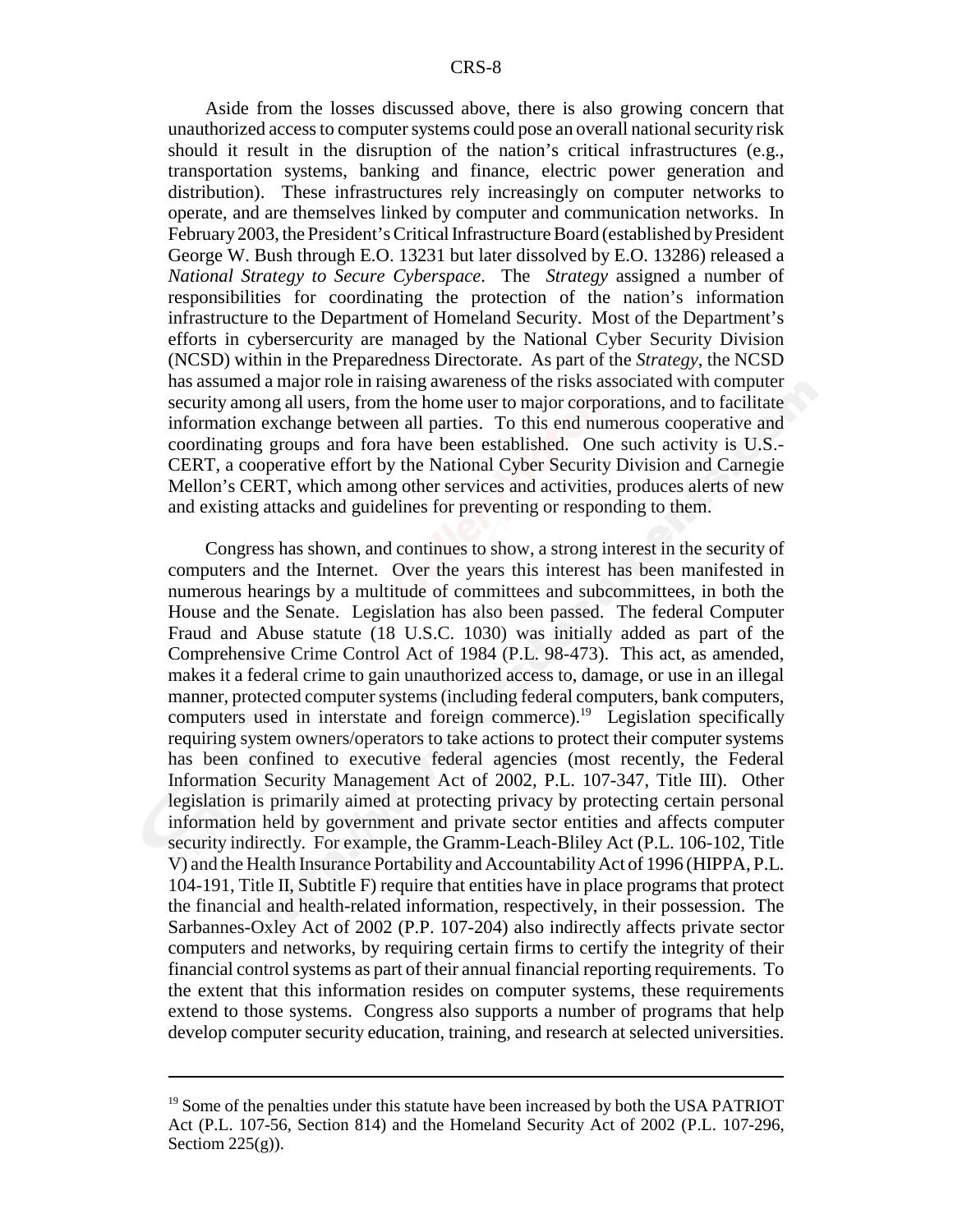For an overview of federal legislation and other federal documents associated with computer and internet security, see CRS Report RL32357, *Computer Security: A Summary of Selected Federal Laws, Executive Orders, and Presidential Directives*, by John Moteff.

It is not clear how these efforts have affected the overall security of the Internet. Given the perceived rise in security threats and attacks, there is a general sense that more must be done. Aside from the inherent vulnerabilities associated with highly interconnected information networks, two major sources of vulnerabilities exist: software, and network configuration and management. Operating systems and applications developers say they are paying greater attention to designing better security into their software products. But it is still common to have vulnerabilities found in products after they have been put on the market. In some cases, patches have had to be offered at the same time a new product is brought onto the market. Although patches typically are offered to fix these vulnerabilities, many system administrators do not keep their software/configurations current. Many intrusions take advantage of software vulnerabilities noted many months earlier, for which fixes have already been offered.

There are as yet no agreed upon industry standards for determining how secure a firm's computer system should be or for assessing how secure it is in fact. Some observers speculate that it is only a matter of time before owners of computer systems are held responsible for damage done to a third-party computer as a result of inadequately protecting their own systems.20 Nor are there any agreed upon standards on how secure a vendor's software product should be. The federal government, in cooperation with a number of other countries, has developed a set of International Common Criteria for Information Technology Security Evaluation, to allow certified laboratories to test security products and rate their level of security for government use. These criteria may evolve into industry standards for certifying security products. Some in the security community feel that security will not improve without some requirements imposed upon the private sector. However, both users and vendors of computer software suggest that the market is sufficient to address security in the most cost-effective manner. The Bush Administration, as the Clinton Administration before it, has chosen to use engagement and not regulation to encourage the private sector to improve security. However, both Administrations did not rule out the use of regulation if necessary. For a discussion of the difficulties associated with setting standards, see CRS Report RL32777, *Creating a National Framework for Cybersecurity: An Analysis of Issues and Options*, by Eric A. Fischer.

So far in the  $109<sup>th</sup>$  Congress, legislation has been introduced that, again, primarily addresses privacy issues with indirect impact on computer security. In light of recent large losses of personal information through fraud, lost records, and unauthorized access, a number of bills have been introduced that extend the requirements to safeguard and protect personal information, similar to that found in Gramm-Leach-Bliley and HIPPA, to "information brokers" and/or require any organization engaged in interstate commerce holding personal information to inform

<sup>&</sup>lt;sup>20</sup> See "IT Security Destined for the Courtroom," *Computerworld*, May 21, 2001, vol. 35, no. 21, pp. 1, 73.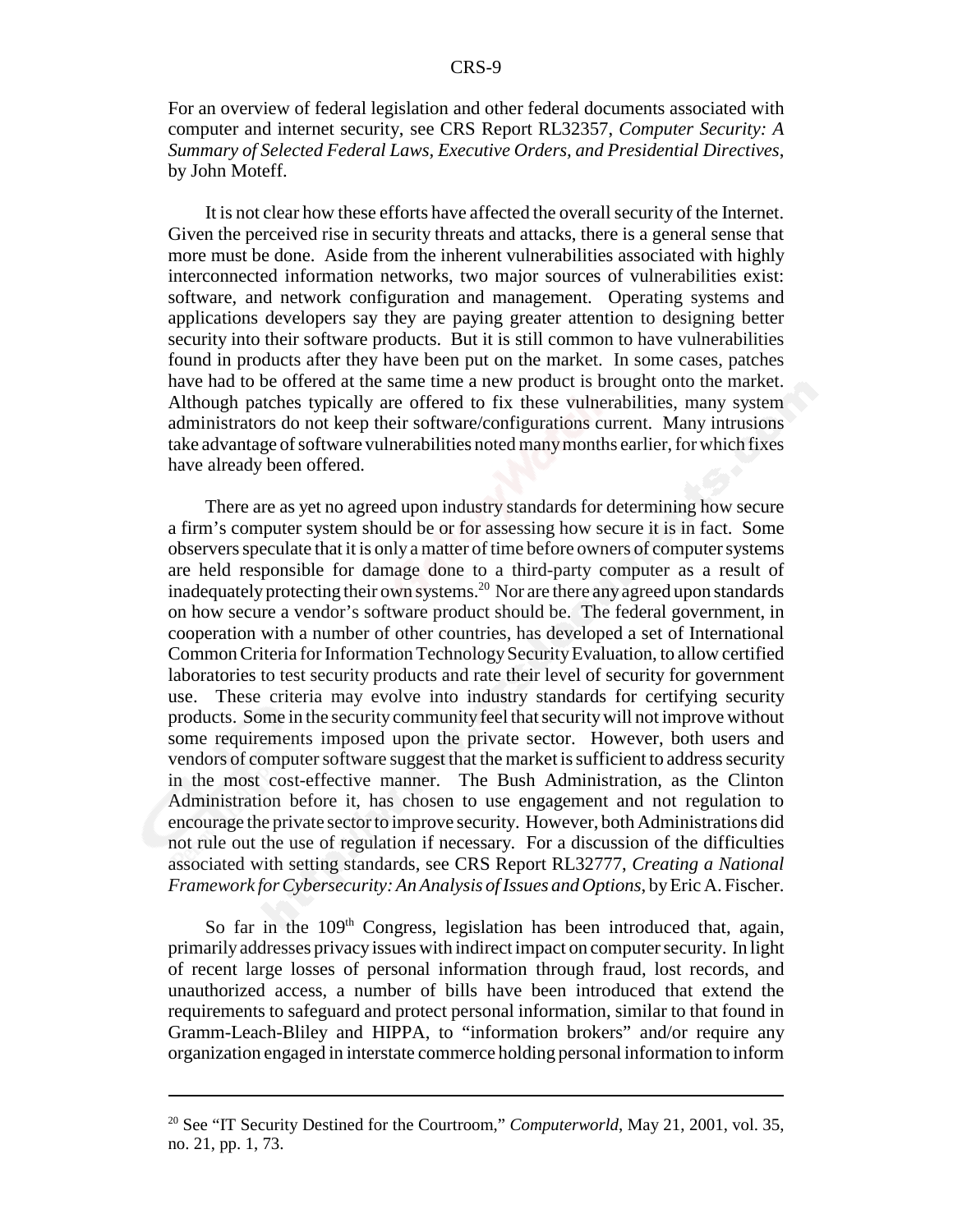consumers of any security breach that may have compromised their information. Bills commonly referred to as "Spyware" legislation have also been introduced. These topics are discussed in the next section of this report. The theft of a laptop computer from the home of a employee of the Department of Veterans Affairs in May 2006, containing personal information of over 20 million military veterans, while not an Internet-related incident, has renewed focus on the ability of federal agencies to enforce their own information security policies and procedures and to hold agency officials accountable. Such concern has led some Members to suggest that adjustments to the Federal Information Security Management Act are needed.

## **Internet Privacy**

Concerns related to Internet privacy encompass a wide range of issues. At the center of these issues is how networks can facilitate the collection and transfer of data inexpensively and on a large scale. While such data transfers can improve the efficiency and effectiveness of services, they can also pose great risk if the information is not appropriately protected. One example is the surreptitious installation of software ("spyware") by website operators to collect personally identifiable information (PII) and share that information with third parties, usually without the knowledge or consent of the people concerned. Another example is identity theft, which is a form of fraud in which the personal identifying information of an individual, such as a Social Security number, name, or date of birth, is co-opted by another person to facilitate committing a criminal or fraudulent act by impersonating the victim.

## Spyware<sup>21</sup>

 There is no firm definition of spyware, but one example is software products that include a method by which information is collected about the use of the computer on which the software is installed, and the user. When the computer is connected to the Internet, the software periodically relays the information back to the software manufacturer or a marketing company. Some spyware traces a user's Web activity and causes advertisements to suddenly appear on the user's monitor — called "pop-up" ads — in response. Typically, users have no knowledge that the software they obtained included spyware and that it is now resident on their computers. A central point of the debate is whether new laws are needed, or if industry selfregulation, coupled with enforcement actions under existing laws such as the Federal Trade Commission Act, is sufficient. Several bills are pending in the 109th Congress. See CRS Report RL32706, *Spyware: Background and Policy Issues for Congress*, by Patricia Moloney Figliola, for more information and status of the legislation.

 $21$  By Patricia Moloney Figliola, Resources, Science, and Industry Division.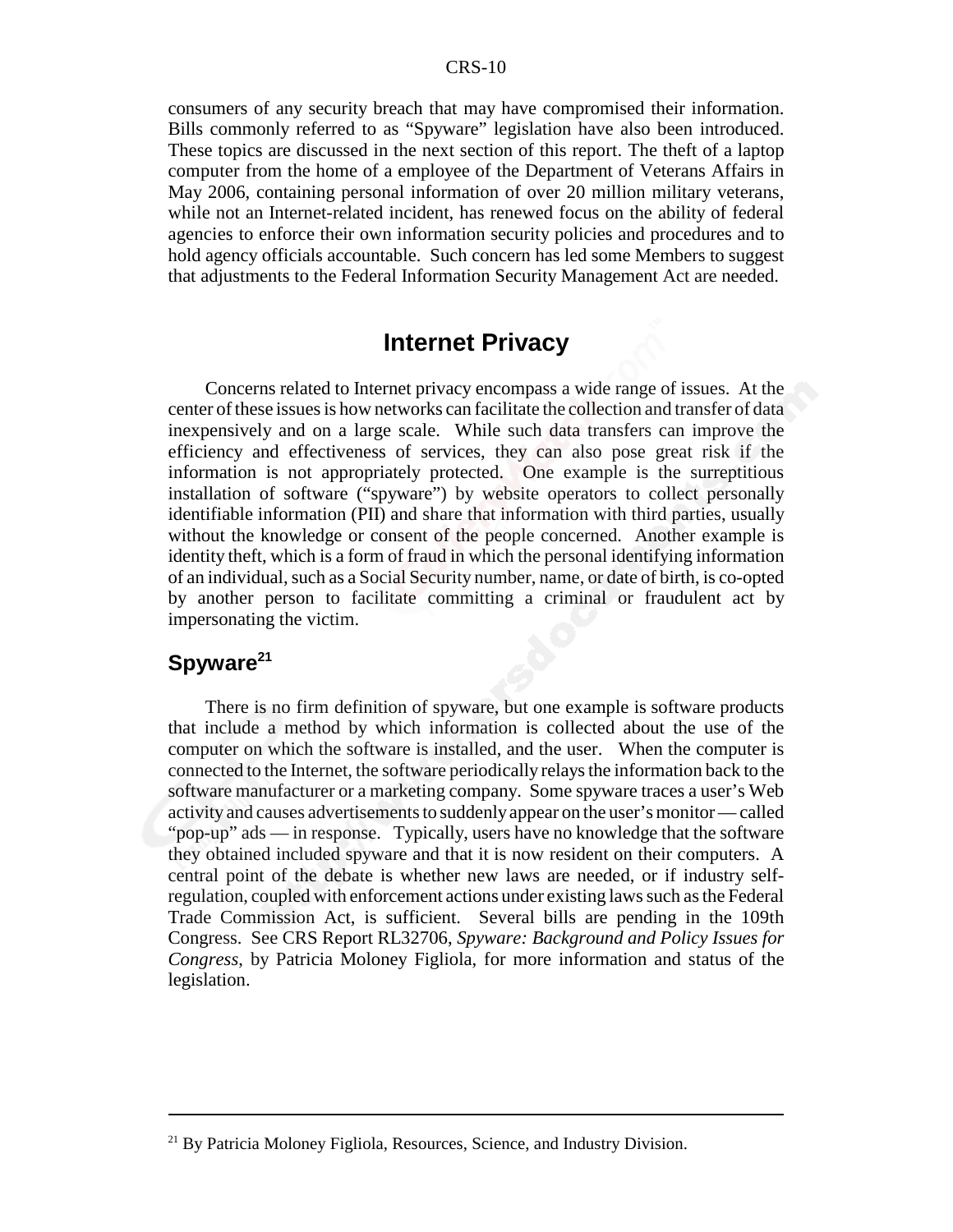## **Identity Theft and "Phishing"<sup>22</sup>**

Identity theft is a form of fraud in which the personal identifying information of an individual, such as a Social Security number, name, or date of birth, is co-opted by another person to facilitate committing a criminal or fraudulent act by impersonating the victim. Identity theft, also sometimes referred to as identity fraud, does not usually occur as a stand-alone crime. Instead, identity theft is often committed as part of some other fraud or white-collar crime, such as illegally obtaining credit, taking over existing financial accounts, or establishing cellular phone service in the victim's name. An identity thief could also take other actions on behalf of the victim, such as establishing residency/citizenship, securing employment, obtaining government benefits, and committing other crimes in the victim's name. In addition, identity theft can play a facilitating role in potentially more violent crimes such as drug trafficking, people smuggling, and international terrorism.23

While identity theft is not solely an Internet issue, a number of high profile data breaches involving the personally identifiable information (PII) of citizens and consumers has drawn significant attention to the issue. Among the most recent incidents was the theft of a laptop containing the names, dates of birth, and other information of more than 26 million veterans. Although the laptop was eventually recovered and it is believed that the data was not accessed, the incident highlighted the ease with which the PII of large numbers of people could be taken at one time.

Another way identity theft can happen is through "phishing." Phishing refers to a practice where someone misrepresents their identity or authority in order to induce another person to provide PII over the Internet. Some common phishing scams involve e-mails that purport to be from a financial institution, ISP, or other trusted company claiming that a person's record has been lost. The e-mail directs the person to a website that mimics the legitimate business' website and asks the person to enter a credit card number and other PII so the record can be restored. In fact, the e-mail or website is controlled by a third party who is attempting to extract information that will be used in identity theft or other crimes. The FTC issued a consumer alert on phishing in June 2004.<sup>24</sup>

Several laws restrict the disclosure of consumer information and require companies to ensure the security and integrity of the data in certain contexts — Section 5 of the Federal Trade Commission Act, the Fair Credit Reporting Act (FCRA), and Title V of the Gramm-Leach-Bliley Act. Congress also has passed several laws specifically related to identity theft: the 1998 Identity Theft and Assumption Deterrence Act; the 2003 Fair and Accurate Credit Transactions (FACT) Act; and the 2004 Identity Theft Penalty Enhancement Act. Those laws are

 $22$  By Jeffrey W. Seifert, Resources, Science, and Industry Division.

<sup>23</sup> General Accounting Office, *Identity Fraud: Prevalence and Links to Alien Illegal Activities*, GAO-02-830T, 25 June 2002, p. 10.

<sup>&</sup>lt;sup>24</sup> FTC. "How Not to Get Hooked by a 'Phishing' Scam." June 2004. See [http://www.ftc.gov/bcp/conline/pubs/alerts/phishingalrt.pdf].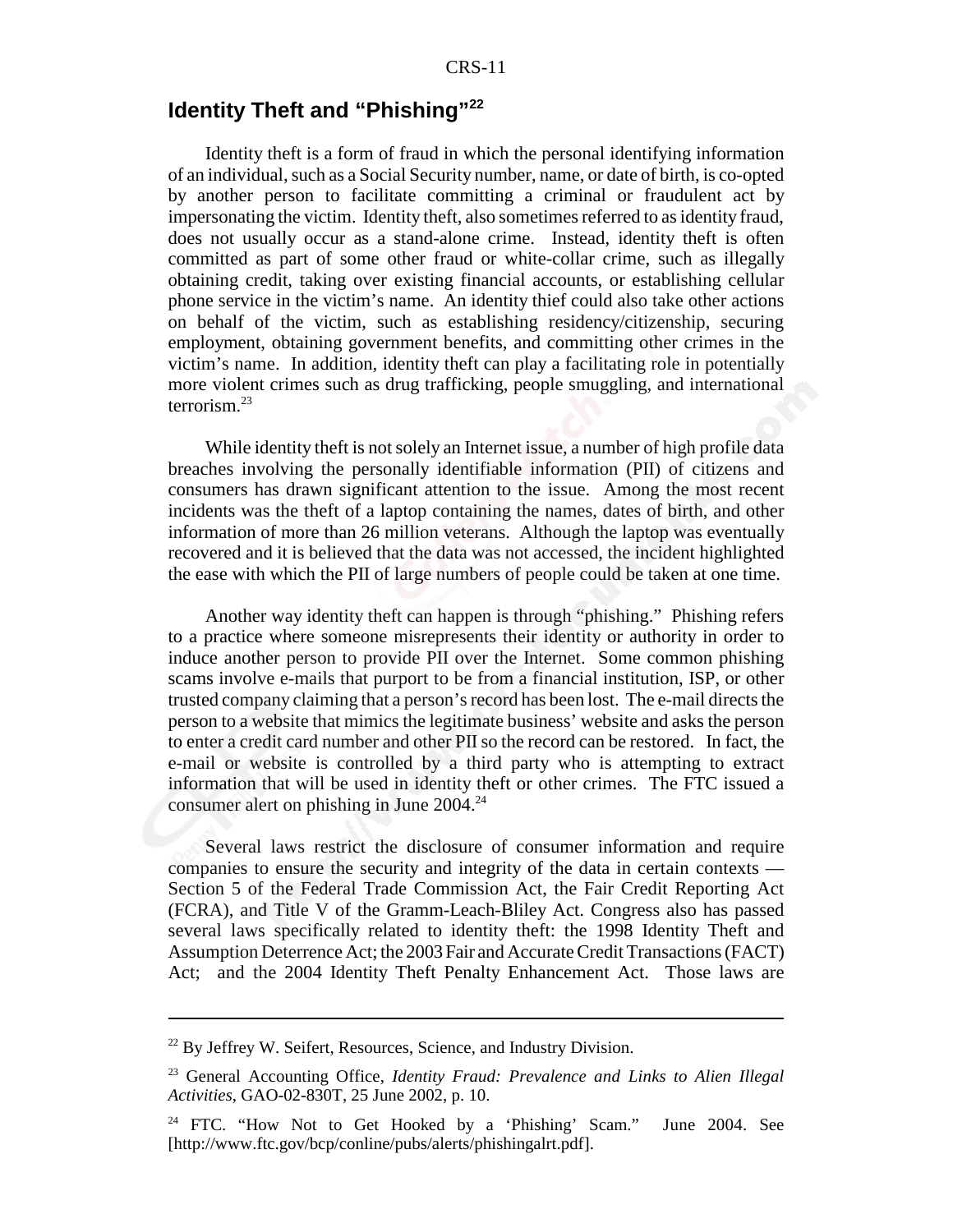#### CRS-12

summarized in CRS Report RL31919, *Remedies Available to Victims of Identity Theft*, by Angie A. Welborn. A number of bills are pending the 109<sup>th</sup> Congress that are related to identity theft, and hearings have been held. For information on state laws and pending federal legislation, see CRS Report RS22484, *Identity Theft Laws: State Penalties and Remedies and Pending Federal Bills*, by Kristin Thornblad.

## **"Spam": Unsolicited Commercial Electronic Mail<sup>25</sup>**

One aspect of increased use of the Internet for electronic mail (e-mail) has been the advent of unsolicited advertising, also called "unsolicited commercial e-mail (UCE)," "unsolicited bulk e-mail," "junk e-mail, "or "spam." Complaints focus on the fact that some spam contains or has links to pornography, that much of it is fraudulent, that it is a nuisance, and the volume is increasing. Although consumers are most familiar with spam on their personal computers, it also is becoming an issue in text messaging on wireless telephones, pagers, and personal digital assistants (PDAs).

In 2003, Congress passed a federal anti-spam law, the CAN-SPAM Act (P.L. 108-187), which became effective on January 1, 2004. The act preempts state laws that specifically address spam but not state laws that are not specific to e-mail, such as trespass, contract, or tort law, or other state laws to the extent they relate to fraud or computer crime. It does not ban unsolicited commercial e-mail. Rather, it allows marketers to send commercial e-mail as long as it conforms with the law, such as including a legitimate opportunity for consumers to "opt-out" of receiving future commercial e-mails from that sender. It does not require a centralized "do not email" registry to be created by the Federal Trade Commission (FTC), similar to the National Do Not Call registry for telemarketing. The law requires only that the FTC develop a plan and timetable for establishing a "do not e-mail" registry and to inform Congress of any concerns it has with regard to establishing it. The FTC reported to Congress in June 2004 that without a technical system to authenticate the origin of e-mail messages, a Do Not Email registry would not reduce the amount of spam, and, in fact, might increase it. Authentication is a technical approach that could be used to control spam that is under study by a number of groups, including ISPs, who are attempting to develop a single authentication standard for the industry. Additionally, the CAN-SPAM Act included a provision requiring the FCC to establish regulations to protect wireless consumers from spam.26

Many argue that technical approaches, such as authentication, and consumer education, are needed to solve the spam problem — that legislation alone is insufficient. Nonetheless, there is considerable interest in assessing how effective the CAN-SPAM Act is in reducing spam. The effectiveness of the law may be

<sup>&</sup>lt;sup>25</sup> By Patricia Moloney Figliola, Resources, Science, and Industry Division. See also CRS Report RL31953, *Spam: An Overview of Issues Concerning Commercial Electronic Mail*, by Patricia Moloney Figliola, which is updated more frequently than this report.

 $26$  The FCC issued those rules in August 2004. See also CRS Report RL31636, Wireless Privacy and Spam: Issues for Congress, by Patricia Moloney Figliola, for more on wireless privacy and wireless spam.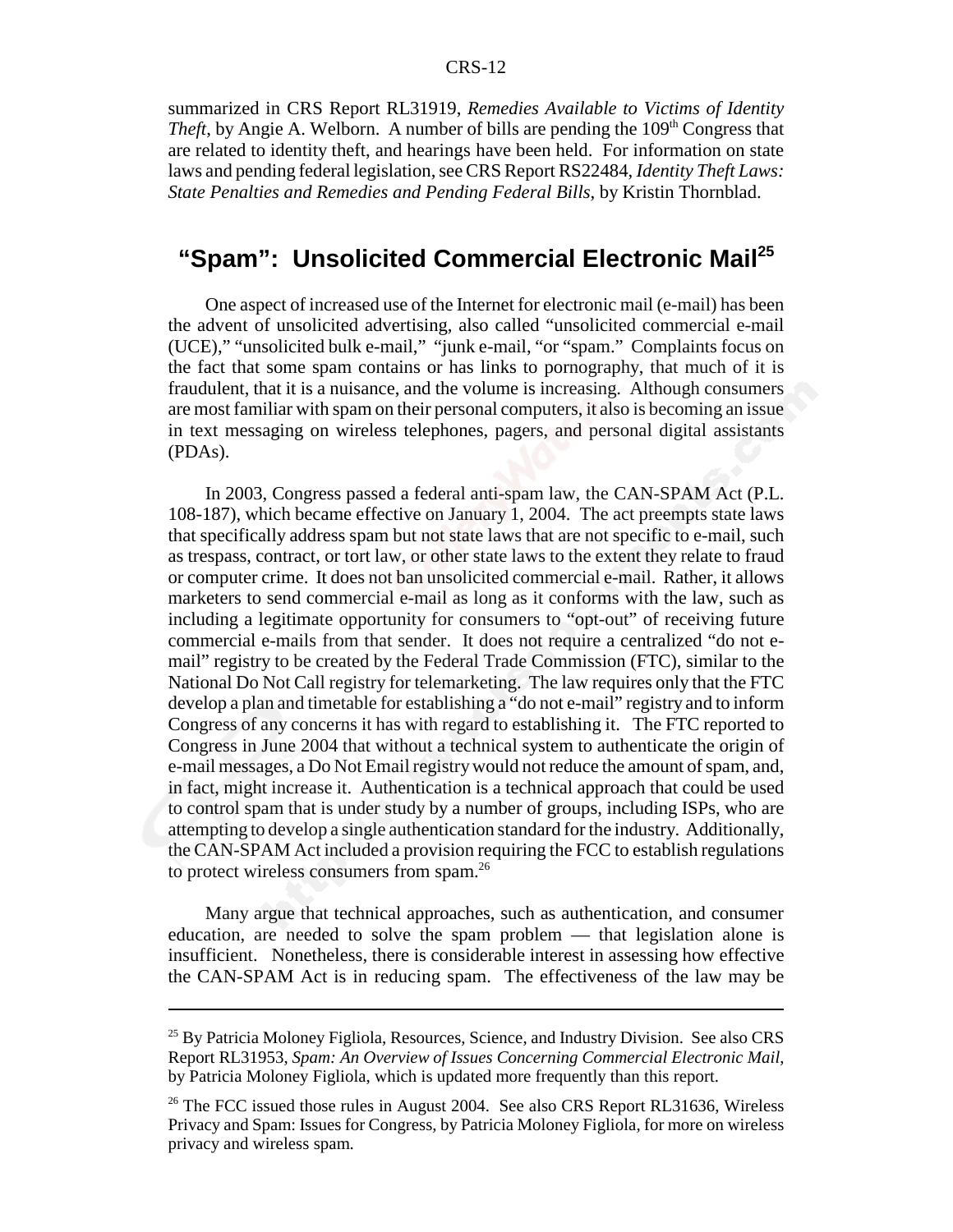difficult to determine, however, if for no other reason than there are various definitions of spam. Proponents of the law argue that consumers are most irritated by fraudulent e-mail, and that the law should reduce the volume of such e-mail because of the civil and criminal penalties included therein. Skeptics counter that consumers object to unsolicited commercial e-mail, and since the bill legitimizes commercial e-mail (as long as it conforms with the law's provisions), consumers actually may receive more, not fewer, unsolicited commercial e-mail messages. Thus, whether "spam" is reduced depends in part on how it is defined.

In December 2005, the FTC submitted a report to Congress, as required under the CAN-SPAM Act, on the act's effectiveness and enforcement, and whether any changes are needed.<sup>27</sup> Based on information from ISPs, the general public, emarketers, law enforcers, and technologists, the report concluded that the act has been effective in two areas: legitimate online marketers have adopted the "best practices" mandated by the act, and the act provides an additional tool for law enforcement officials and ISPs to bring suits against spammers. However, it also concluded that some aspects of the spam problem have not changed, such as its international dimension. It also reported on a number of "troubling" changes in the e-mail landscape, such as the inclusion of malicious content ("malware") in spam messages. The report outlined three steps to further improve the effectiveness of the act: passage of legislation to improve the FTC's ability to trace spammers and sellers who operate outside U.S. borders; continued consumer education; and continued improvement in anti-spam technologies, especially domain-level authentication.

There are two bills currently pending in the 109<sup>th</sup> Congress related to spam. Senator Gordon Smith introduced S. 1608, the Undertaking Spam, Spyware, and Fraud Enforcement With Enforcers beyond Borders Act of 2005, on July 29, 2005; the bill was reported by the Senate Committee on Commerce, Science, and Transportation (S.Rept. 109-219) on March 14, 2006, passed by the Senate on March 16, 2006, and referred to the House Committee on Energy and Commerce Subcommittee on Commerce, Trade and Consumer Protection on April 19, 2006. Senator Ron Wyden introduced S. 2360, the Internet Non-Discrimination Act of 2006, on March 2, 2006; the bill was referred to the Senate Committee on Commerce, Science, and Transportation the same day.

## **Protecting Children from Unsuitable Material<sup>28</sup>**

 Preventing children from encountering unsuitable material, such as pornography, as they use the Web has been a major congressional concern for many years. Several laws have been passed. They are summarized in CRS Report

 $27$  FTC. "Effectiveness and Enforcement of the CAN-SPAM Act: A Report to Congress." December 2005. See [http://www.ftc.gov/reports/canspam05/051220canspamrpt.pdf].

<sup>&</sup>lt;sup>28</sup> By Patricia Moloney Figliola, Resources, Science, and Industry Division. See also CRS Report RS21328, *Internet: Status Report on Legislative Attempts to Protect Children from Unsuitable Material on the Web*, by Patricia Moloney Figliola; and CRS Report 95-804, *Obscenity and Indecency: Constitutional Principles and Federal Statutes*, by Henry Cohen.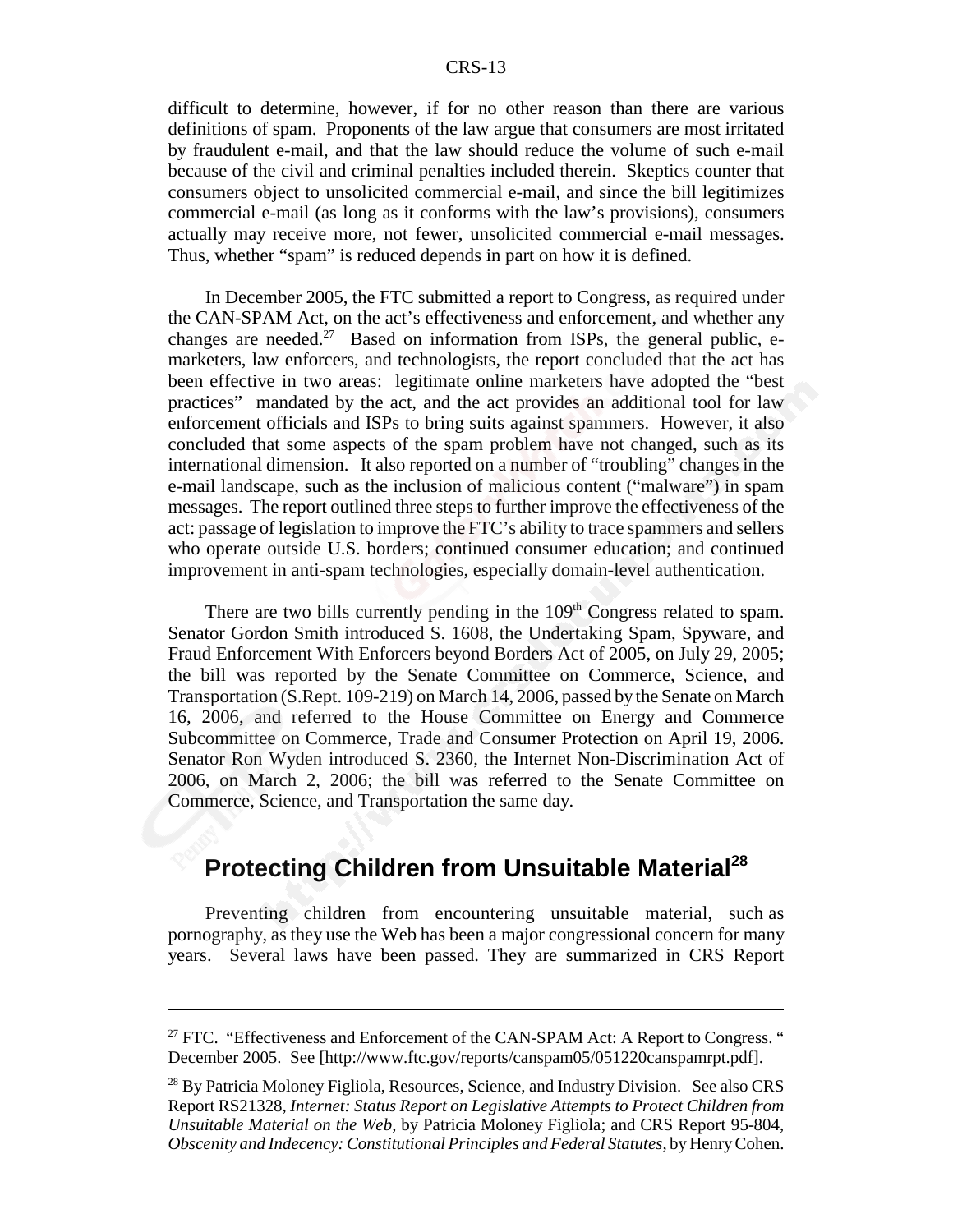#### CRS-14

#### RS21328, *Internet: Status of Legislative Attempts to Protect Children from Unsuitable Material on the Web*, by Patricia Moloney Figliola.

The laws include the 1996 Communications Decency Act (CDA), the 1998 Child Online Protection Act (COPA), and the 2000 Children's Internet Protection Act (CIPA). Federal courts ruled, in turn, that certain sections of CDA, COPA and CIPA were unconstitutional. All the decisions were appealed to the Supreme Court. The Supreme Court upheld the lower court decision on CDA in 1997. It heard COPA twice, in 2002 and 2004, and each time remanded the case to a lower court. The Supreme Court upheld CIPA in 2003. CIPA requires schools and libraries that receive federal funding to use filtering technologies to block minors' access to Web pages that contain material that is obscene, child pornography, or "harmful to minors" (as defined in CIPA). It also requires libraries receiving federal funds to block websites containing obscene material or child pornography from access by adults.

Congress also passed the "Dot Kids" Act (P.L. 107-317), which creates a kid friendly space on the Internet, and the "Amber Alert" Act (P.L. 108-21) which, inter alia, prohibits the use of misleading domain names to deceive a minor into viewing material that is harmful to minors. Under the latter law, anyone found guilty of knowingly using a misleading domain name to deceive a minor into viewing material that is harmful to minors shall be fined, or imprisoned for no more than four years, or both. Legislation is pending in the 109th Congress to amend that law to increase the sentence and make imprisonment mandatory. H.R. 2318/S. 956 would increase the maximum sentence to 10 years. H.R. 3132, which passed the House in September 2005, would impose a minimum sentence of 10 years and a maximum of 30 years.

Congressional attention on protecting children initially focused on the Web as the potential source of unsuitable material, but concern is rising about the availability of pornography on "peer-to-peer" (P2P) networks. These networks use file-sharing software to allow individual users to communicate directly with each other via computer, rather than accessing websites. Such file-sharing programs are perhaps best known because of their widespread use for downloading copyrighted music, raising concerns about copyright violations.29 P2P networks can be used for sharing any type of files, however, not only music. A 2003 GAO report found that "When searching and downloading images on peer-to-peer networks, juvenile users face a significant risk of inadvertent exposure to pornography, including child pornography."30 Then-Attorney General Ashcroft announced the results of a major law enforcement effort against P2P networks that distribute child pornography in

<sup>29</sup> For more on these issues, see CRS Report RL31998, *File-Sharing Software and Copyright Infringement: Metro-Goldwyn-Mayer Studios, Inc. v. Grokster, Ltd.*

<sup>30</sup> U.S. General Accounting Office. File-Sharing Programs: Peer-to-Peer Networks Provide Ready Access to Child Pornography. GAO-03-351. February 2003. p. 3.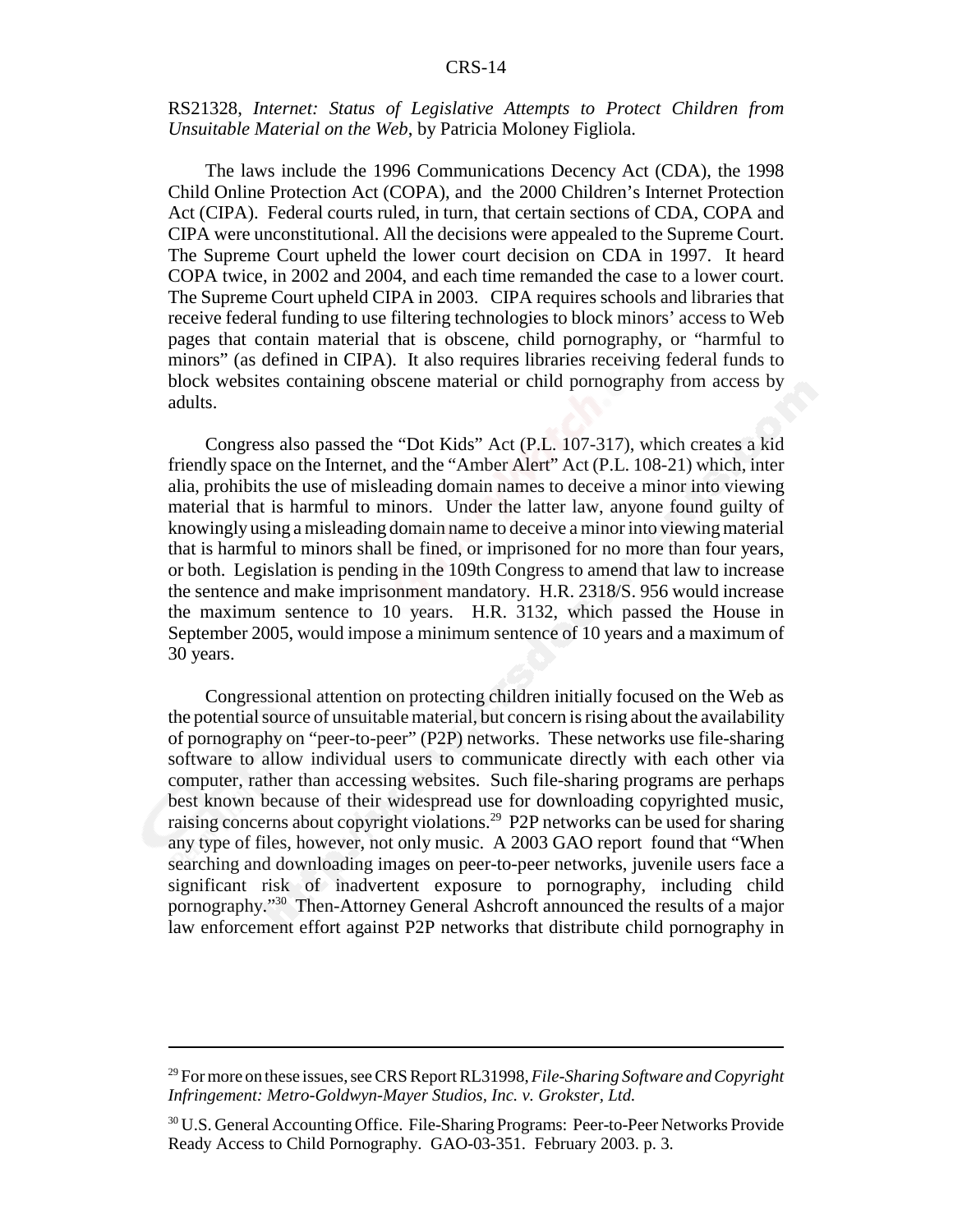May 2004.<sup>31</sup> Legislation was introduced, and hearings were held, in the 108th Congress, but no bill passed.

Congressional interest in P2P networks is continuing in the 109th Congress. A May 2005 GAO report for the House Government Reform Committee restated GAO's earlier finding that pornographic images are easily shared and accessed on P2P networks and juveniles are at risk of inadvertent exposure to them.<sup>32</sup> Focusing of three of the most popular P2P programs — Warez, Kazaa, and Morpheus — GAO tested filters offered by two of them (Kazaa and Morpheus) designed to block access to objectionable material. GAO found that the Kazaa filter was effective in blocking pornographic and erotic images, but the Morpheus filter was largely ineffective.

In the 109th Congress, legislation has been introduced (H.R. 3479/S. 1507) that would impose a 25% tax on the amounts charged by "regulated pornographic websites" (as defined in the bill). The proceeds would be used to pay for enforcement of the act, for federal government programs such as Cyber Tip-line and the Internet Crimes Against Children Task Force, and other purposes related to protecting children who use the Internet. It would also set requirements on those sites to verify that anyone viewing the site is over 18. It appears that such a tax likely would be found unconstitutional, however. A 1987 Supreme Court decision (Arkansas Writers' Project, Inc. v. Ragland, 481 U.S. 221, 230) concluded that "official scrutiny of the content of publications as the basis for imposing a tax is entirely incompatible with the First Amendment's guarantee of freedom of the press." Separately, S. 1633 would allow law enforcement officials to represent themselves as minors on the Internet as part of investigations concerning online sexual predators. For the status of legislation on this topic, see CRS Report RS21328, Internet: *Status Report on Legislative Attempts to Protect Children from Unsuitable Material on the Web*, by Patricia Moloney Figliola.

As discussed in the next section, on June 1, 2005, the organization that manages assignment of Internet domain names (ICANN) announced that it had entered into negotiations with a registry company to operate a new ".xxx" domain for use by websites offering adult content. The extent to which a separate domain for such websites will reduce access to objectionable content by minors is unclear. Registering as a .xxx domain is completely voluntary, and there is no requirement that adult website operators discontinue their existing sites. Use of the new domain may make it easier to use filters to block .xxx websites, but similarly could make it easier to find adult-oriented material. ICANN delayed consideration of final approval of the .xxx domain name at the request of the Department of Commerce and others. On May 10, 2006, the Board voted 9-5 against the establishment of a .xxx top level domain.

<sup>&</sup>lt;sup>31</sup> Department of Justice. Departments of Justice, Homeland Security Announce Child Pornography File-Sharing Crackdown. Press release, May 14, 2004. [http://www.usdoj.gov/opa/pr/2004/May/04\_crm\_331.htm]

 $32$  U.S. Government Accountability Office (formerly the General Accounting Office). File Sharing Programs: The Use of Peer-to-Peer Networks to Access Pornography. GAO-05- 634.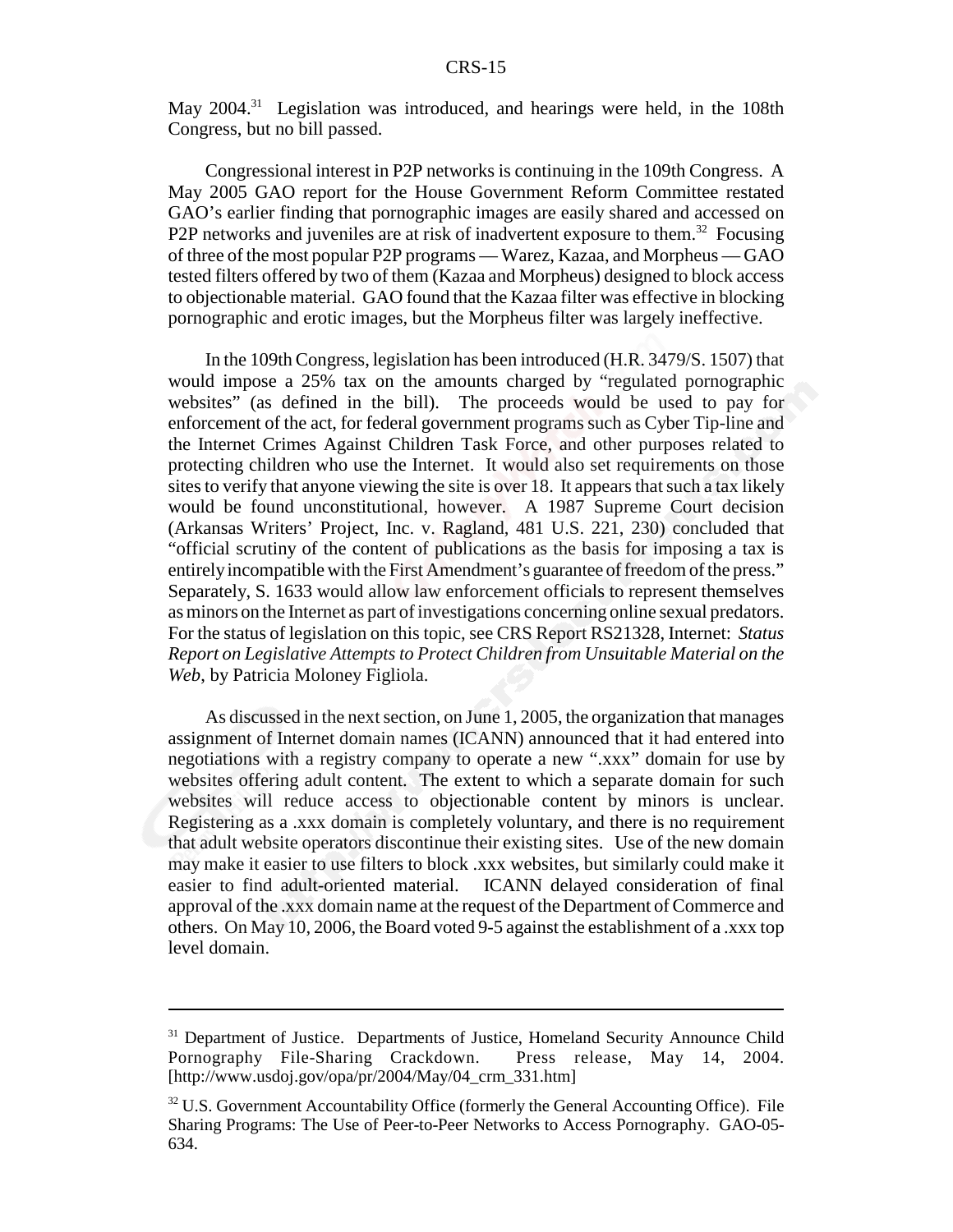In addition to protecting children from inappropriate material on the Internet, there is significant and growing concern about child predators who use the Internet to find victims. In response to this concern, in the  $109<sup>th</sup>$  Congress, on May 9, 2006, Representative Michael Fitzpatrick introduced H.R. 5319, the Deleting Online Predators Act of 2006. The bill was agreed to in the Senate on July 26, 2006, and referred to the Senate Committee on Commerce, Science, and Transportation on July 27, 2006. This bill would amend the Communications Act of 1934 to require schools and libraries that receive universal service support to prohibit access to many commercial social networking websites or chat rooms and directs the Federal Communications Commission (FCC) to establish an advisory board to study this issue.

## **Internet Domain Names<sup>33</sup>**

The 109<sup>th</sup> Congress continues to monitor issues related to the Internet domain name system (DNS). Internet domain names were created to provide users with a simple location name for computers on the Internet, rather than using the more complex, unique Internet Protocol (IP) number that designates their specific location. As the Internet has grown, the method for allocating and designating domain names has become increasingly controversial.

#### **Background**

The Internet originated with research funding provided by the Department of Defense Advanced Research Projects Agency (DARPA) to establish a military network. As its use expanded, a civilian segment evolved with support from the National Science Foundation (NSF) and other science agencies. No formal statutory authorities or international agreements govern the management and operation of the Internet and the DNS. Prior to 1993, NSF was responsible for registration of nonmilitary generic Top Level Domains (gTLDs) such as .com, .org, and .net. In 1993, the NSF entered into a five-year cooperative agreement with Network Solutions, Inc. (NSI) to operate Internet domain name registration services. With the cooperative agreement between NSI and NSF due to expire in 1998, the Clinton Administration, through the Department of Commerce (DOC), began exploring ways to transfer administration of the DNS to the private sector.

In the wake of much discussion among Internet stakeholders, and after extensive public comment on a previous proposal, the DOC, on June 5, 1998, issued a final statement of policy, *Management of Internet Names and Addresses* (also known as the "White Paper"). The White Paper stated that the U.S. government was prepared to recognize and enter into agreement with "a new not-for-profit corporation formed by private sector Internet stakeholders to administer policy for the Internet name and address system." On October 2, 1998, the DOC accepted a proposal for an Internet Corporation for Assigned Names and Numbers (ICANN). On November 25, 1998,

<sup>&</sup>lt;sup>33</sup> By Lennard G. Kruger, Resources, Science, and Industry Division. See also CRS Report 97-868, *Internet Domain Names: Background and Policy Issues*, by Lennard G. Kruger, which is updated more frequently than this report.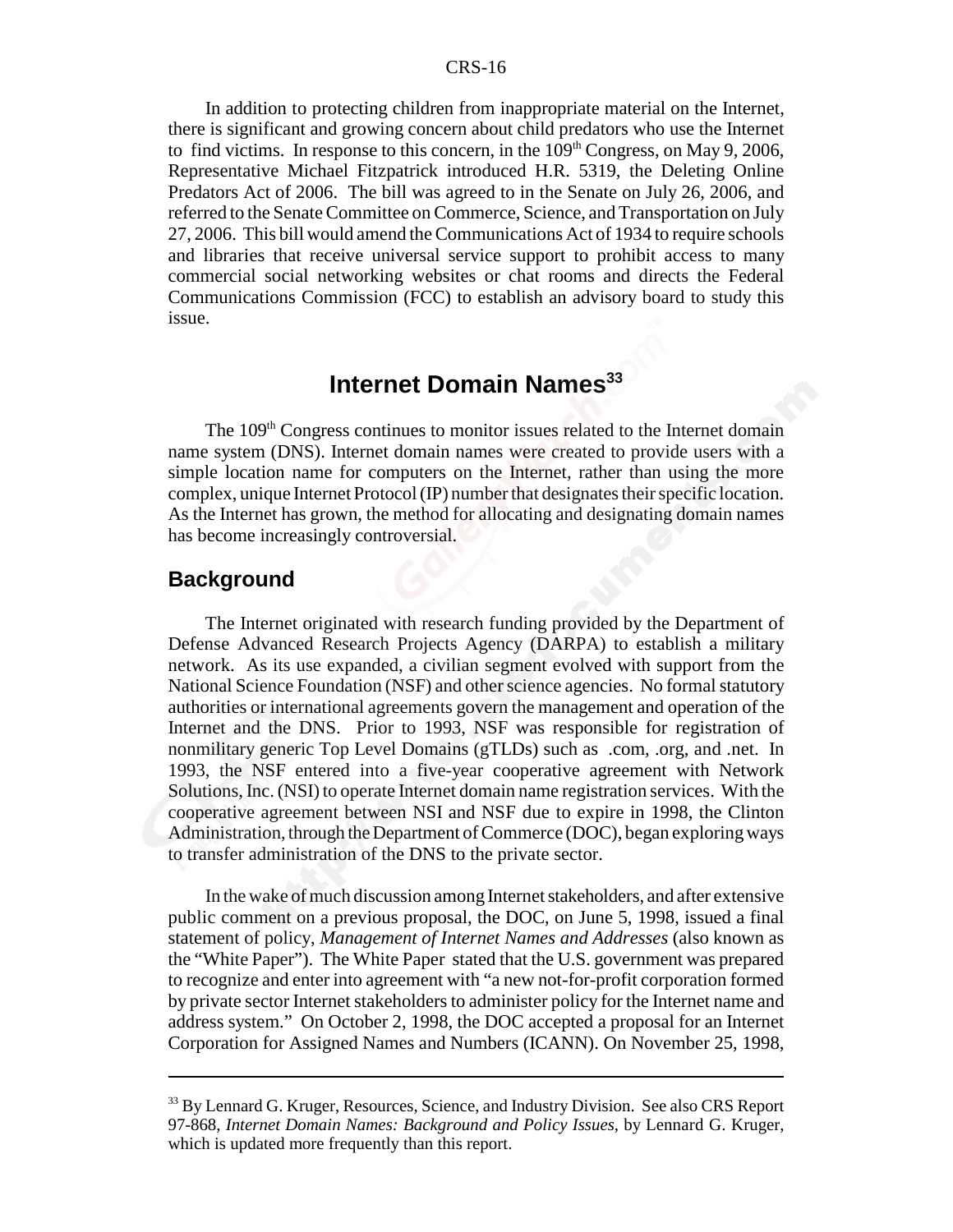DOC and ICANN signed an official Memorandum of Understanding (MOU), whereby DOC and ICANN agreed to jointly design, develop, and test the mechanisms, methods, and procedures necessary to transition management responsibility for DNS functions to a private-sector not-for-profit entity.

The White Paper also signaled DOC's intention to ramp down the government's Cooperative Agreement with NSI, with the objective of introducing competition into the domain name space while maintaining stability and ensuring an orderly transition. During this transition period, government obligations will be terminated as DNS responsibilities are transferred to ICANN. Specifically, NSI committed to a timetable for development of a Shared Registration System that permits multiple registrars to provide registration services within the .com, .net., and .org gTLDs. NSI (now VersiSign) will continue to administer the root server system until receiving further instruction from the government.

 Significant disagreements between NSI on the one hand, and ICANN and DOC on the other, arose over how a successful and equitable transition would be made from NSI's previous status as exclusive registrar of .com, org. and net. domain names, to a system that allows multiple and competing registrars. On November 10, 1999, ICANN, NSI, and DOC formally signed an agreement which provided that NSI (now VeriSign) was required to sell its registrar operation by May 10, 2001 in order to retain control of the dot-com registry until 2007. In April 2001, arguing that the registrar business is now highly competitive, VeriSign reached a new agreement with ICANN whereby its registry and registrar businesses would not have to be separated. With DOC approval, ICANN and VeriSign signed the formal agreement on May 25, 2001. On September 17, 2003, ICANN and the Department of Commerce agreed to extend their MOU until September 30, 2006. The MOU specifies transition tasks which ICANN has agreed to address. ICANN will implement an objective process for selecting new Top Level Domains; implement an effective strategy for multilingual communications and international outreach; and develop a contingency plan, consistent with the international nature of the Internet, to ensure continuity of operations in the event of a severe disruption of operations.

On June 30, 2005, Michael Gallagher, Assistant Secretary of Commerce for Communications and Information and Administrator of the National Telecommunications and Information Administration (NTIA), stated the U.S. Government's principles on the Internet's domain name system. Specifically, NTIA states that the U.S. Government "intends to preserve the security and stability" of the DNS, and that "the United States is committed to taking no action that would have the potential to adversely impact the effective and efficient operation of the DNS and will therefore maintain its historic role in authorizing changes or modifications to the authoritative root zone file."34 The NTIA statement also says that governments have legitimate interests in the management of their country code top level domains, that ICANN is the appropriate technical manager of the DNS, and that dialogue related to Internet governance should continue in relevant multiple fora. On May 23, 2006,

<sup>&</sup>lt;sup>34</sup> Gallagher, Michael, Assistant Secretary of Commerce for Communications, Remarks to the Wireless Communications Association, June 30, 2005. Available at [http://www.ntia.doc.gov/ntiahome/domainname/USDNSprinciples\_06302005.pdf].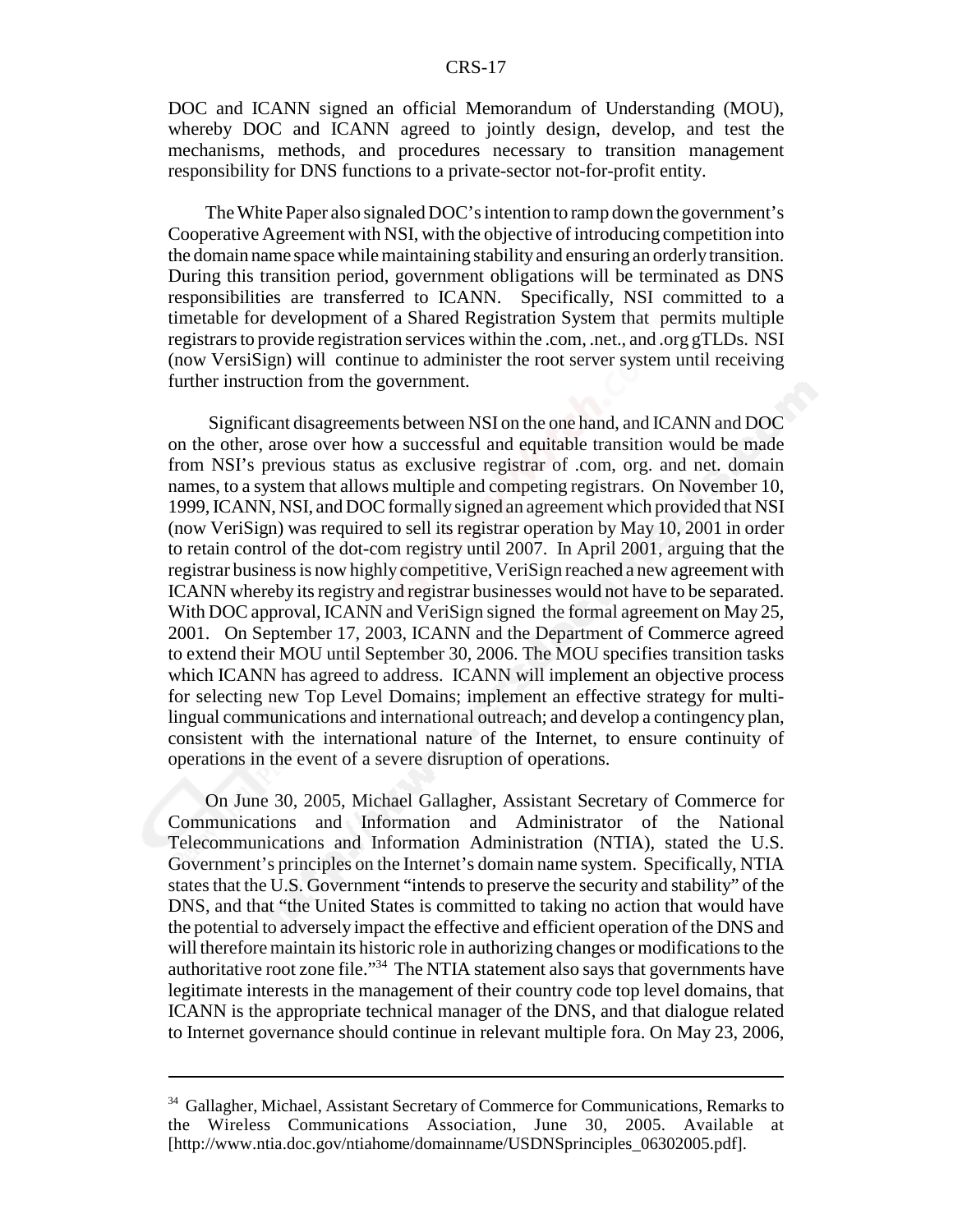NTIA announced an inquiry and public meeting seeking comment on the progress of the transition of the technical coordination and management of the DNS to the private sector. The public meeting was held on July 26, 2006.

#### **Issues**

 Congressional Committees (primarily the Senate Committee on Commerce, Science and Transportation and the House Committee on Energy and Commerce) maintain oversight on how the Department of Commerce manages and oversees ICANN's activities and policies. Some issues of current concern are discussed below.

**Governance.** The United Nations (UN), at the December 2003 World Summit on the Information Society (WSIS), debated and agreed to study the issue of how to achieve greater international involvement in the governance of the Internet and the domain name system in particular. The study was conducted by the UN's Working Group on Internet Governance (WGIG). On July 14, 2005, the WGIG released its report, stating that no single government should have a preeminent role in relation to international Internet governance, calling for further internationalization of Internet governance, and proposing the creation of a new global forum for Internet stakeholders. Four possible models were put forth, including two involving the creation of new Internet governance bodies linked to the UN. Under three of the four models, ICANN would either be supplanted or made accountable to a higher intergovernmental body. The report's conclusions were scheduled to be considered during the second phase of the WSIS to be held in Tunis in November 2005. U.S. officials stated their opposition to transferring control and administration of the domain name system from ICANN to any international body. Similarly, the 109<sup>th</sup> Congress expressed its support for maintaining U.S. control over ICANN. On November 16, 2005, the House unanimously passed H.Con.Res. 268, which expresses the sense of the Congress that the current system for management of the domain name system works, and that "the authoritative root zone server should remain physically located in the United States and the Secretary of Commerce should maintain oversight of ICANN so that ICANN can continue to manage the day-to-day operation of the Internet's domain name and addressing system well, remain responsive to all Internet stakeholders worldwide, and otherwise fulfill its core technical mission." A similar resolution, S.Res. 323, was passed by the Senate on November 18, 2005 and calls on the President to "continue to oppose any effort to transfer control of the Internet to the United Nations or any other international entity."

The European Union (EU) initially supported the U.S. position. However, during September 2005 preparatory meetings, the EU seemingly shifted its support towards an approach which favored an enhanced international role in governing the Internet. Conflict at the WSIS Tunis Summit over control of the domain name system was averted by the announcement, on November 15, 2005, of an Internet governance agreement between the U.S., the EU, and over 100 other nations. Under this agreement, ICANN and the U.S. will remain in control of the domain name system. A new international group under the auspices of the UN will be formed the Internet Governance Forum — which will provide an ongoing forum for all stakeholders (both governments and nongovernmental groups) to discuss and debate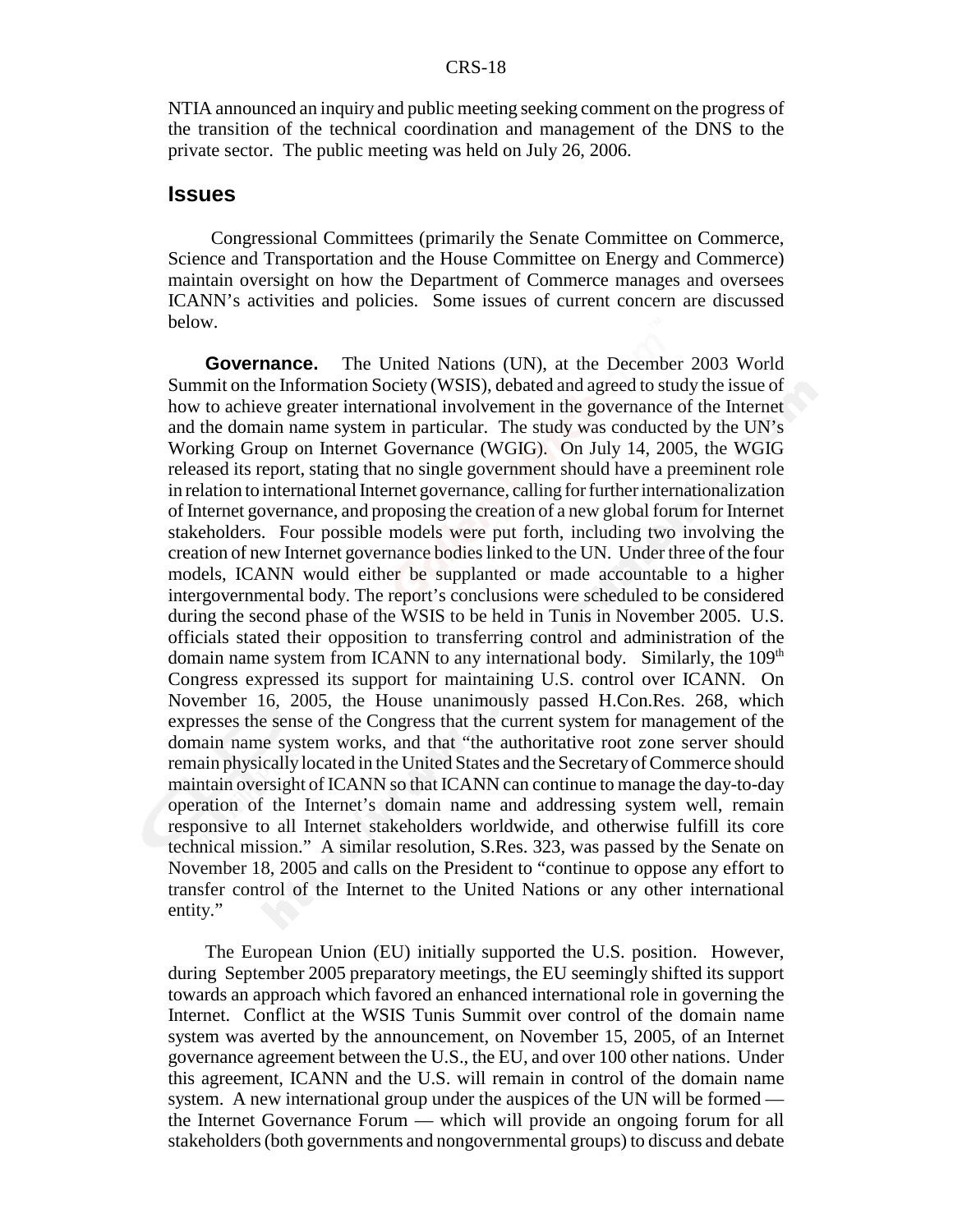Internet policy issues. The Internet Governance Forum is slated to run for five years and will not have binding authority. The group will hold its first meeting on October 30-November 2, 2006 in Athens, Greece.

**ICANN-Verisign Agreement and the .com registry.** As part of a legal settlement of a long-running dispute between ICANN and Verisign, on February 28, 2006, the ICANN Board of Directors approved (by a vote of 9-5) a new .com registry agreement with Verisign. Under this settlement, Verisign will run the .com registry until 2012 (with a presumption that the agreement will be renewed beyond that date), and will be able to raise domain registration fees by 7% in four of the next six years. These registration fees refer to the current \$6 fee that a registrar (such as GoDaddy or Register.com) pays the .com registry operator (Verisign) for each .com domain name registration purchased by the consumer. Under the agreement, Verisign will pay ICANN a one-time sum of \$625,000 to implement the agreement, as well as a yearly registry fee, starting at \$6 million per year, and going up over the next two years to approximately \$12 million.

Critics of the ICANN-Verisign settlement assert that the agreement is anticompetitive, giving Verisign a virtually permanent monopoly over the lucrative .com registry, while also enabling Verisign to raise registration fees without justification. Defenders of the settlement argue that the agreement is necessary to ensure the stability and security of the Internet by ensuring the financial stability of ICANN, and by allowing Verisign the flexibility to raise revenue for upgrading its infrastructure. The ICANN-Verisign .com agreement must be approved by the National Telecommunications and Information Administration at the Department of Commerce. On June 7, 2006, the House Small Business Committee held a hearing on the ICANN-Verisign .com agreement entitled, "Contracting the Internet: Does ICANN create a barrier to small business?"

**Protecting Children on the Internet.** In the 107<sup>th</sup> Congress, legislation sought to create a "kids-friendly top level domain name" that would contain only ageappropriate content. The Dot Kids Implementation and Efficiency Act of 2002 was signed into law on December 4, 2002 (P.L. 107-317), and authorizes the National Telecommunications and Information Administration (NTIA) to require the .us registry operator (currently NeuStar) to establish, operate, and maintain a second level domain within the .us TLD that is restricted to material suitable for minors.

In the  $108<sup>th</sup> Congress$ , P.L.  $108-21/S$ . 151 (PROTECT Act) contains a provision (Section 108: Misleading Domain Names on the Internet) which makes it a punishable crime to knowingly use a misleading domain name with the intent to deceive a person into viewing obscenity on the Internet. Increased penalties are provided for deceiving minors into viewing harmful material. In the  $109<sup>th</sup>$  Congress, the Adam Walsh Child Protection and Safety Act of 2006 (P.L. 109-248), signed into law on July 27, 2006, increases the maximum sentence from four years to ten years for deceiving minors into viewing harmful material.

Meanwhile, on June 1, 2005, ICANN announced that it had entered into commercial and technical negotiations with a registry company (ICM Registry) to operate a new ".xxx" domain, which would be designated for use by adult websites. Registration by adult websites into the .xxx domain would be purely voluntary, and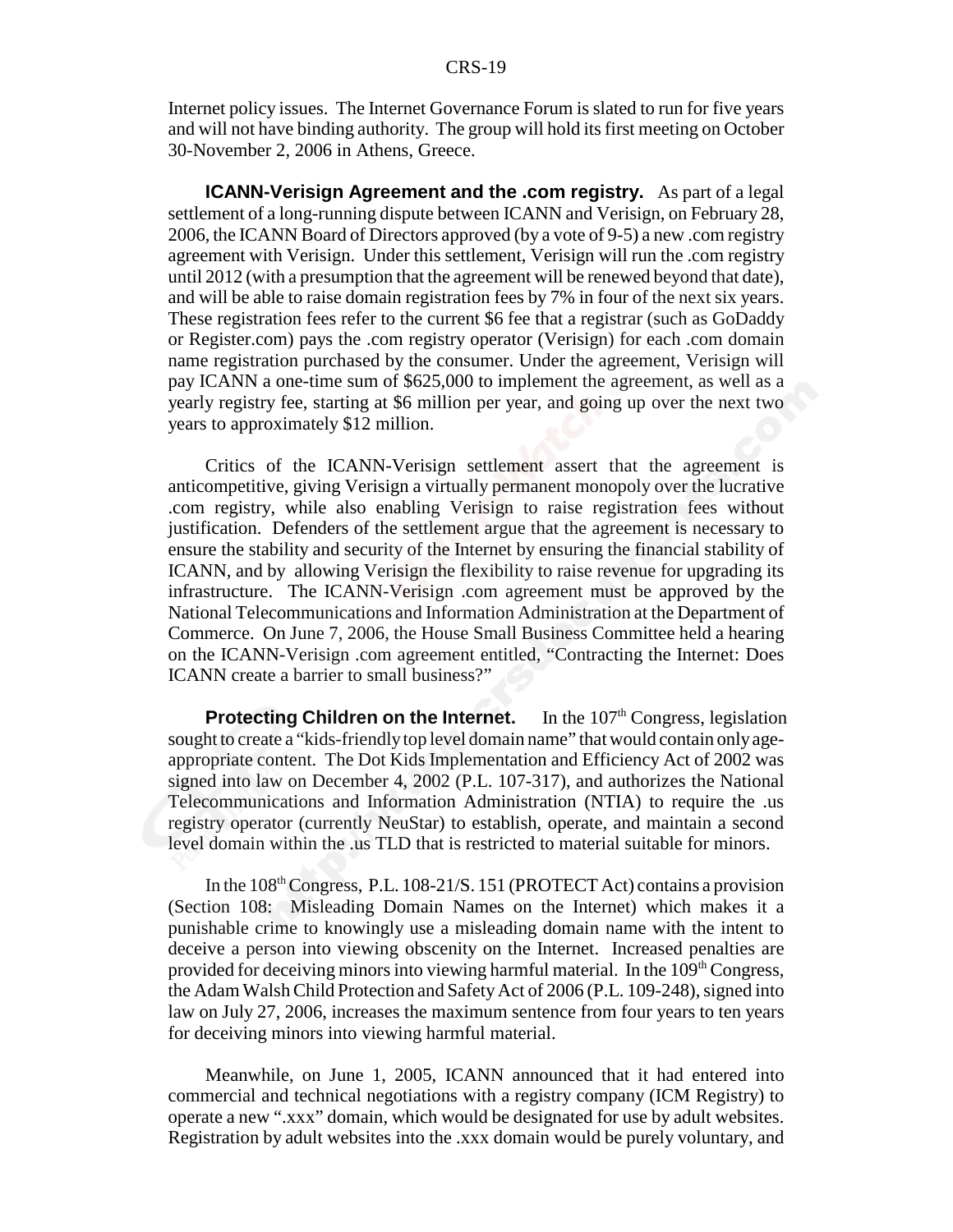those sites would not be required to give up their existing sites. Announcement of a .xxx domain has proven controversial. With the ICANN Board scheduled to consider final approval of the .xxx domain on August 16, 2005, the Department of Commerce sent a letter to ICANN requesting that adequate additional time be provided to allow ICANN to address the objections of individuals expressing concerns about the impact of pornography on families and children and opposing the creation of a new top level domain devoted to adult content. ICANN's Government Advisory Committee (GAC) also requested more time before the final decision. At the March 2006 Board meeting in New Zealand, the ICANN Board authorized ICANN staff to continue negotiations with ICM Registry to address concerns raised by the DOC and the GAC. However, on May 10, 2006, the Board voted 9-5 against the establishment of a .xxx top level domain. ICM has filed a reconsideration request with ICANN, and has also filed a judicial appeal to require the Department of Commerce to fully release (without redactions or omissions) all internal documents relating to its interactions with ICANN over the .xxx issue. Meanwhile, on March 16, 2006, Senator Baucus introduced the Cyber Safety for Kids Act of 2006 (S. 2426), which would require NTIA to compel ICANN to establish a new top level domain name — such as .xxx — exclusively for material harmful to minors. Websites with material harmful to minors would be required to switch to the new domain. Those that do not would face civil penalties from NTIA.<sup>35</sup>

**Trademark Disputes.** The increase in conflicts over property rights to certain trademarked names has resulted in a number of lawsuits. The White Paper called upon the World Intellectual Property Organization (WIPO) to develop a set of recommendations for trademark/domain name dispute resolutions, and to submit those recommendations to ICANN. At ICANN's August 1999 meeting in Santiago, the board of directors adopted a dispute resolution policy to be applied uniformly by all ICANN-accredited registrars. Under this policy, registrars receiving complaints will take no action until receiving instructions from the domain-name holder or an order of a court or arbitrator. An exception is made for "abusive registrations" (i.e., cybersquatting and cyberpiracy), whereby a special administrative procedure (conducted largely online by a neutral panel, lasting 45 days or less, and costing about \$1000) will resolve the dispute. Implementation of ICANN's Domain Name Dispute Resolution Policy commenced on December 9, 1999. Meanwhile, the 106<sup>th</sup> Congress passed the Anticybersquatting Consumer Protection Act (incorporated into P.L. 106-113, the FY2000 Consolidated Appropriations Act). The act gives courts the authority to order the forfeiture, cancellation, and/or transfer of domain names registered in "bad faith" that are identical or similar to trademarks, and provides for statutory civil damages of at least \$1,000, but not more than \$100,000, per domain name identifier.

**Privacy.** Any person or entity who registers a domain name is required to provide contact information (phone number, address, email) which is entered into a public online database (the "WHOIS" database). The scope and accessibility of WHOIS database information has been an issue of contention. Privacy advocates have argued that access to such information should be limited, while many

<sup>35</sup> See CRS Report RL33224, *Constitutionality of Requiring Sexually Explicit Material on the Internet to be Under a Separate Domain Name*, by Henry Cohen.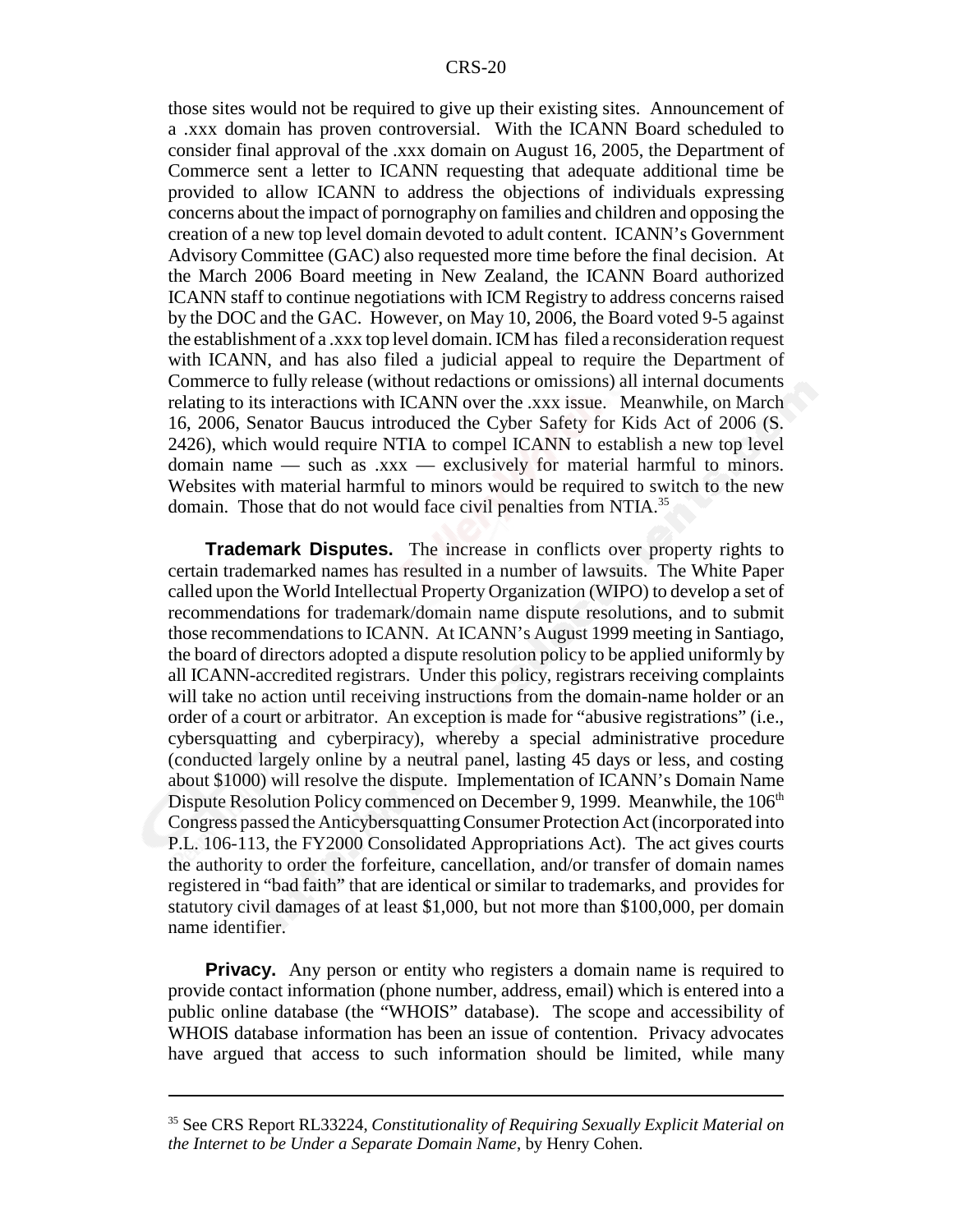#### CRS-21

businesses, intellectual property interests, law enforcement agencies, and the U.S. Government have argued that complete and accurate WHOIS information should continue to be publicly accessible. Over the past several years, ICANN has debated this issue through its Generic Names Supporting Organization (GNSO). The GNSO — composed of stakeholder constituencies — is developing policy recommendations on what data should be publicly available through the WHOIS database.

On April 12, 2006, the GNSO approved an official "working definition" for the purpose of the public display of WHOIS information. The GNSO supported a narrow technical definition favored by privacy advocates, registries, registrars, and non-commercial user constituencies, rather then a more expansive definition favored by intellectual property interests, business constituencies, Internet service providers, law enforcement agencies, and the Department of Commerce (through its participation in ICANN's Governmental Advisory Committee). At ICANN's June 2006 meeting, opponents of limiting access to WHOIS data continued urging ICANN to reconsider the working definition. The GNSO will next decide what data should be available for public access in the context of the working definition.<sup>36</sup> On July 18, 2006, the House Committee on Financial Services, Subcommittee on Financial Institutions and Consumer Credit held a hearing on ICANN and the WHOIS database.

Meanwhile, over the past several years, with the WHOIS database continuing to be publically accessible, registrants who wish to maintain their privacy have been able to register anonymously using a proxy service offered by some registrars. In February 2005, the National Telecommunications and Information Administration (NTIA) — which has authority over the .us domain name — notified Neustar (the company that administers .us) that proxy or private domain registrations will no longer be allowed for .us domain name registrations, and that registrars must provide correct WHOIS information for all existing customers by January 26, 2006. According to NTIA, this action will provide an assurance of accuracy to the American public and to law enforcement officials. The NTIA policy is opposed by privacy groups and registrars (such as Go Daddy) who argue that the privacy, anonymity, and safety of people registering .us domain names will be needlessly compromised. A lawsuit is pending in U.S. District Court that challenges the NTIA policy.

In a related development, during the  $108<sup>th</sup>$  Congress, the Fraudulent Online Identity Sanctions Act was incorporated as Title II of H.R. 3632, the Intellectual Property Protection and Courts Amendments Act of 2004, signed by the President on December 23, 2004 (P.L. 108-482). The act increases criminal penalties for those who submit false contact information when registering a domain name that is subsequently used to commit a crime or engage in copyright or trademark infringement.

<sup>3 6</sup> See ICANN "Whois Services" page, available at [http://www.icann.org/topics/whois-services/]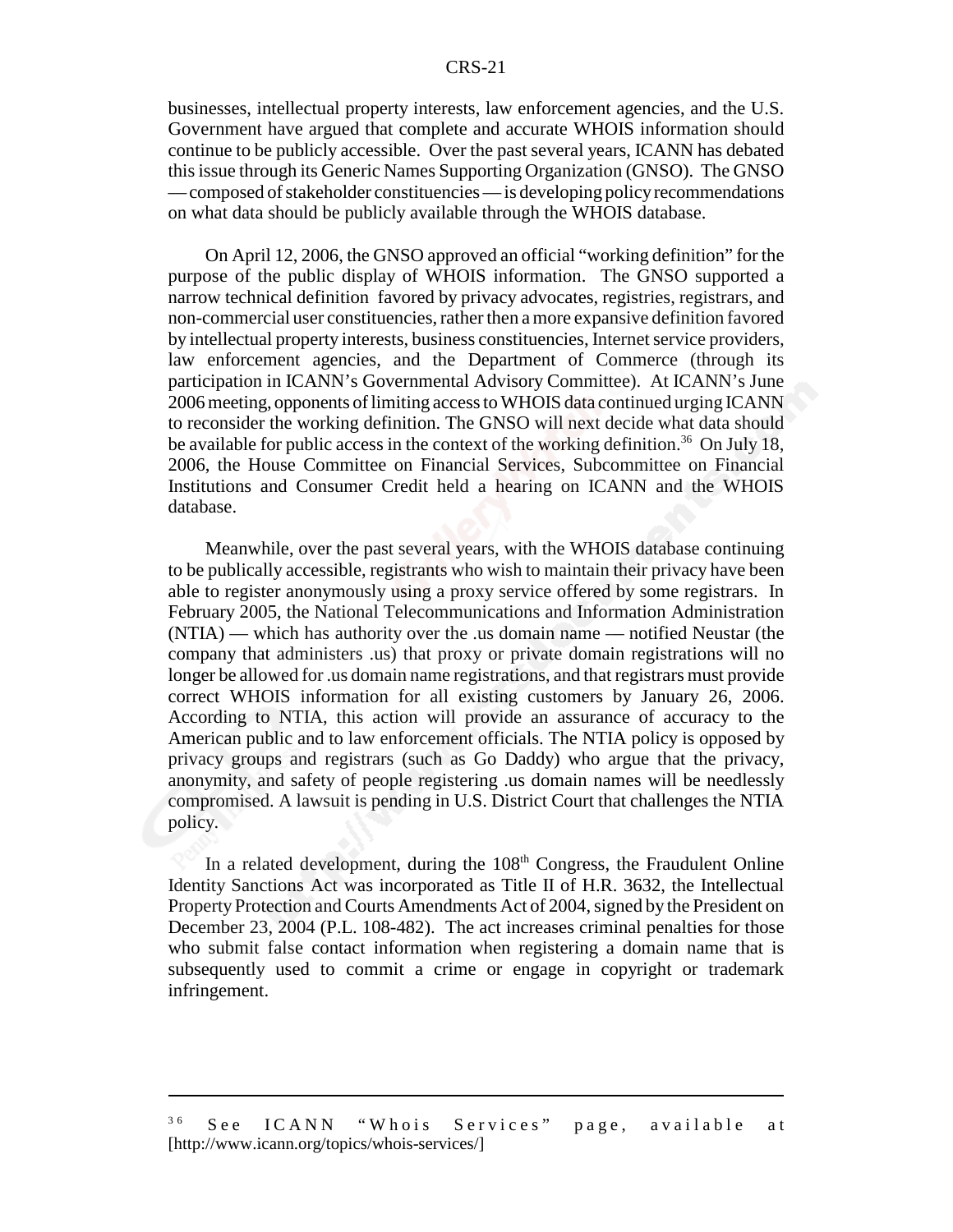## **Government Information Technology Management37**

The evolving role of the Internet in the political economy of the United States continues to attract increased congressional attention to government information technology management issues. Interest has been further heightened by national information infrastructure development efforts, e-government projects, and homeland security initiatives. Although wide-ranging, some of the most significant information technology management challenges facing the federal government include FCC regulation of converging technologies, funding for information technology research and development, ongoing development and oversight of electronic government (egovernment) initiatives, and the growing use of open source software by federal agencies.

## **The Federal Communications Commission**<sup>38</sup>

 One of the most significant issues facing the FCC is the evolution of the communications industry towards an all-digital, broadband world that has blurred the distinctions between services, also called "convergence." The FCC has restructured over the past few years to better reflect the realities of convergence, but the agency is still required to adhere to the statutory requirements of its governing legislation, the Communications Act of 1934. Thus, while convergence has made distinguishing among types of data increasingly difficult, the FCC must continue to differentiate among services based on the distinctions drawn in the 1934 Act. Unfortunately, when all data looks the same and functionally similar services are provided by companies governed by different titles of the 1934 Act, questions of fairness and competitive advantage may arise. As newer technologies and services are developed and deployed, applying legacy regulations to them may begin to appear more strained.

The FCC has addressed two issues directly related to convergence during the 109th Congress: the proper regulatory classification of services via the Internet protocol (e.g., voice over Internet Protocol [VoIP]) as well as law enforcement's ability to conduct wiretaps effectively (i.e., using the Communications Assistance for Law Enforcement Act [CALEA]). These issues are — and will continue to be extremely important in reshaping the regulatory environment for telecommunications and information services.

The FCC will also remain focused on broadband deployment. The agency will continue to monitor its policies to encourage new providers to roll out new services (e.g., power companies will be deploying broadband over powerlines [BPL]) as well

<sup>37</sup> See also CRS Report RL30661, *Government Information Technology Management: Past and Future Issues (the Clinger-Cohen Act)*, by Jeffrey W. Seifert.

<sup>38</sup> By Patricia Moloney Figliola, Resources, Science, and Industry Division. For more information, see CRS Report RL32589, *The Federal Communications Commission: Current Structure and its Role in the Changing Telecommunications Landscape*, by Patricia Moloney Figliola; and CRS Issue Brief IB10045, *Broadband Internet Access: Background and* Issues by Angele A. Gilroy and Lennard G. Kruger, both of which are updated more frequently than this report.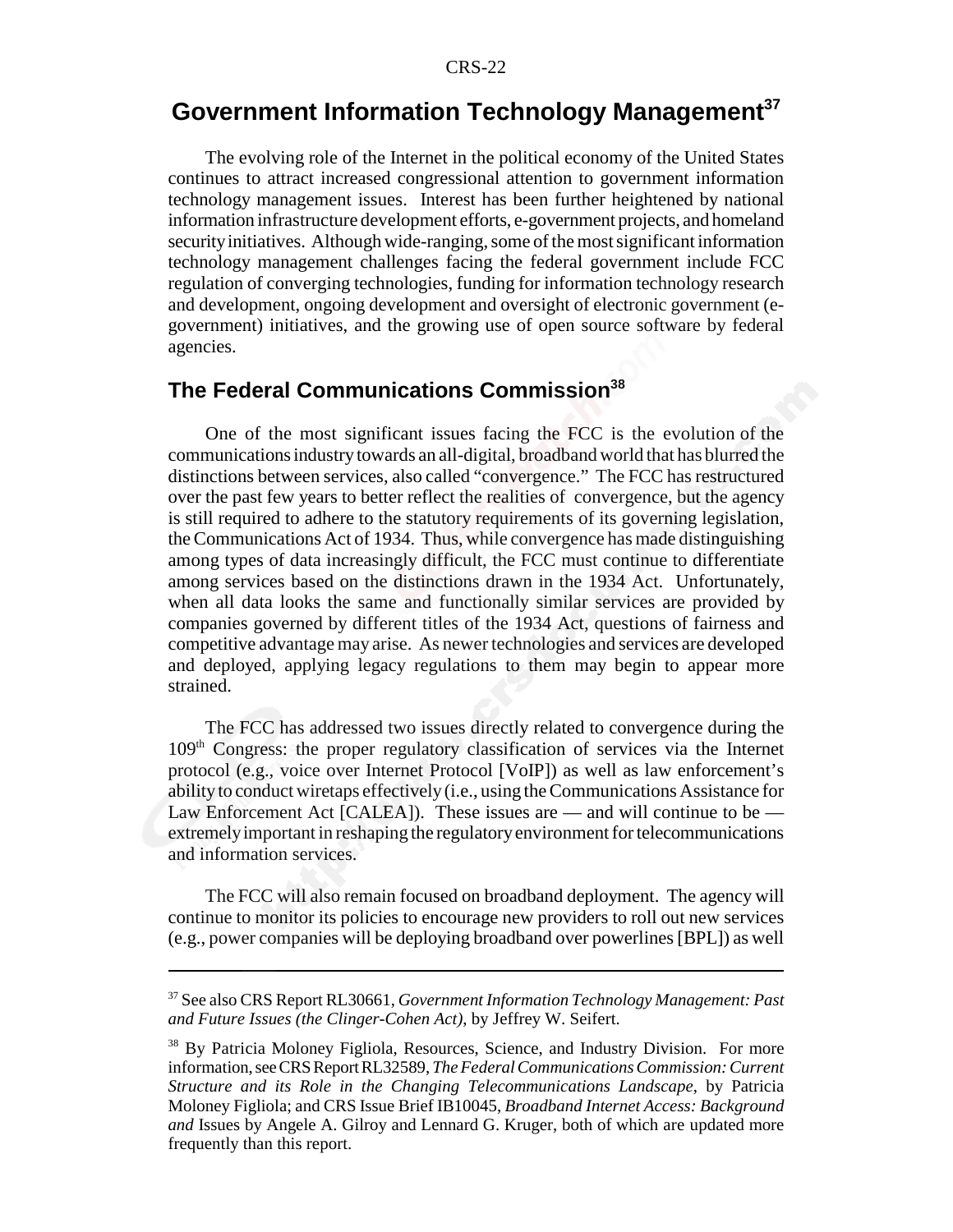as continue to promote deployment to underserved areas and populations, i.e., rural and low-income communities, through universal service and other programs (e.g., the E-Rate).

One of the difficulties in addressing the issues facing the FCC is that so many of them now intersect. So many of the broadband issues are inter-related that it is often difficult to sort out where one issue ends and another begins. For example, VoIP, CALEA, and BPL are all tied to the concept of broadband convergence and reliance on the Internet for information and it becomes difficult, if not impossible, to discuss one without touching on the others. Effectively addressing these types of issues may well be the greatest challenge facing both the FCC and Congress in the near future.

## **Information Technology R&D<sup>39</sup>**

 At the federal level, almost all of the funding for information science and technology and Internet development is part of a single government-wide initiative, the Networking and Information Technology Research and Development program (NITRD). This program was previously (1997-2000) called the Computing, Information, and Communications program (CIC) and, prior to that (1992-1997), the High Performance Computing and Communications program (HPCC). The NITRD is an interagency effort to coordinate key advances in information technology (IT) research and leverage funding into broader advances in computing and networking technologies. Under the NITRD, participating agencies receive support for highperformance computing science and technology, information technology software and hardware, networks and Internet-driven applications, and education and training for personnel.

The FY2007 budget calls for \$3.074 billion for the NITRD Program, an increase of \$0.21 billion over the FY2006 budget estimate of \$2.855 billion. In the  $109<sup>th</sup>$ Congress, one NITRD-specific bill, H.R. 28, was introduced and passed in the House; the bill was received in the Senate and referred to the Committee on Commerce, Science, and Transportation on April 27, 2005.

Research emphases are focused on eight program component areas (also called PCAs): High-End Computing (HEC) Infrastructure and Applications, HEC Research and Development, Cyber Security and Information Assurance, Human Computer Interaction and Information Management, Large Scale Networking, Software Design and Productivity, High Confidence Software and Systems, and Social, Economic, and Workforce Implications of IT and IT Workforce Development. Key issues facing congressional policymakers include whether NITRD is accomplishing its goals and objectives to enhance U.S. information technology research and development, whether the funding level is appropriate or should be changed to reflect changing U.S. priorities, and defining the private sector's role in this initiative.

<sup>&</sup>lt;sup>39</sup> By Patricia Moloney Figliola, Resources, Science, and Industry Division. See also CRS Issue Brief IB10130, *The Federal Networking and Information Technology Research and Development Program; Funding Issues and Activities*, by Patricia Moloney Figliola, which is updated more frequently than this report.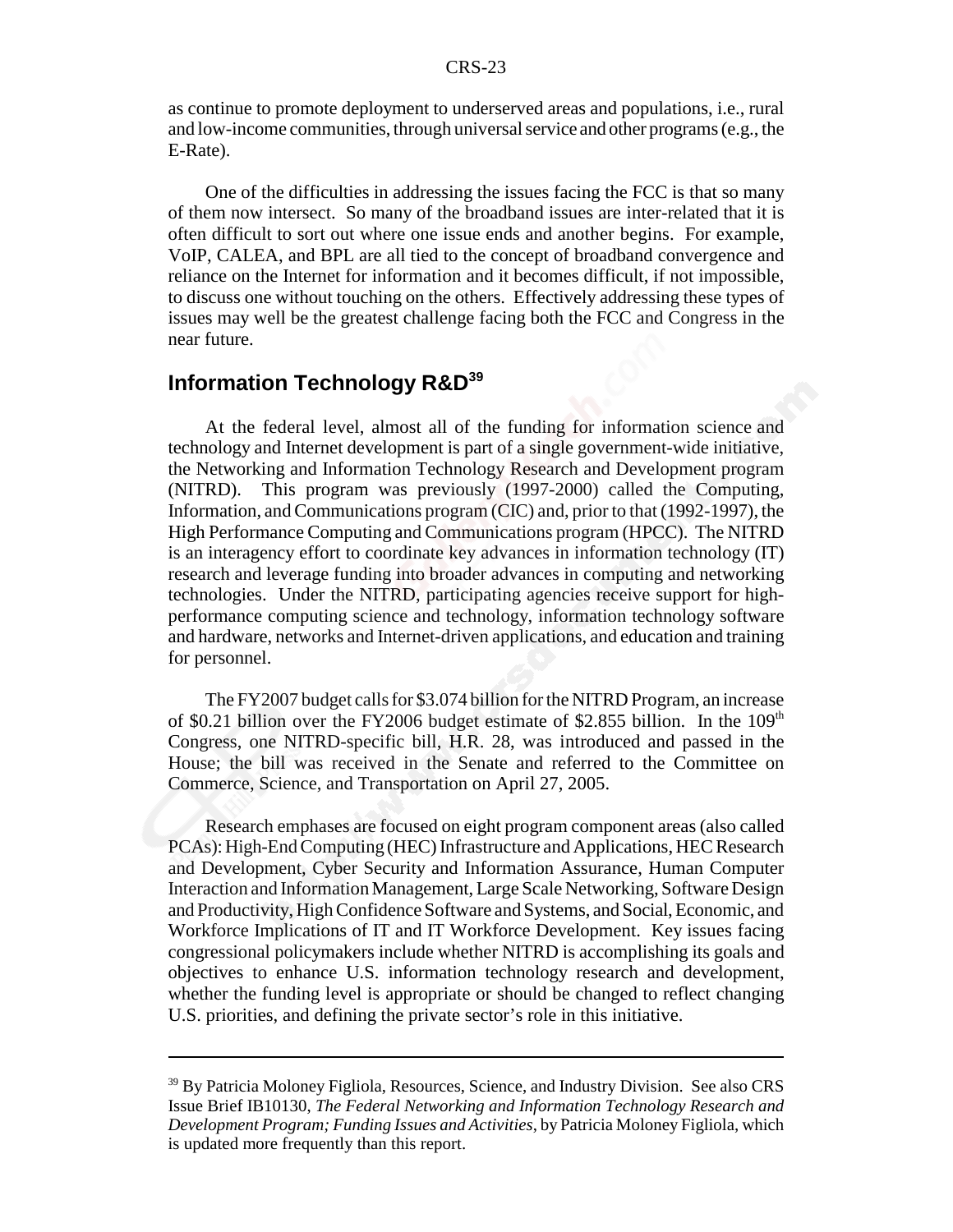## **Electronic Government (E-Government)<sup>40</sup>**

Electronic government (e-government) is an evolving concept, meaning different things to different people. However, it has significant relevance to four important areas of governance: (1) delivery of services (government-to-citizen, or G2C); (2) providing information (also G2C); (3) facilitating the procurement of goods and services (government-to-business, or G2B, and business-to-government, or B2G); and (4) facilitating efficient exchanges within and between agencies (government-to-government, or G2G). For policymakers concerned about egovernment, a central area of concern is developing a comprehensive but flexible strategy to coordinate the disparate e-government initiatives across the federal government.

The movement to put government online raises as many issues as it provides new opportunities. Some of these issues include, but are not limited to: security, privacy, management of governmental technology resources, accessibility of government services (including "digital divide" concerns as a result of a lack of skills or access to computers, discussed earlier), and preservation of public information (maintaining comparable freedom of information procedures for digital documents as exist for paper documents). Although these issues are neither new nor unique to e-government, they do present the challenge of performing governance functions online without sacrificing the accountability of, or public access to, government that citizens have grown to expect. Some industry groups have also raised concerns about the U.S. government becoming a publicly funded market competitor through the provision of fee-for-services such as the U.S. Postal Service's now-discontinued eBillPay service, which allowed consumers to schedule and make payments to creditors online [http://www.usps.com/paymentservices/ops\_discontinued.htm].

E-government initiatives vary significantly in their breadth and depth from state to state and agency to agency. Perhaps one of the most well-known federal examples is the FirstGov website [http://www.firstgov.gov], which first went online on September 22, 2000. FirstGov is a Web portal designed to serve as a single locus point for finding federal government information on the Internet. The FirstGov site also provides access to a variety of state and local government resources. Another example is the Grants.gov initiative [http://www.grants.gov/], which is designed to provide a single portal for all available federal grants, enabling users to search, download applications, and apply for grants online. At the Department of Treasury, the Internal Revenue Service (IRS) administers the Free File initiative [http://www.irs.gov/efile/article/0,,id=118986,00.html], which has partnered with industry to provide free online tax preparation and electronic filing services for eligible taxpayers.

Pursuant to the July 18, 2001, OMB Memorandum M-01-28, an E-Government Task Force was established to create a strategy for achieving the Bush

<sup>&</sup>lt;sup>40</sup> By Jeffrey W. Seifert, Resources, Science, and Industry Division. See also CRS Report RL31057, *A Primer on E-Government: Sectors, Stages, Opportunities, and Challenges of Online Governance, by Jeffrey W. Seifert, which is updated more frequently than this* report.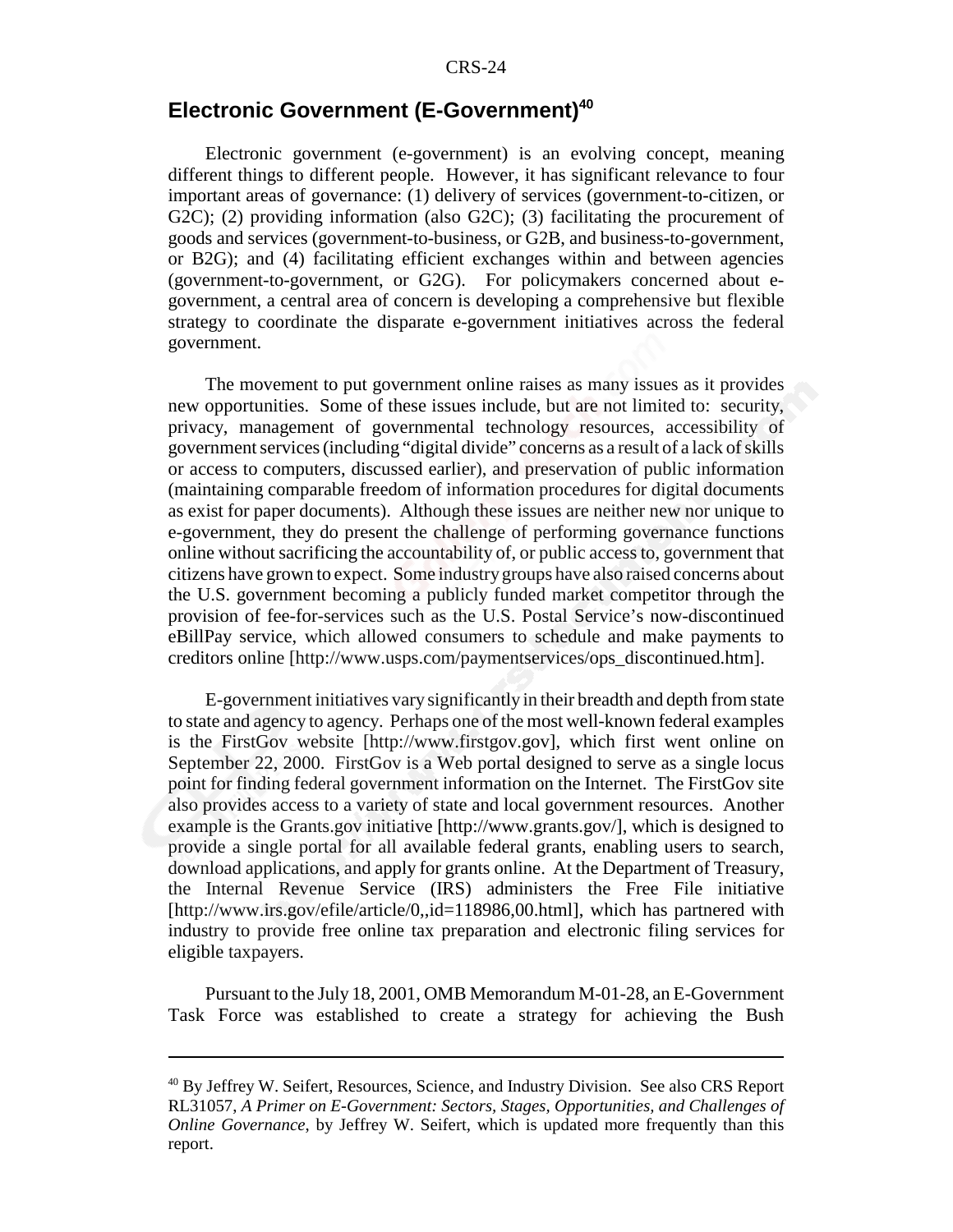Administration's e-government goals.<sup>41</sup> In doing so, the Task Force identified 23 interagency initiatives designed to better integrate agency operations and information technology investments. These initiatives, sometimes referred to as the Quicksilver projects, are grouped into four categories; government-to-citizen, government-togovernment, government-to-business, and internal effectiveness and efficiency. Examples of these initiatives include an e-authentication project led by the General Services Administration (GSA) to increase the use of digital signatures, the eligibility assistance online project (also referred to as GovBenefits.gov) led by the Department of Labor to create a common access point for information regarding government benefits available to citizens, and the Small Business Administration's One-Stop Business Compliance project, being designed to help businesses navigate legal and regulatory requirements. A  $24<sup>th</sup>$  initiative, a government wide payroll process project, was subsequently added by the President's Management Council. In 2002 the e-Clearance initiative, originally included as part of the Enterprise Human Resources Integration project, was established as a separate project, for a total of 25 initiatives. Since that time, the Bush Administration has reclassified the e-Authentication initiative as "a separate initiative that provides secure and robust authentication services to the 24 [i]nitiatives," bringing the official tally again to 24 initiatives. $42$ 

As the initial round of e-government projects continue to develop and become fully operational, OMB has focused attention on initiatives that consolidate information technology systems in nine functional areas, or Lines of Business (LoB). These include financial management, human resource management, grants management, case management, federal health architecture, information security, budget formulation and evaluation, geospatial systems, and information technology infrastructure. These initiatives were chosen, in part, because they represent core business functions common to many departments and agencies, and/or have the potential to reap significant efficiency and efficacy gains. These LoB initiatives are anticipated to create \$5 billion in savings over 10 years.

On December 17, 2002, President Bush signed the E-Government Act of 2002 (P.L. 107-347) into law. The law contains a variety of provisions related to federal government information technology management, information security, and the provision of services and information electronically. One of the most recognized provisions involves the creation of an Office of Electronic Government within OMB. The Office is headed by an Administrator, who is responsible for carrying out a variety of information resources management (IRM) functions, as well as administering the interagency E-Government Fund provided for by the law.

For the 109<sup>th</sup> Congress, continued oversight of the Quicksilver projects, the implementation of the E-Government Act, and the development and funding of the second generation Lines of Business e-government initiatives are the primary oversight issues. Other issues include ongoing efforts to develop a federal enterprise architecture, which serves as a blueprint of the business functions of an organization, and the technology used to carry out these functions [http://www.whitehouse.gov/omb/egov/a-1-fea.html]; the recruitment and retention

<sup>&</sup>lt;sup>41</sup> See [http://www.whitehouse.gov/omb/inforeg/egovstrategy.pdf].

 $42$  See [http://www.whitehouse.gov/omb/egov/c-presidential.html].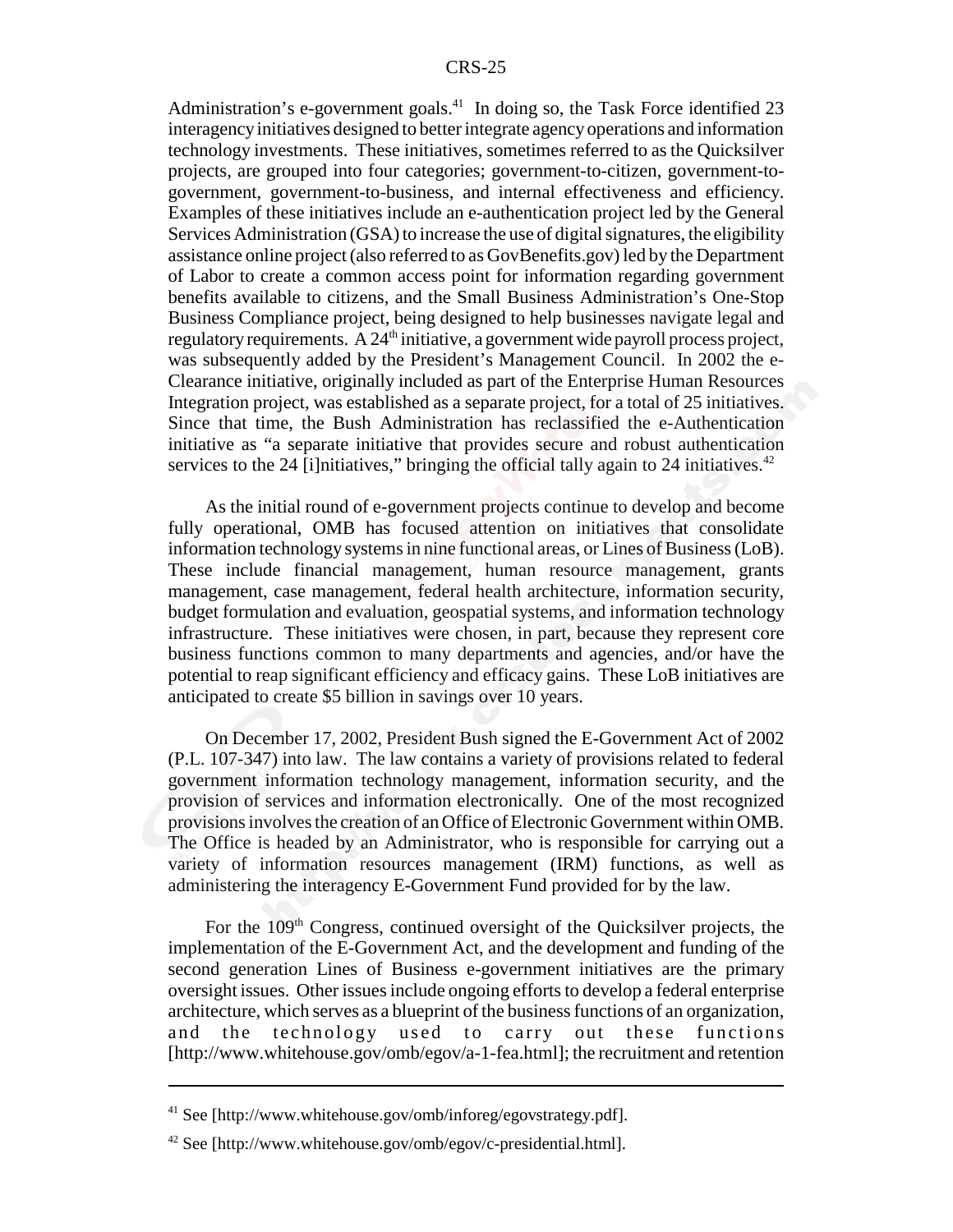of IT managers, at both the chief information officer (CIO) and project manager levels; and balancing the sometimes competing demands of e-government and homeland security.

## **Open Source Software**<sup>43</sup>

The use of open source software by the federal government has been gaining attention as organizations continue to search for opportunities to enhance their information technology (IT) operations while containing costs. For the federal government and Congress, the debate over the use of open source software intersects several other issues, including, but not limited to, the development of homeland security and e-government initiatives, improving government information technology management practices, strengthening computer security, and protecting intellectual property rights. In the 109<sup>th</sup> Congress, the debate over open source software is anticipated to revolve primarily around information security and intellectual property rights. However, issues related to cost and quality are likely to be raised as well.

*Open source* software refers to a computer program whose source code, or programming instructions, is made available to the general public to be improved or modified as the user wishes. Some examples of open source software include the Linux operating system and Apache Web server software. In contrast, *closed source*, or proprietary, programs are those whose source code is not made available and can only be altered by the software manufacturer. In the case of closed source software, updates to a program are usually distributed in the form of a patch or as a new version of the program that the user can install but not alter. Some examples of closed source software include Microsoft Word and Corel WordPerfect. The majority of software products most commonly used, such as operating systems, word processing programs, and databases, are closed source programs.

For proponents, open source software is often viewed as a means to reduce an organization's dependence on the software products of a few companies while possibly improving the security and stability of one's computing infrastructure. For critics, open source software is often viewed as a threat to intellectual property rights with unproven cost and quality benefits. So far there appear to be no systematic analyses available that have conclusively compared closed source to open source software on the issue of security. In practice, computer security is highly dependent on how an application is configured, maintained, and monitored. Similarly, the costs of implementing an open source solution are dependent upon factors such as the cost of acquiring the hardware/software, investments in training for IT personnel and end users, maintenance and support costs, and the resources required to convert data and applications to work in the new computing environment. Consequently, some computer experts suggest that it is not possible to conclude that either open source or closed source software is inherently more secure or more cost efficient.

The official U.S. federal government policy regarding the use of open source software by government agencies is described in a July 2004 Office of Management

<sup>&</sup>lt;sup>43</sup> By Jeffrey W. Seifert, Resources, Science, and Industry Division. See also CRS Report RL31627, *Computer Software and Open Source Issues: A Primer*, by Jeffrey W. Seifert.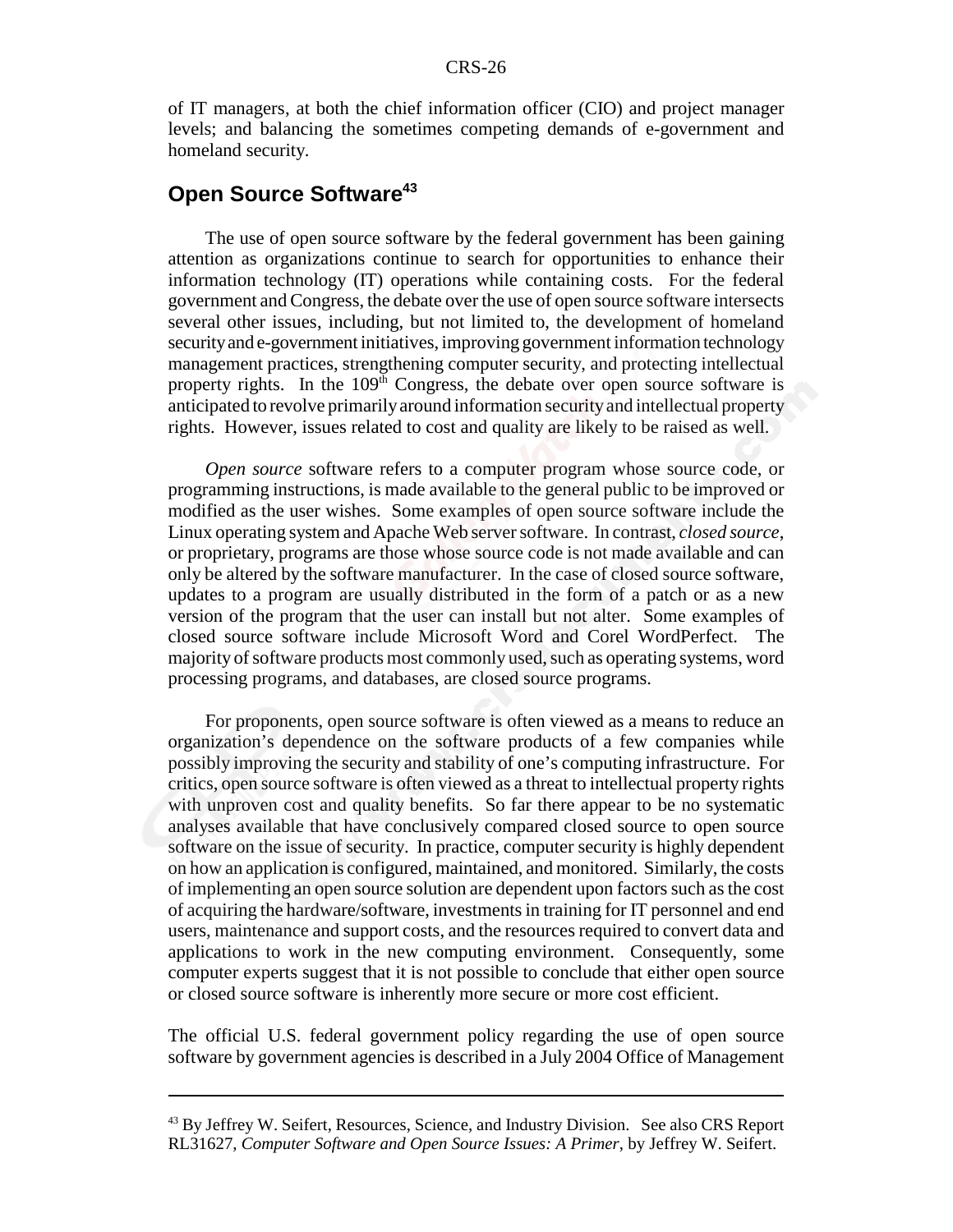and Budget (OMB) memorandum on software acquisition, M-04-16 Memoranda for Senior Procurement Executives, Chief Information Officers, *Software Acquisition*. The memorandum states that the policies guiding government information technology investment decisions are "technology and vendor neutral" and that agencies' technology choices "must be consistent with the agency's enterprise architecture and the Federal Enterprise Architecture."44 Agencies are also instructed to take into account a number of other merit-based factors, including information security, licensing requirements, and total cost of ownership. Implicit in these requirements is an expectation that agencies will also make choices based on the quality of the product.

The growing emphasis on improved information security and critical infrastructure protection overall, will likely be an influential factor in future decisions to implement open source solutions. The rapidly changing computer environment may also foster the use of a combination of open source and closed source applications, rather than creating a need to choose one option at the exclusion of another.

## **Appendix A: List of Pending Legislation**

Following is a list of legislation pending before the  $109<sup>th</sup> Congress$  on the topics covered in this report. The format is: bill number, sponsor, title, date introduced, and committee(s) of referral. This report does not track the legislative status of the pending legislation. For more information, see the CRS reports cited in the text of the relevant section of this report (and in **Appendix D**).

#### **Broadband Internet Regulation and Access**

- H.R. 144, McHugh, Rural America Digital Accessibility Act, 1/4/05 (Energy & Commerce, Ways & Means)
- H.R. 146, McHugh, "to establish a grant program to support broadband-based economic development efforts," 1/4/05 (Transportation & Infrastructure, Financial Services)
- H.R. 214 Stearns, Advanced Internet Communications Services Act of 2005, 1/14/05 (Energy &Commerce)
- H.R. 1479, Udall, Rural Access to Broadband Services Act, 4/5/05 (Ways & Means, Science, Energy & Commerce)
- H.R. 2418, Gordon, IP-Enabled Voice Communications and Public Safety Act of 2005, 5/18/05 (Energy & Commerce)
- H.R. 2726, Sessions, Preserving Innovation in Telecom Act of 2005, 5/26/05 (Energy & Commerce)
- H.R. 3146, Blackburn, Video Choice Act of 2005, 6/30/05 (Energy & Commerce)
- H.R. 5252, Barton, Communications Opportunity, Promotion, and Enhancement Act of 2006, 5/1/06 (Energy & Commerce)

<sup>&</sup>lt;sup>44</sup> For more information about enterprise architectures generally, and the Federal Enterprise Architecture (FEA) specifically, see CRS Report RS22194, *Federal Enterprise Architecture and Information Technology Management: An Overview*, by Jeffrey W. Seifert.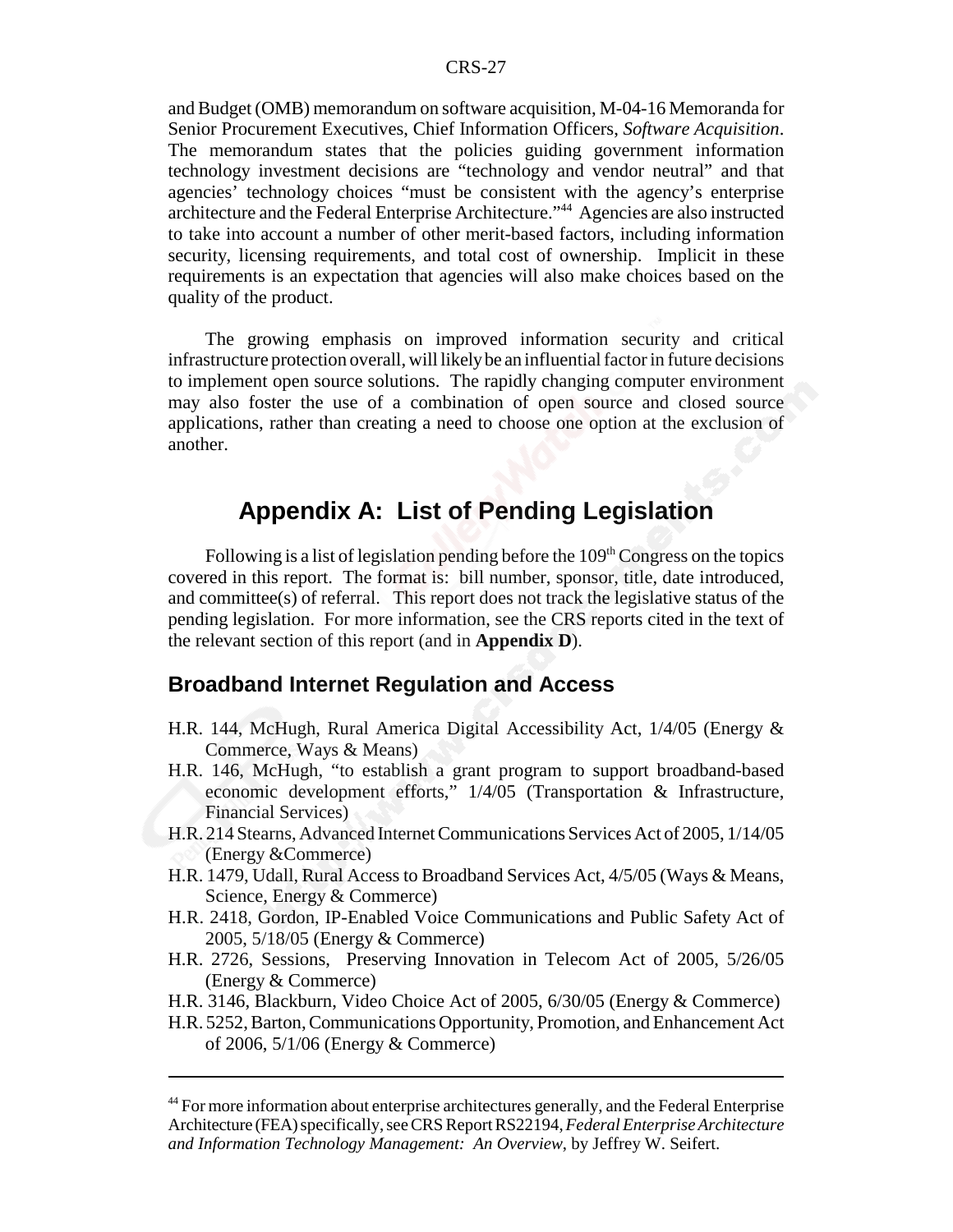- H.R. 5417, Internet Freedom and Nondiscrimination act of 2006, Sensenbrenner, 5/18/06 (Judiciary)
- S. 14, Stabenow, Fair Wage, Competition, and Investment Act of 2005, 1/24/05 (Finance)
- S. 497, Salazar, Broadband Rural Revitalization Act of 2005, 3/2/05 (Finance)
- S. 502, Coleman, Rural Renaissance Act, 3/3/05 (Finance)
- S. 1063, Nelson, Bill, IP-Enabled Voice Communications and Public Safety Act of 2005, 5/18/05 (Commerce)
- S. 1147, Rockefeller, Amends the Internal Revenue Code of 1986 to provide for the expensing of broadband Internet access expenditures, 5/26/05 (Finance)
- S. 1294, Lautenberg, Community Broadband Act of 2005, 6/23/05 (Commerce)
- S. 1349, Smith, Video Choice Act of 2005, 6/30/05 (Commerce)

S. 1504, Ensign, Broadband Investment and Consumer Choice Act, 7/27/05 (Commerce)

- S. 1583, Smith, Universal Service for the 21<sup>st</sup> Century Act, 7/29/05 (Commerce)
- S. 2113, DeMint, Digital Age Communications Act of 2005, 12/15/2005 (Commerce)
- S. 2256, Burns, Internet and Universal Service Act of 2006, 2/8/06 (Commerce)
- S. 2360, Wyden, Internet Non-Discrimination Act of 2006, 3/2/06 (Commerce)
- S. 2686, Stevens, Communications, Consumer's Choice, and Broadband Deployment Act of 2006, 5/1/06 (Commerce)
- S. 2917, Snowe, Internet Freedom Preservation Act, 5/19/06, (Commerce)

## **Computer and Internet Security**

- H.R. 29, Bono, Spy Act, 1/4/05 (Energy & Commerce)
- H.R. 744, Goodlatte, I-SPY Act, 2/10/05 (Judiciary)
- H.R. 1069, Bean, Notification of Risk to Personal Data Act, 3/3/05 (Energy & Commerce, Government Reform, Financial Services)
- H.R. 1080, Markey, Information Protection and Security Act, 3/3/05 (Energy & Commerce)
- H.R. 1263, Stearns, Consumer Privacy Protection Act, 3/10/05 (Energy & Commerce, International Relations)
- H.R. 3140, Bean, Consumer Data Security and Notification Act of 2005, 6/30/2005 (Financial Services)
- S. 500, Bill Nelson, Information Protection and Security Act, 3/3/05 (Commerce)
- S. 687, Burns, SPY BLOCK Act, 3/20/05 (Commerce)
- S. 751, Feinstein, Notification of Risk to Personal Data Act, 4/11/2005 (Judiciary)
- S. 768, Schumer, Comprehensive Identity Theft Prevention Act, 4/12/2005 (Commerce)
- S. 1004, Allen, Enhanced Consumer Protection Against Spyware, 5/11/2005 (Commerce)
- S. 1216, Corzine, Financial Privacy Breach Notification Act of 2005, 6/9/2005 (Banking)
- S. 1332, Specter, Personal Data Privacy and Security Act of 2005, 6/29/2005 (no referral listed)
- S. 1408, Smith, Identity Theft Prevention Act, 7/14/2005 (Commerce)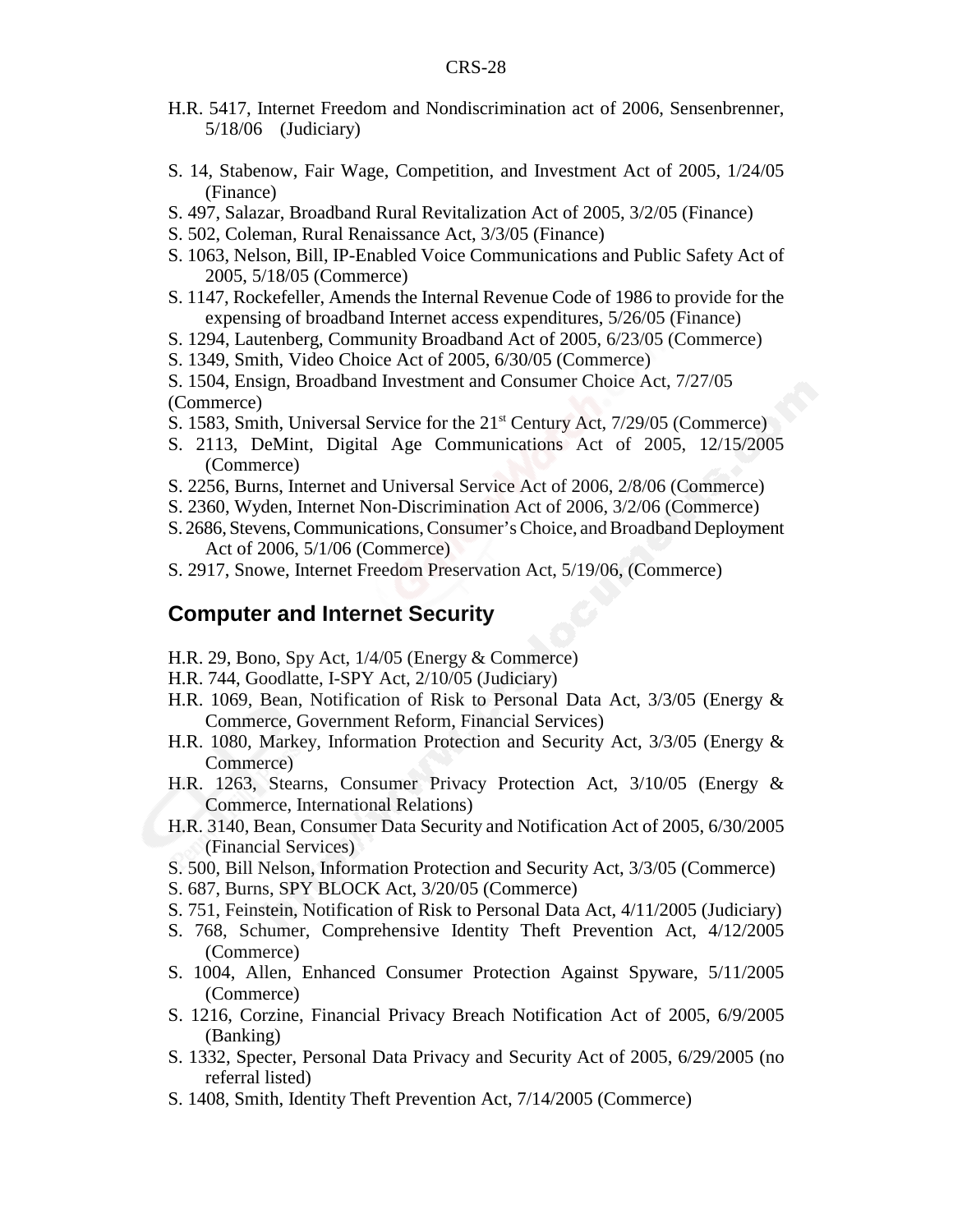#### **Internet Privacy**

#### **General**

- H.R. 84, Frelinghuysen, Online Privacy Protection Act, 1/4/05 (Energy & Commerce)
- H.R. 1263, Stearns, Consumer Privacy Protection Act, 3/10/05 (Energy & Commerce, International Relations)
- H.R. 1310, Maloney, Protection of Civil Liberties Act, 3/15/05 (Government Reform, Judiciary, Homeland Security, Intelligence)
- H.R. 1526, Otter, Security and Freedom Ensured Act (SAFE Act), 4/6/05 (Judiciary, Intelligence)
- H.R. 3199, Sensenbrenner, USA PATRIOT and Terrorism Prevention Reauthorization Act, 7/11/05 (Judiciary, Intelligence)
- H.R. 3503, Cannon, E-mail Privacy Act, 7/28/05 (Judiciary)
- H.R. 4506, Conyers, to extend certain provisions of the USA PATRIOT Act for three months, 12/13/05 (Judiciary)
- H.R. 4657, Lipinski, Secure Telephone Operations Act of 2006, 1/31/2006 (Judiciary)
- H.R. 4662, Blackburn, Consumer Telephone Records Protection Act of 2006, 1/31/2006 (Energy and Commerce)
- H.R. 4678, Schakowsky, Stop Attempted Fraud Against Everyone's Cell and Land Line (SAFE CALL) Act, 1/31/2006 (Energy and Commerce)
- H.R. 4709, Smith, Telephone Records and Privacy Protection Act of 2006, 2/8/2006 (Judiciary)
- H.R. 4731, Markey, Eliminate Warehousing of Consumer Internet Data Act of 2006, 2/8/2006 (Energy and Commerce)
- H.R. 4943, Barton, Prevention of Fraudulent Access to Phone Records Act, 3/14/2006 (Energy and Commerce)
- H.R. 5063, Edwards, Taxpayer Privacy Protection Act of 2006, 3/30/2006 (Ways and Means)
- H.R. 5075, Stark, Taxpayer Privacy Act of 2006, 4/4/2006 (Ways and Means)
- H.R. 5084, Dingell, Taxpayer Privacy Protection Act of 2006, 4/4/2006 (Ways and Means)
- H.R. 5138, Hayworth, Taxpayer Information Protection and Privacy Act, 4/6/2006 (Ways and Means)
- H.R. 5820, Sweeney, Federal Agency Data Privacy Protection Act, 7/17/2006 (Government Reform)
- H.R. 5825, Wilson, Electronic Surveillance Modernization Act, 7/18/2006 (Permanent Select Committee on Intelligence)
- H.R. 5945, Pallone, Prescription Privacy Protection Act of 2006, 7/27/2006 (Energy and Commerce)
- S. 737, Craig, Security and Freedom Ensured Act (SAFE Act), 4/6/05 (Judiciary)
- S. 936, Leahy, E-Mail Privacy Act, 4/28/05 (Judiciary)
- S. 1389, Specter, USA PATRIOT Improvement and Reauthorization Act, 7/13/05 (Judiciary)
- S. 2082, Sununu, to extend certain provisions of the USA PATRIOT Act for three months, 12/12/05 (Judiciary)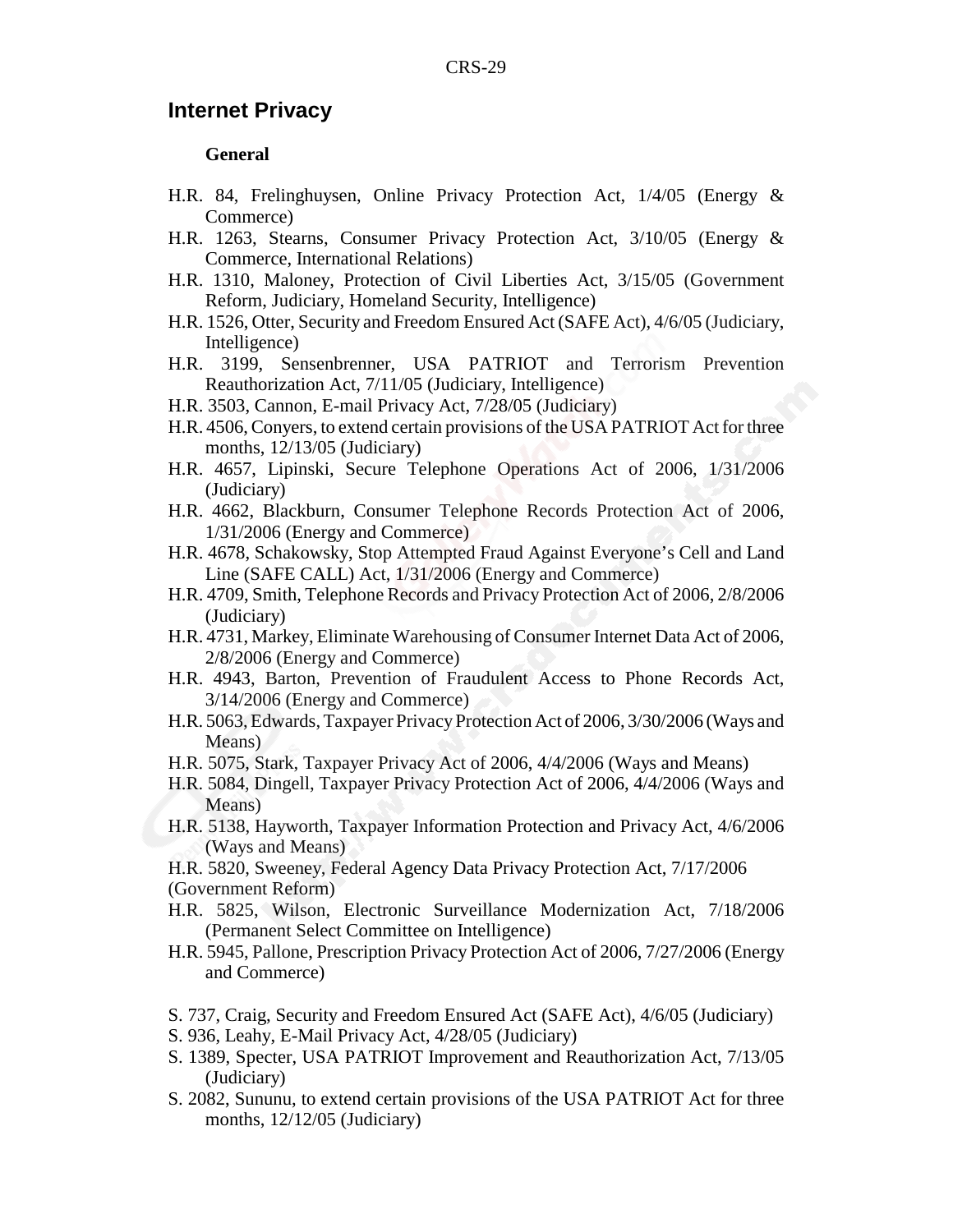- S. 2169, Carper, Financial Data Protection Act of 2005, 12/21/2006 (Banking, Housing, and Urban Affairs)
- S. 2178, Schumer, Consumer Telephone Records Protection Act of 2006, 1/18/2006 (Judiciary)
- S. 2249, Santorum, Sportsmen's Privacy Protection Act, 2/7/2006 (Finance)
- S. 2264, Pryor, Consumer Phone Record Security Act of 2006, 2/9/2006 (Commerce, Science, and Transportation)
- S. 2271, Sununu, USA PATRIOT Act Additional Reauthorizing Amendments Act of 2006, 2/10/2006
- S. 2362, Byrd, Surveillance Activities Commission Act of 2006, 3/2/2006 (Judiciary)
- S. 2389, Allen, Protecting Consumer Phone Records Act, 3/8/2006 (Commerce, Science, and Transportation)
- S. 2453, Specter, National Security Surveillance Act of 2006, 3/16/2006 (Judiciary)
- S. 2455, DeWine, Terrorist Surveillance Act of 2006, 3/16/2006 (Judiciary)
- S. 2484, Obama, Protecting Taxpayer Privacy Act, 3/30/2006 (Finance)
- S. 2827, Akaka, POWER Act of 2006, 5/17/2006 (Homeland Security and Governmental Affairs)
- S. 3001, Specter, Foreign Intelligence Surveillance Improvement and Enhancement Act of 2006, 5/24/2006 (Judiciary)
- S. 3713, Clinton, Privacy Rights and Oversight for Electronic and Commercial Transactions Act of 2006, 7/21/2006 (Judiciary)

#### **Spyware**

H.R. 29, Bono, Spy Act, 1/4/05 (Energy & Commerce)

H.R. 744, Goodlatte, I-SPY Act, 2/10/05 (Judiciary)

S. 687, Burns, SPY BLOCK Act, 3/20/05 (Commerce)

- S. 1004, Allen, Enhanced Consumer Protection Against Spyware, 5/11/05 (Commerce)
- S. 1608, Smith, Undertaking Spam, Spyware, and Fraud Enforcement With Enforcers Beyond Borders (U.S. SAFE WEB) Act, 7/29/05 (Commerce)

#### **Identity Theft and Related Topics**

- H.R. 82, Frelinghuysen, Social Security On-line Privacy Protection Act, 1/4/05 (Energy & Commerce)
- H.R. 92, Frelinghuysen, to permit people to use an identification number other than a Social Security number for Medicare to deter identity theft, 1/4/05 (Ways & Means)
- H.R. 220, Paul, Identity Theft Prevention Act, 1/4/05 (Ways & Means, Government Reform)
- H.R. 1069, Bean, Notification of Risk to Personal Data Act, 3/3/05 (Energy & Commerce, Gov Reform, Financial Services)
- H.R. 1078, Markey, Social Security Number Protection Act, 3/3/05 (Energy & Commerce, Ways & Means)
- H.R. 1080, Markey, Information Protection and Security Act, 3/3/05 (Energy & Commerce)
- H.R. 1099, Hooley, Anti-Phishing Act, 3/3/05 (Judiciary)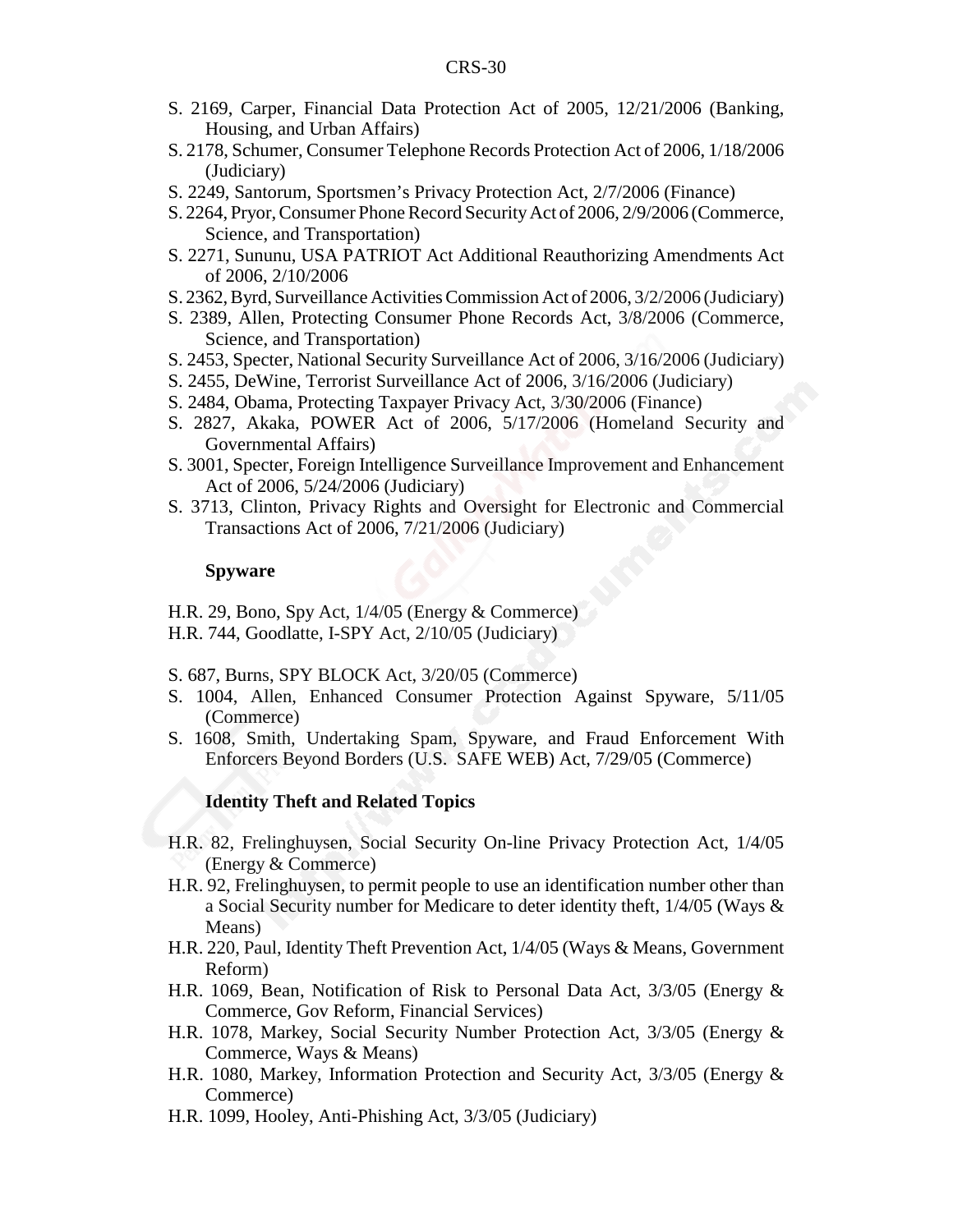- H.R. 1653, Markey, SAFE-ID Act [Safeguarding Americans from Exporting Identification Data], 4/14/05 (Energy & Commerce)
- H.R. 1745, Shaw, Social Security Number and Identity Theft Prevention Act, 4/20/05 (Ways & Means, Financial Services, Energy & Commerce)
- H.R. 3140, Bean, Consumer Data Security and Notification Act, 6/30/05 (Financial Services)
- H.R. 3374, LaTourette, Consumer Notification and Financial Data Protection Act, 7/21/05 (Financial Services)
- H.R. 3375, Pryce, Financial Data Security Act, 7/21/05 (Financial Services)
- H.R. 3501, J. Carson, Consumer Access Rights Defense Act, 7/29/05 (Energy & Commerce, Government Reform, Financial Services)
- H.R. 3804, McCarthy, Identity Theft Relief Act, 9/15/05 (Ways & Means)
- H.R. 3997, LaTourette, Financial Data Protection Act, 10/6/05 (Financial Services)
- H.R. 4127, Stearns, Data Accountability and Trust Act (DATA), 10/25/05 (Energy & Commerce)
- H.R. 4244, Hooley, Regional ID Theft Task Force Act, 11/7/05 (Judiciary)
- H.R. 4982, Bean, Safeguarding America's Families by Enhancing and Reorganizing New and Efficient Technologies Act of 2006, 3/16/2006 (Energy and Commerce)
- H.R. 4987, Hayes, Seniors Taking on Phony Marketers Act of 2006, 3/16/2006 (Judiciary, Government Reform, Energy and Commerce)
- H.R. 5293, Tiberi, Senior Independence Act of 2006, 5/4/2006 (Education and Workforce)
- H.R. 5318, Sensenbrenner, Cyber-Security Enhancement and Consumer Data Protection Act of 2006, 5/9/2006 (Judiciary)
- H.R. 5409, Myrick, Social Security Number Fraudulent Use Notification Act of 2006, 5/17/2006 (Ways and Means)
- H.R. 5445, Price, Credit Repair Organizations Act Technical Corrections Act, 5/22/2006 (Financial Services)
- H.R. 5455, Salazar, Veterans Identity Protection Act of 2006, 5/23/2006 (Veterans' Affairs)
- H.R. 5464, Blackburn, Veterans Identity Protection Act, 5/24/2006 (Veterans' Affairs)
- H.R. 5467, Drake, Veterans Identity Security Act of 2006, 5/24/2006 (Veterans' Affairs)
- H.R. 5482, Maloney, Identity Theft Protection Act of 2006, 5/25/2006 (Financial Services)
- H.R. 5487, Hooley, Veterans' ID Theft Protection Act of 2006, 5/25/2006 (Veterans' Affairs)
- H.R. 5490, Andrews, Veterans' Identification Protection Act, 5/25/2006 (Veterans' Affairs)
- H.R. 5494, Davis, Identity Theft Protection for the Deceased Act, 5/25/2006 (Financial Services)
- H.R. 5220, Wilson, Veterans' Identity Protection Act, 5/25/2006 (Veterans' Affairs)
- H.R. 5577, Capito, Veterans' Identity Protection Act of 2006, 6/9/2006 (Veterans' Affairs)
- H.R. 5582, Lantos, Notification of Risk to Personal Data Act, 6/12/2006 (Energy and Commerce, Government Reform, Financial Services)
- H.R. 5588, Salazar, Comprehensive Veterans' Data Protection and Identity Theft Prevention Act of 2006, 6/12/2006 (Veterans' Affairs)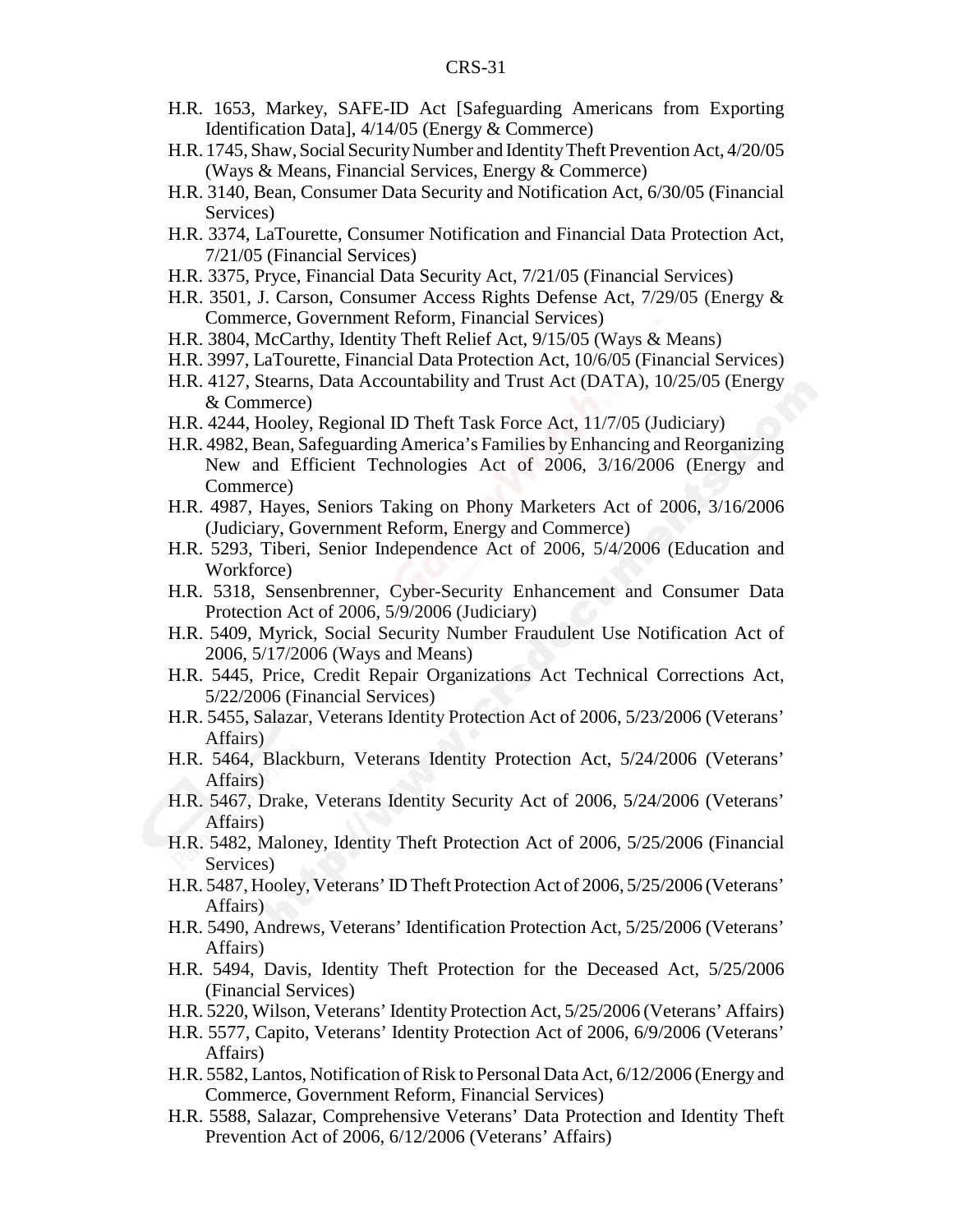H.R. 5636, Granger, Social Security Number Privacy and Protection Act, 6/16/2006 (Ways and Means, Armed Services, Energy and Commerce, Veterans' Affairs)

H.R. 5661, Brown, Data Theft Prevention Act of 2006, 6/21/2006 (Judiciary)

H.R. 5757, Brown, To amend title 11 of the United States Code with respect to converting chapter 7 cases of certain debtors who are victims of identity theft, 7/11/2006 (Judiciary)

- S. 29, Feinstein, Social Security Misuse Prevention Act, 1/24/05 (Judiciary)
- S. 115, Feinstein, Notification of Risk to Personal Data Act, 1/24/05 (Judiciary)
- S. 116, Feinstein, Privacy Act of 2005, 1/24/05 (Judiciary)
- S. 472, Leahy, Anti-Phishing Act, 2/28/05 (Judiciary)
- S. 500, Bill Nelson, Information Protection and Security Act, 3/3/05 (Commerce)
- S. 751, Feinstein, Notification of Risk to Personal Data Act, 4/11/05 (Commerce)
- S. 768, Schumer, Comprehensive Identity Theft Prevention Act, 4/12/05 (Commerce)
- S. 810, Clinton, SAFE-ID Act [Safeguarding Americans from Exporting Identification Data], 4/14/05 (Judiciary)
- S. 1326, Sessions, Notification of Risk to Personal Data Act, 6/28/05 (Judiciary)
- S. 1332, Specter/Leahy, Personal Data Privacy and Security Act, 6/29/05 (Judiciary)
- S. 1336, Pryor, Consumer Identity Protection and Security Act, 6/29/05 (Commerce)
- S. 1408, Smith, Identity Theft Protection Act, 7/14/05 (Commerce)
- S. 1461, Shelby, Consumer Identity Protection and Security Act, 7/21/05 (Banking)
- S. 1594, Corzine, Financial Privacy Protection Act, 7/29/05 (Banking)
- S. 1789, Specter, Personal Data Privacy and Security Act, 9/29/05 (Judiciary)
- S. 2169, Carper, Financial Data Protection Act of 2005, 12/21/2005 (Banking, Housing and Urban Affairs)
- S. 2312, Durbin, Social Security Number Protection Act of 2006, 2/16/2006 (Finance)
- S. 2368, Nelson, Border Security and Interior Enforcement Improvement Act of 2006, 3/3/2006 (Finance)
- S. 2377, Nelson, Border Security and Interior Enforcement Improvement Act of 2006, 3/7/2006 (Judiciary)
- S. 2970, Kerry, Veterans Identity Protection Act of 2006, 5/23/2006 (Veterans' Affairs)
- S. 3176, Rockefeller, Veterans Privacy Protection Act of 2006, 5/25/2006 (Banking, Housing, and Urban Affairs)
- S. 3486, Rockefeller, Veterans and Military Privacy Protection Act of 2006, 6/8/2006 (Banking, Housing, and Urban Affairs)
- S. 3506, Akaka, Data Theft Prevention Act of 2006, 6/13/2006 (Judiciary)
- S. 3514, Schumer, Social Security Number Online Protection Act of 2006, 6/14/2006 (Judiciary)
- S. 3531, A bill to appropriate \$430,000,000 for medical care for veterans and \$70,000,000 to improve the security for personal data of veterans held by the Department of Veterans Affairs, and for other purposes, 6/16/2006 (Appropriations)
- S. 3555, Talent, Veterans Identity Protection Act, 6/21/2006 (Veterans' Affairs)

## **Protecting Children**

H.R. 2318, Mark Green, Protection Against Sexual Exploitation of Children Act, 5/12/05 (Judiciary)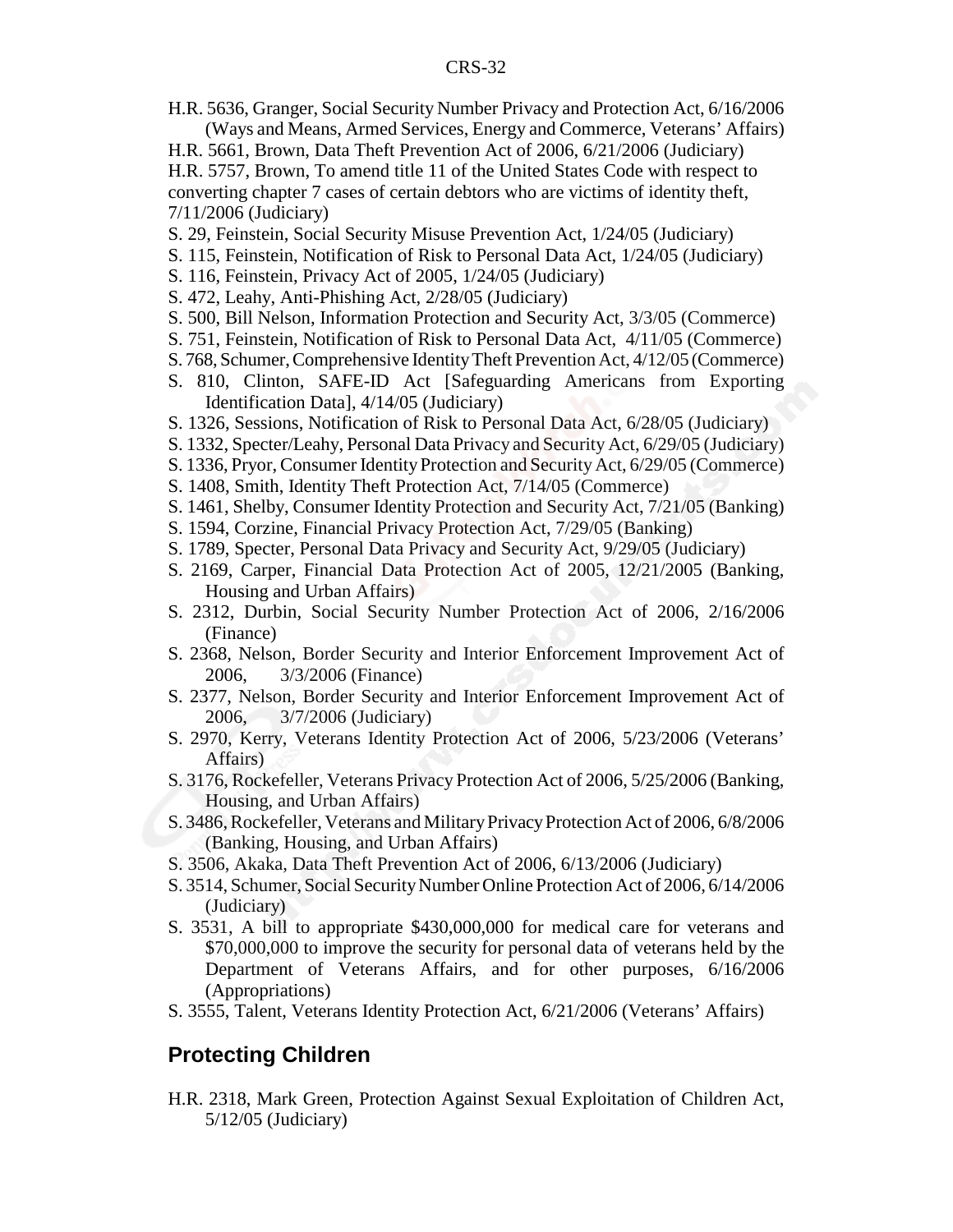- H.R. 3479, Matheson, Internet Safety and Child Protection Act, 7/27/05 (Energy & Commerce, Ways & Means, Judiciary, Education & Workforce, Financial Services)
- H.R. 3132, Children's Safety Act of 2005, Sensenbrenner, 6/30/2005 (Judiciary)
- H.R. 5319, Deleting Online Predators Act of 2006, 5/9/2006 (Energy & Commerce)
- S. 956, Grassley, Jetseta Gage Prevention and Deterrence of Crimes Against Children Act, 4/28/05 (Judiciary)
- S. 1507, Lincoln, Internet Safety and Child Protection Act, 7/27/05 (Finance)
- S. 1633, Talent, Stop Online Predators (STOP) Act, 9/8/05 (Judiciary)

#### **Internet Domain Names**

 H.R. 4472, Sensenbrenner, Children's Safety and Violent Crime Reduction Act of 2006, 12/8/2005 (Judiciary)

H.Con.Res 268, Doolittle, Expressing the sense of the Congress regarding oversight of the Internet Corporation of Assigned Names and Numbers, 10/18/05

- S. 2426, Baucus, Cyber Safety for Kids Act of 2006, 3/16/2006 (Commerce)
- S.Con.Res 64, Burns, Expressing the sense of the Congress regarding oversight of the Internet Corporation of Assigned Names and Numbers, 11/9/05 (Commerce)
- S.Res. 317, Burns, Expressing the sense of the Senate regarding oversight of the Internet Corporation of Assigned Names and Numbers, 11/16/05 (Commerce)
- S.Res. 323, Coleman, Expressing the sense of the Senate that the United Nations and other international organizations should not be allowed to exercise control over the Internet, 11/18/2005 (Foreign Relations)

#### **Government IT**

#### **FCC**

- H.R. 214, Stearns, Advanced Internet Communications Services Act, 1/4/2005 (Energy & Commerce)
- H.R. 2982, Wynn, FCC Reorganization Act, 6/17/2005 (Energy & Commerce)

#### **Information Technology R&D**

- H.R. 6, Barton, Energy Policy Act, 4/18/2005 (Energy& Commerce; Education & the Workforce; Financial Services; Agriculture; Resources; Science; Ways & Means; Transportation & Infrastructure)
- H.R. 28, Biggert, High-Performance Computing Revitalization Act, 1/4/2005, (Science)
- S. 10, Domenici, Energy Policy Act, 6/9/2005 (Energy & Natural Resources)

<sup>(</sup>Energy & Commerce)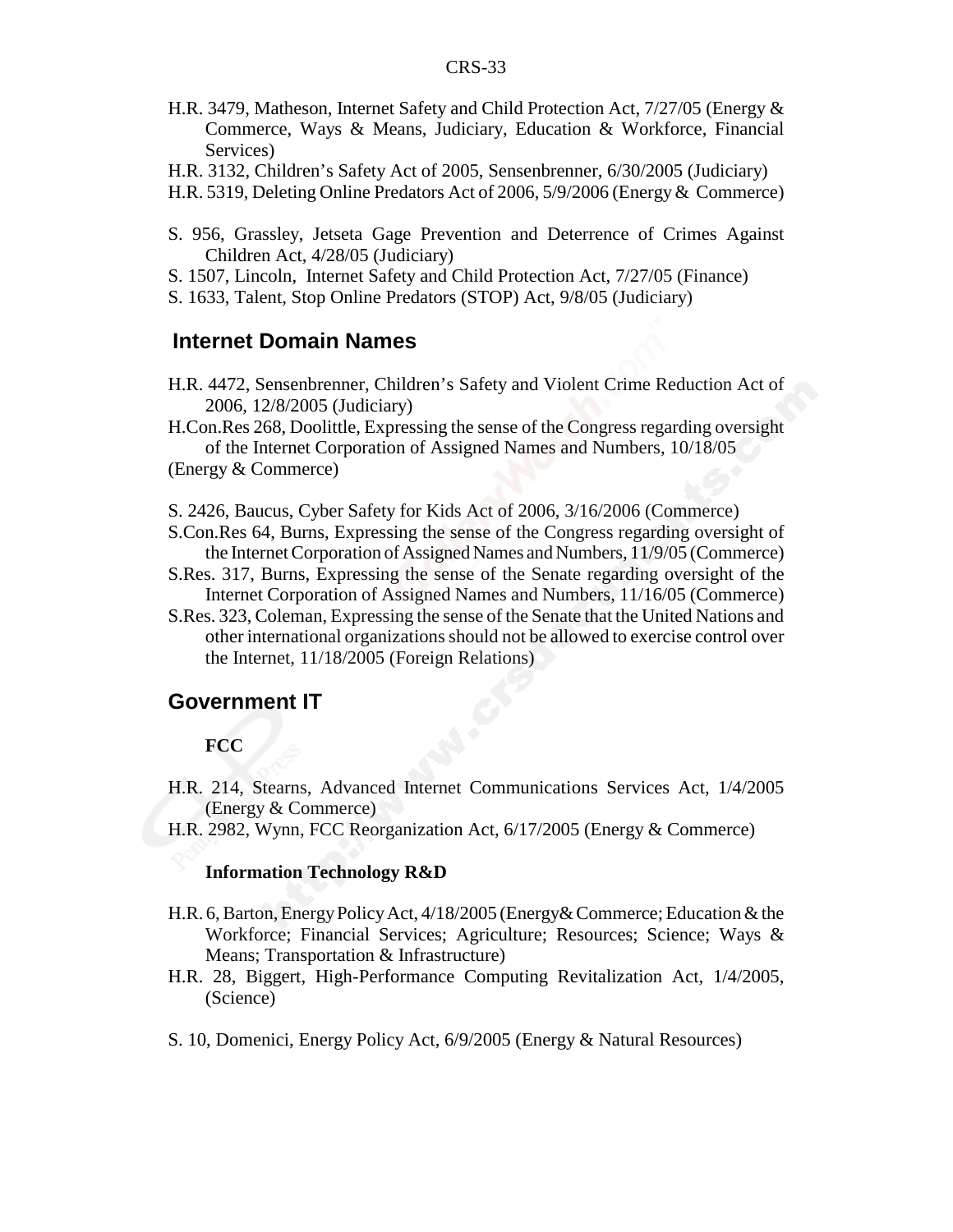# **Appendix B: List of Acronyms**

# **Alphabetical Listing**

| B2B              | <b>Business-to-Business</b>                                                      |
|------------------|----------------------------------------------------------------------------------|
| B2G              | Business-to-Government                                                           |
| <b>BOC</b>       | <b>Bell Operating Company</b>                                                    |
| <b>CIO</b>       | <b>Chief Information Officer</b>                                                 |
| <b>DMA</b>       | <b>Direct Marketing Association</b>                                              |
| <b>DNS</b>       | Domain Name System                                                               |
| <b>DOC</b>       | Department of Commerce                                                           |
| <b>DSL</b>       | Digital Subscriber Line                                                          |
| <b>FBI</b>       | Federal Bureau of Investigation                                                  |
| <b>FCC</b>       | <b>Federal Communications Commission</b>                                         |
| <b>FTC</b>       | <b>Federal Trade Commission</b>                                                  |
| G2B              | Government-to-Business                                                           |
| G <sub>2</sub> C | Government-to-Citizen                                                            |
| G <sub>2</sub> G | Government-to-Government                                                         |
| GAO              | Government Accountability Office (formerly General<br><b>Accounting Office</b> ) |
| <b>GSA</b>       | <b>General Services Administration</b>                                           |
| gTLD             | generic Top Level Domain                                                         |
| <b>ICANN</b>     | <b>Internet Corporation for Assigned Names and Numbers</b>                       |
| <b>ILEC</b>      | <b>Incumbent Local Exchange Carrier</b>                                          |
| IP               | <b>Internet Protocol</b>                                                         |
| <b>ISP</b>       | <b>Internet Service Provider</b>                                                 |
| <b>IT</b>        | <b>Information Technology</b>                                                    |
| <b>LATA</b>      | <b>Local Access and Transport Area</b>                                           |
| <b>LEC</b>       | Local Exchange Carrier                                                           |
| <b>MOU</b>       | Memorandum of Understanding                                                      |
| <b>NGI</b>       | <b>Next Generation Internet</b>                                                  |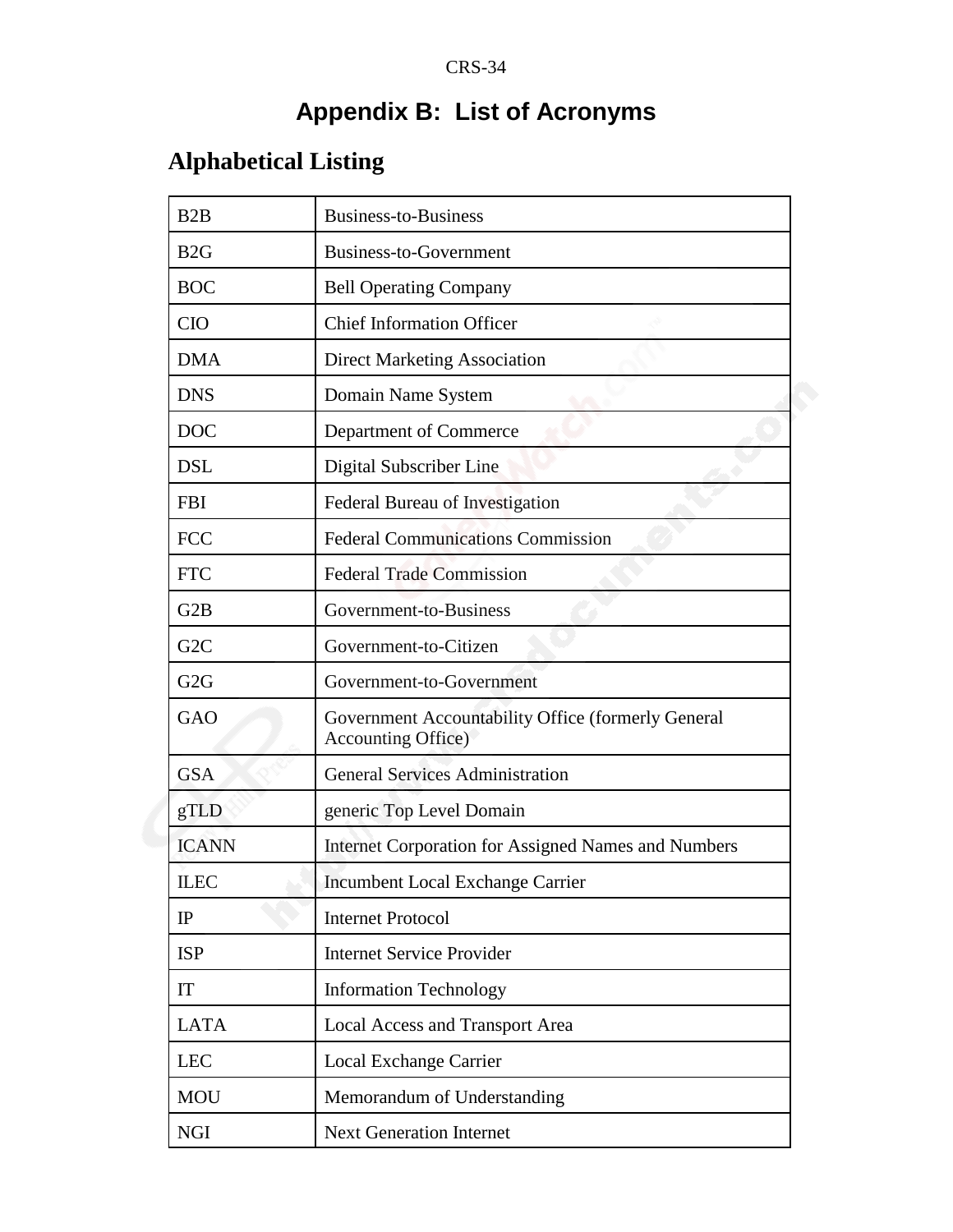| <b>NIST</b> | National Institute for Standards and Technology (part of<br>Department of Commerce)            |
|-------------|------------------------------------------------------------------------------------------------|
| <b>NSI</b>  | Network Solutions, Inc.                                                                        |
| <b>NSF</b>  | <b>National Science Foundation</b>                                                             |
| <b>NTIA</b> | National Telecommunications and Information<br>Administration (part of Department of Commerce) |
| <b>OMB</b>  | Office of Management and Budget                                                                |
| <b>OPA</b>  | <b>Online Privacy Alliance</b>                                                                 |
| <b>OSS</b>  | Open Source Software                                                                           |
| <b>SSN</b>  | <b>Social Security Number</b>                                                                  |
| <b>TLD</b>  | Top Level Domain                                                                               |
| <b>UCE</b>  | <b>Unsolicited Commercial E-mail</b>                                                           |
| WIPO        | World Intellectual Property Organization                                                       |

# **Categorical Listing**

| <b>U.S. Government Entities</b> |                                                                                                |  |
|---------------------------------|------------------------------------------------------------------------------------------------|--|
| <b>DOC</b>                      | Department of Commerce                                                                         |  |
| <b>FBI</b>                      | Federal Bureau of Investigation                                                                |  |
| <b>FCC</b>                      | <b>Federal Communications Commission</b>                                                       |  |
| <b>FTC</b>                      | <b>Federal Trade Commission</b>                                                                |  |
| GAO                             | Government Accountability Office (formerly General<br><b>Accounting Office</b> )               |  |
| <b>GSA</b>                      | <b>General Services Administration</b>                                                         |  |
| <b>NIST</b>                     | National Institute of Standards and Technology (part of<br>Department of Commerce)             |  |
| <b>NSF</b>                      | <b>National Science Foundation</b>                                                             |  |
| <b>NTIA</b>                     | National Telecommunications and Information<br>Administration (part of Department of Commerce) |  |
| <b>OMB</b>                      | Office of Management and Budget                                                                |  |
| <b>Private Sector Entities</b>  |                                                                                                |  |
| <b>BOC</b>                      | <b>Bell Operating Company</b>                                                                  |  |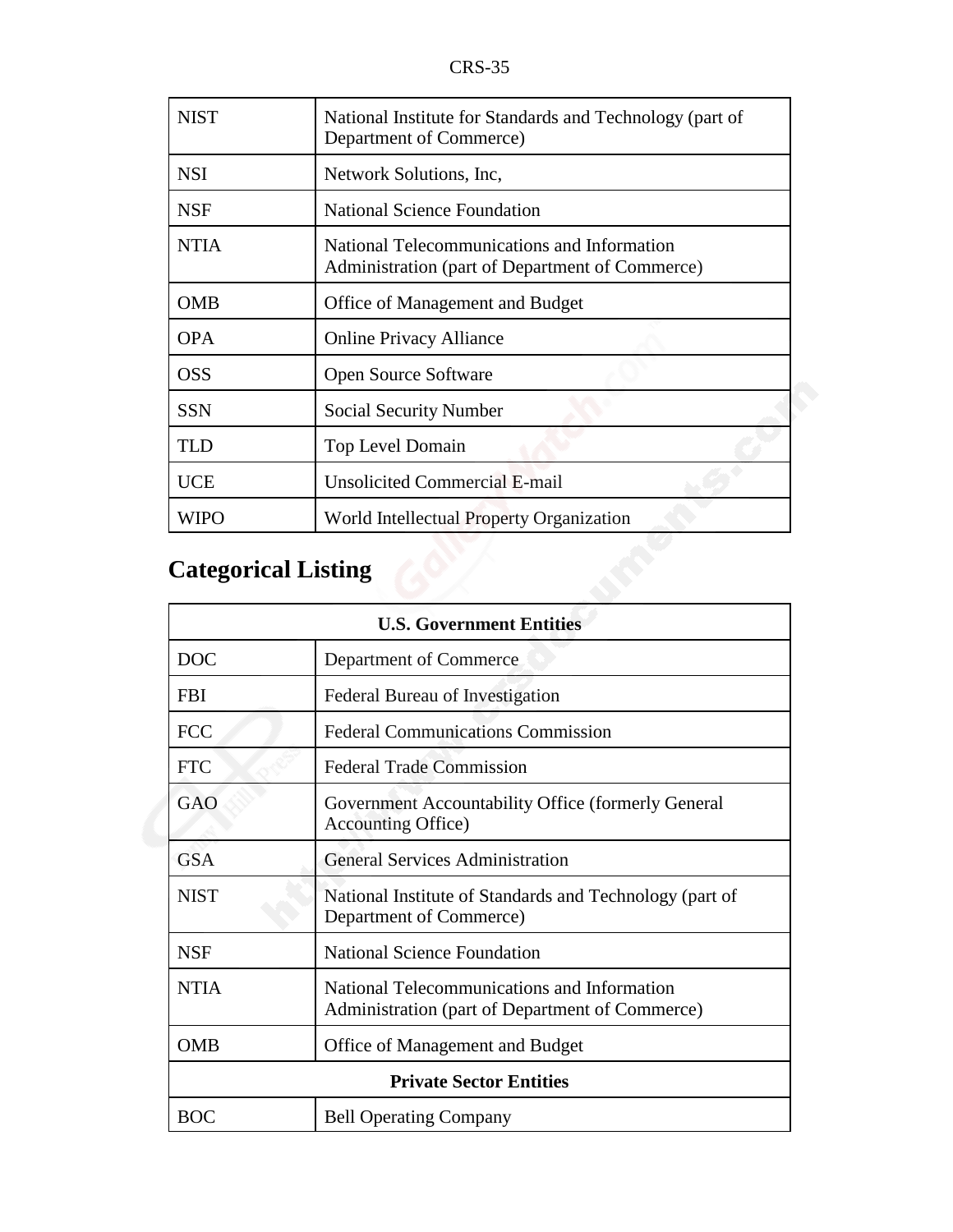| <b>DMA</b>                                         | <b>Direct Marketing Association</b>                 |
|----------------------------------------------------|-----------------------------------------------------|
| <b>ICANN</b>                                       | Internet Corporation for Assigned Names and Numbers |
| <b>ILEC</b>                                        | <b>Incumbent Local Exchange Carrier</b>             |
| <b>ISP</b>                                         | <b>Internet Service Provider</b>                    |
| <b>LEC</b>                                         | Local Exchange Carrier                              |
| <b>NSI</b>                                         | Network Solutions, Inc.                             |
|                                                    | <b>General Types of Internet Services</b>           |
| B <sub>2</sub> B                                   | <b>Business-to-Business</b>                         |
| B <sub>2G</sub>                                    | Business-to-Government                              |
| G <sub>2</sub> B                                   | Government-to-Business                              |
| G <sub>2</sub> C                                   | Government-to-Citizen                               |
| G <sub>2</sub> G                                   | Government-to-Government                            |
| <b>Internet and Telecommunications Terminology</b> |                                                     |
| <b>CIO</b>                                         | <b>Chief Information Officer</b>                    |
| <b>DNS</b>                                         | Domain Name System                                  |
| <b>DSL</b>                                         | Digital Subscriber Line                             |
| gTLD                                               | generic Top Level Domain                            |
| IP                                                 | <b>Internet Protocol</b>                            |
| <b>IT</b>                                          | <b>Information Technology</b>                       |
| <b>LATA</b>                                        | <b>Local Access and Transport Area</b>              |
| <b>NGI</b>                                         | <b>Next Generation Internet</b>                     |
| <b>OSS</b>                                         | <b>Open Source Software</b>                         |
| <b>TLD</b>                                         | Top Level Domain                                    |
| <b>UCE</b>                                         | <b>Unsolicited Commercial E-mail</b>                |
|                                                    | <b>Other</b>                                        |
| <b>MOU</b>                                         | Memorandum of Understanding                         |
| <b>SSN</b>                                         | <b>Social Security Number</b>                       |
| <b>WIPO</b>                                        | World Intellectual Property Organization            |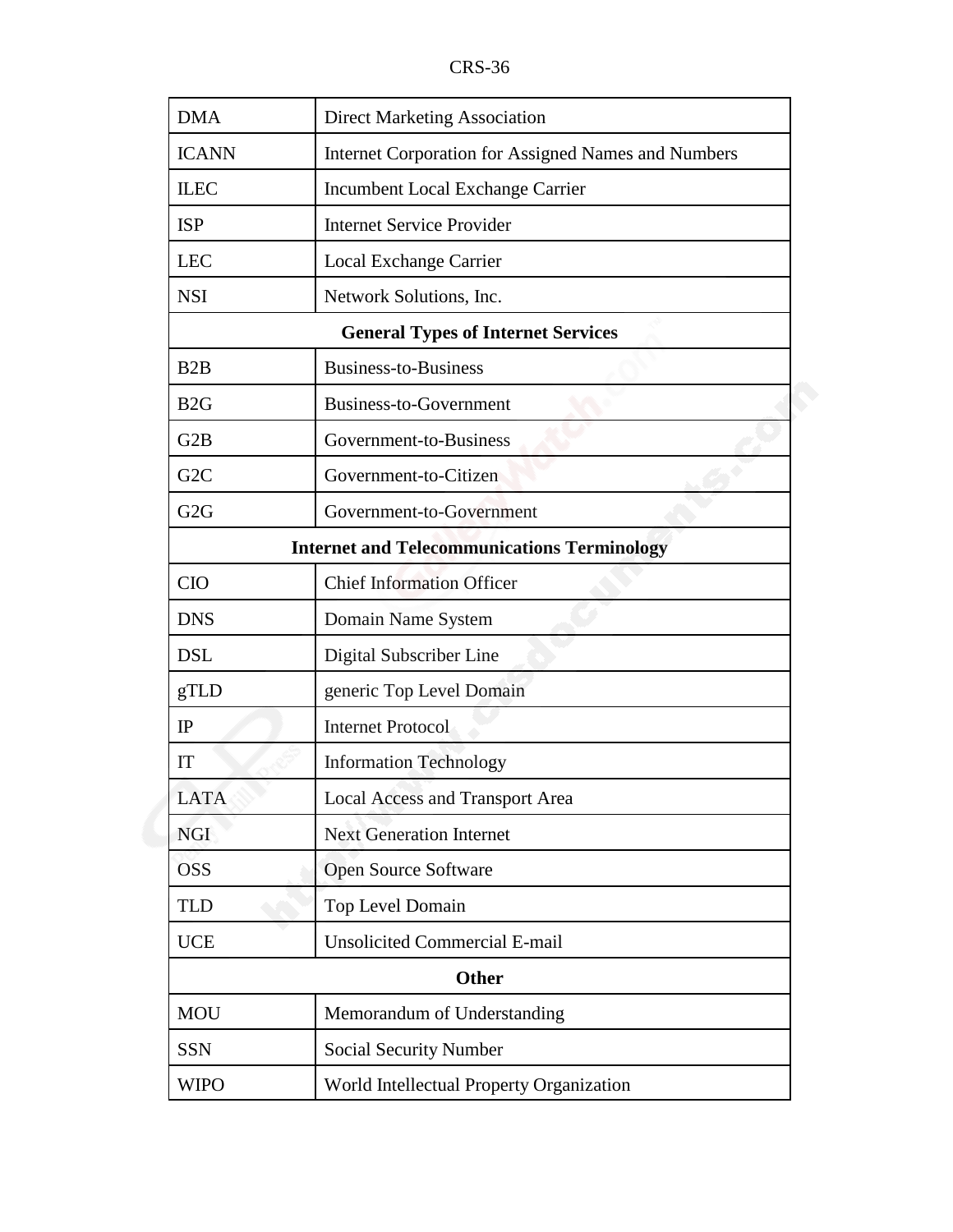## **Appendix C: Legislation Passed by the 105th-108th Congresses**

During the years that this report has been published (since the  $105<sup>th</sup>$  Congress), various topics have been covered based on congressional interest and action. Some of those issues continue to be of interest to Congress and are discussed in this edition of the report. Others, however, appear to be resolved from a congressional point of view, and therefore are not discussed in the main text. Nevertheless, it appears useful to retain information about legislation that passed on those subjects. Following is such a summary of all laws that have been tracked in this report over the years, by topic. Tables showing which laws were passed in each Congress appear at the end of this section.

#### **Broadband Internet Access**

The **Farm Security and Rural Investment Act of 2002 (P.L. 107-171, Section 6103)** authorizes the Secretary of Agriculture to make loans and loan guarantees to eligible entities for facilities and equipment providing broadband service in rural communities. The **National Science Foundation Authorization Act of 2002 (P.L. 107-368, Section 18(d))** directs the National Science Foundation to conduct a study of broadband network access for schools and libraries.

The **Commercial Spectrum Enhancement Ac**t (Title II of H.R. 5419, P.L. 108- 494) seeks to make more spectrum available for wireless broadband and other services by facilitating the reallocation of spectrum from government to commercial users.

#### **Computer Security**

The **Computer Crime Enforcement Act (P.L. 106-572)** establishes Department of Justice grants to state and local authorities to help them investigate and prosecute computer crimes. The law authorizes the expenditure of \$25 million for the grant program through FY2004. The **FY2001 Department of Defense Authorization Act (P.L. 106-398)** includes language that originated in S. 1993 to modify the Paperwork Reduction Act and other relevant statutes concerning computer security of government systems, codifying agency responsibilities regarding computer security.

#### **Internet Privacy (Including Identity Theft)**

The **Identity Theft and Assumption Deterrence Act** (P.L. 105-318) sets penalties for persons who knowingly, and with the intent to commit unlawful activities, possess, transfer, or use one or more means of identification not legally issued for use to that person.

Language in the **FY2001 Transportation Appropriations Act (P.L. 106-246)** and the **FY2001 Treasury-General Government Appropriations Act** (included as part of the FY2001 Consolidated Appropriations Act, P.L. 106-554) addresses website information collection practices by departments and agencies. Section 501 of the FY2001 Transportation Appropriations Act prohibits funds in the FY2001 Treasury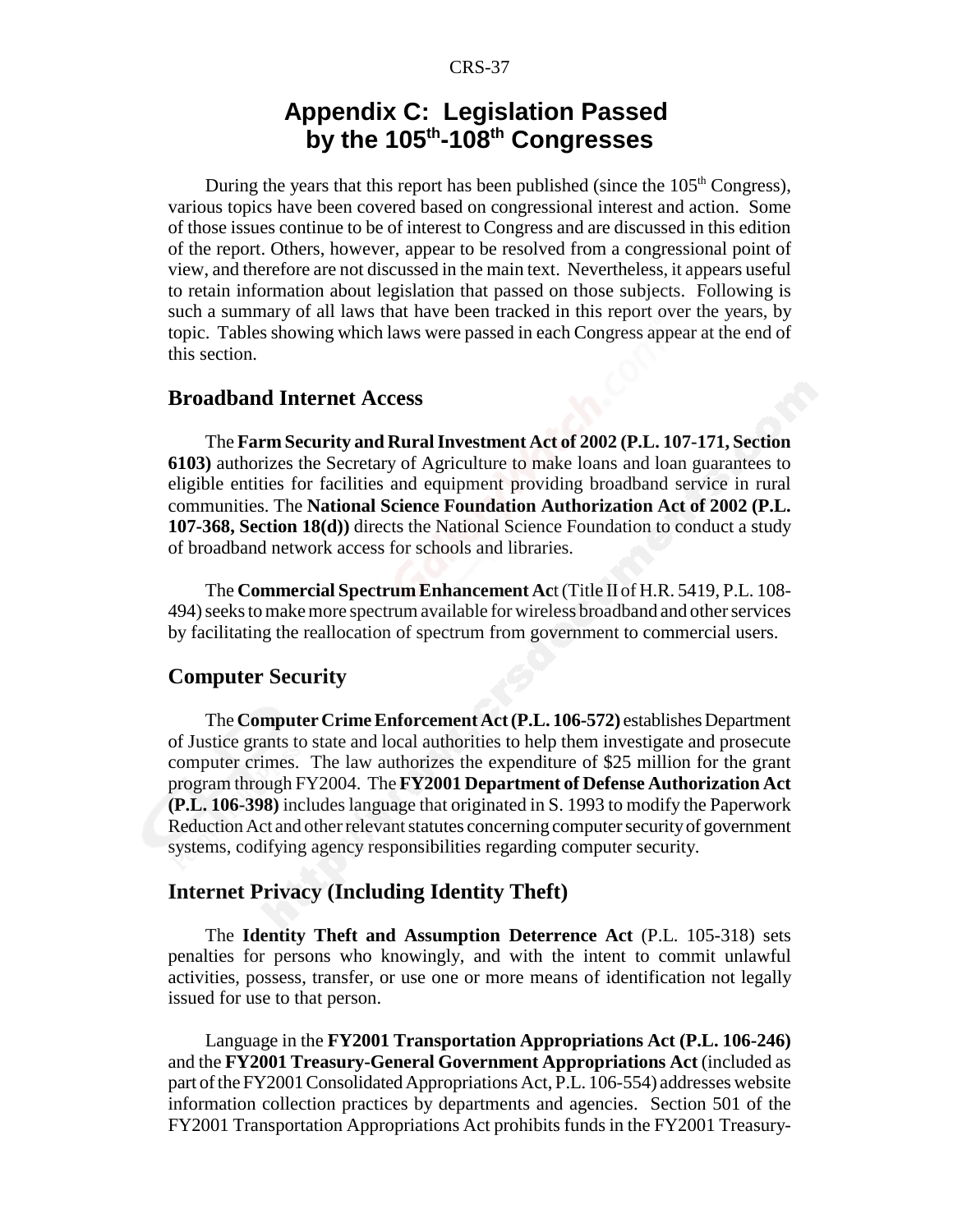General Government Appropriations Act from being used by any federal agency to collect, review, or create aggregate lists that include personally identifiable information (PII) about an individual's access to or use of a federal website, or enter into agreements with third parties to do so, with exceptions. Section 646 of the FY2001 Treasury-General Government Appropriations Act requires Inspectors General of agencies or departments covered in that act to report to Congress within 60 days of enactment on activities by those agencies or departments relating to the collection of PII about individuals who access any Internet site of that department or agency, or entering into agreements with third parties to obtain PII about use of government or non-government websites.

The **Internet False Identification Prevention Act (P.L. 106-578)** updates existing law against selling or distributing false identification documents to include those sold or distributed through computer files, templates, and disks. It also requires the Attorney General and Secretary of the Treasury to create a coordinating committee to ensure that the creation and distribution of false IDs is vigorously investigated and prosecuted.

The **USA PATRIOT Act (P.L. 107-56)**, passed in the wake of the September 11, 2001 terrorist attacks, *inter alia* expands law enforcement's authority to monitor Internet activities. The **Cyber Security Enhancement Act**, included as section 225 of the Homeland Security Act (P.L. 107-296), amends the USA PATRIOT Act to further loosen restrictions on Internet Service Providers (ISPs) as to when, and to whom, they can voluntarily release information about subscribers.

Prior to the terrorist attacks, concern had focused on the opposite issue whether law enforcement officials might be overstepping their authority when using a software program named Carnivore (later renamed DCS 1000) to monitor Internet activities. Although the USA PATRIOT Act expands law enforcement's authority to monitor Internet activities, Congress also passed a provision in the **21st Century Department of Justice Authorization Act (P.L. 107-273, section 305)** requiring the Justice Department to notify Congress about its use of Carnivore or similar systems.

The **E-Government Act (P.L. 107-347)**, *inter alia*, sets requirements on government agencies as to how they assure the privacy of personal information in government information systems and establishes guidelines for privacy policies for federal websites.

**The Intelligence Reform and Terrorism Protection Ac**t (P.L. 108-458) was passed largely in response to recommendations from the 9/11 Commission, which investigated the September 11, 2001 terrorist attacks. Among its many provisions, the act creates a Privacy and Civil Liberties Oversight Board (Section 1061), composed of five members, two of whom (the chairman and vice-chairman) must be confirmed by the Senate. The Board's mandate is to ensure that privacy and civil liberties are not neglected when implementing terrorism-related laws, regulations, and policies. The 9/11 Commission had recommended creation of such a Board because of concern that the USA PATRIOT Act, enacted soon after the attacks, shifts the balance of power to the government.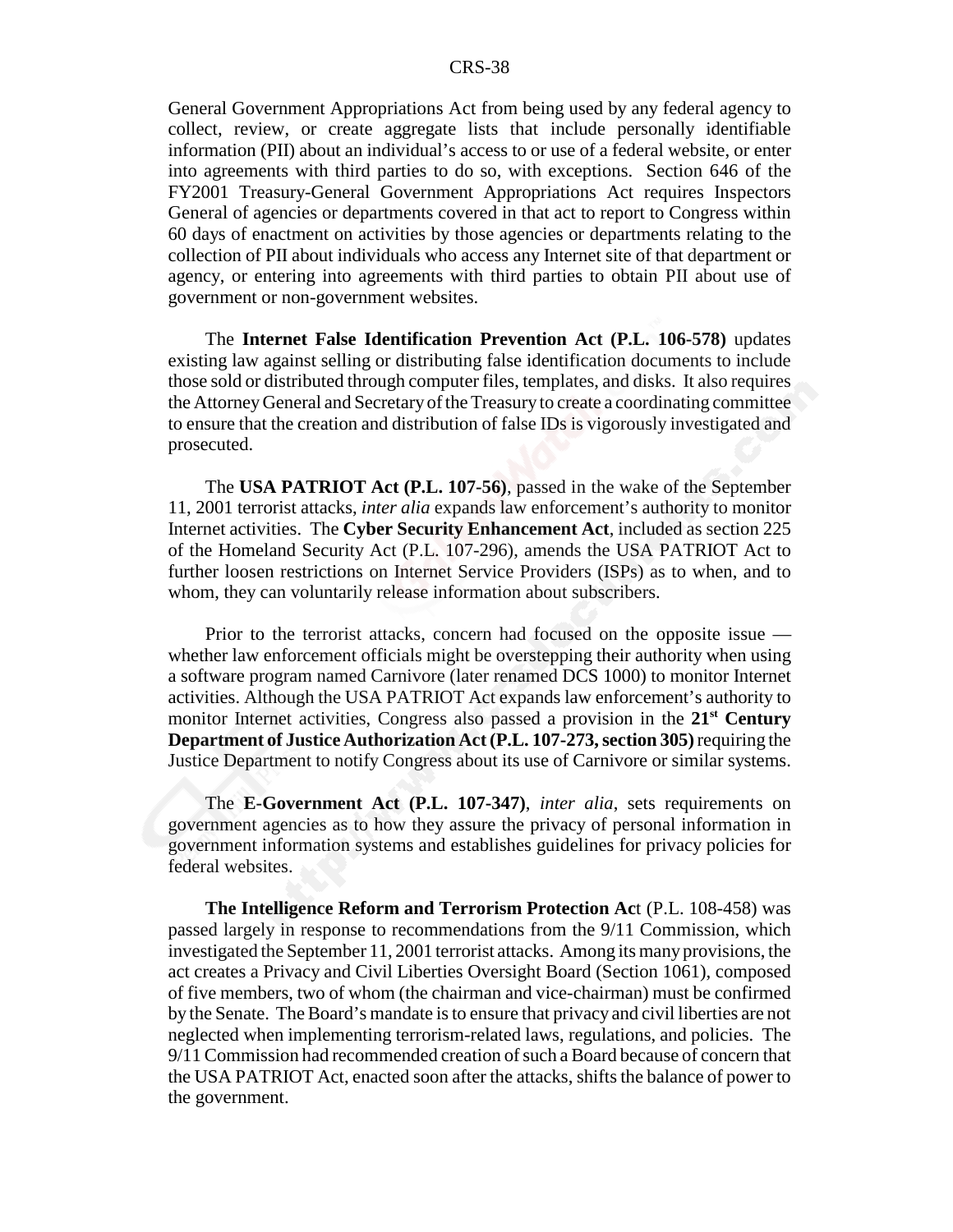#### **Spam: Unsolicited Commercial E-Mail**

The **CAN-SPAM Act, P.L. 108-187**, sets civil or criminal penalties if senders of commercial e-mail do not provide a legitimate opportunity for recipients to "optout" of receiving further commercial e-mail from the sender, if they use deceptive subject headings, if they use fraudulent information in the header of the message, if they "harvest" e-mail addresses from the Internet or use "dictionary attacks" to create e-mail addresses, if they access someone else's computer without authorization and use it to send multiple commercial e-mail messages, or engage in certain other activities connected with sending "spam." Spam is variously defined by participants in the debate as unsolicited commercial e-mail, unwanted commercial e-mail, or fraudulent commercial e-mail. The CAN-SPAM Act preempts state laws that specifically regulate electronic mail, but not other state laws, such as trespass, contract, or tort law, or other state laws to the extent they relate to fraud or computer crime. It authorizes, but does not require, the Federal Trade Commission to establish a centralized "do not e-mail" list similar to the National Do Not Call list for telemarketing. The FTC has concluded that a do not e-mail list is not feasible at this time.

#### **Internet Domain Names**

The **Next Generation Internet Research Act (P.L. 105-305)** directs the National Academy of Sciences to conduct a study of the short- and long-term effects on trademark rights of adding new generation top-level domains and related dispute resolution procedures.

The **Anticybersquatting Consumer Protection Act (**part of the FY2000 Consolidated Appropriations Act**, P.L. 106-113)** gives courts the authority to order the forfeiture, cancellation, and/or transfer of domain names registered in "bad faith" that are identical or similar to trademarks. The act provides for statutory civil damages of at least \$1,000, but not more than \$100,000 per domain name identifier.

The **Dot Kids Implementation and Efficiency Act of 2002 (P.L. 107-317)** directs the National Telecommunications and Information Administration of the Department of Commerce to require the .us registry operator to establish, operate, and maintain a second level domain that is restricted to material suitable for minors.

The **PROTECT Act (P.L. 108-21)** contains a provision (Sec. 108, Misleading Domain Names on the Internet) that makes it a punishable crime to knowingly use a misleading domain name with the intent to deceive a person into viewing obscenity on the Internet. Increased penalties are provided for deceiving minors into viewing harmful material. (CRS Report RS21328, *Internet: Status Report on Legislative Attempts to Protect Children from Unsuitable Material on the Web*, by Patricia Moloney Figliola, provides further information on this and other legislative efforts to protect children from unsuitable material on the Internet.)

The **Fraudulent Online Identity Sanctions Act** (Title II of the Intellectual Property Protection and Courts Amendments Act of 2004, **P.L. 108-482**) increases criminal penalties for those who submit false contact information when registering a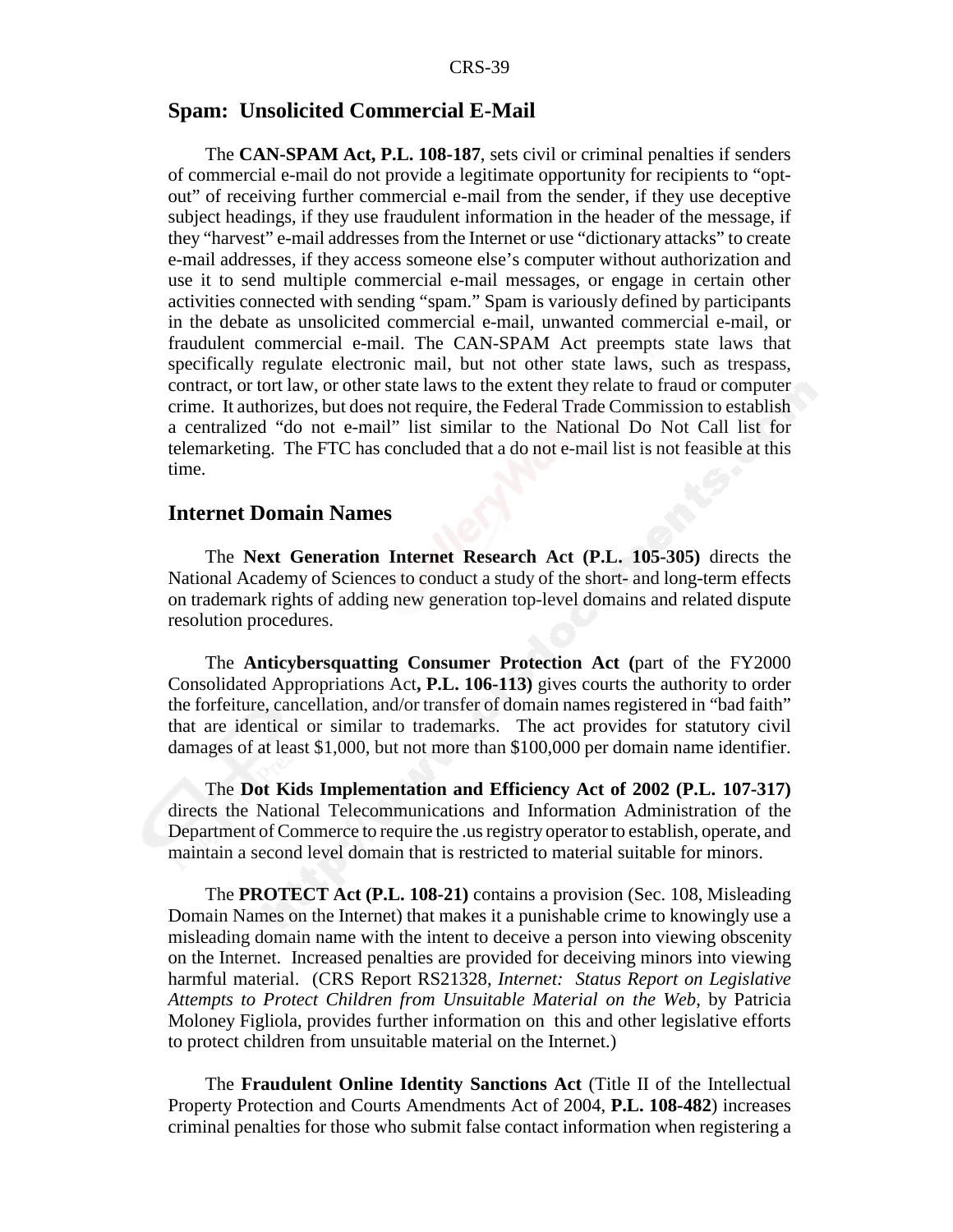domain name that is subsequently used to commit a crime or engage in copyright or trademark infringement.

## **Protecting Children from Unsuitable Material and Predators on the Internet**

The **Child Online Protection Act**, Title XIV of Division C of the FY1999 Omnibus Appropriations Act, **P.L. 105-277**), made it a crime to send material over the Web that is "harmful to minors" to children. Similar language was also included in the Internet Tax Freedom Act (Title XI of Division C of the same act). Called "CDA II" by some in reference to the Communications Decency Act that passed Congress in 1996, but was overturned by the Supreme Court, the bill restricted access to commercial material that is "harmful to minors" distributed on the World Wide Web to those 17 and older. This act also was challenged in the courts. See CRS Report 98-670, *Obscenity, Child Pornography, and Indecency: Recent Developments and Pending Issues*, by Henry Cohen, for a summary of court actions.

The **Children's Online Privacy Protection Act** (Title XIII of Division C of the FY1999 Omnibus Appropriations Act, **P.L. 105-277**), requires verifiable parental consent for the collection, use, or dissemination of personally identifiable information from children under 13.

The **Protection of Children from Sexual Predators Act (P.L. 105-314)** is a broad law addressing concerns about sexual predators. Among its provisions are increased penalties for anyone who uses a computer to persuade, entice, coerce, or facilitate the transport of a child to engage in prohibited sexual activity, a requirement that Internet service providers report to law enforcement if they become aware of child pornography activities, a requirement that federal prisoners using the Internet be supervised, and a requirement for a study by the National Academy of Sciences on how to reduce the availability to children of pornography on the Internet.

The **Children's Internet Protection Act** (Title XVII of the FY2001 Labor-HHS Appropriations Act, included in the FY2001 Consolidated Appropriations Act**, P.L. 106-554**) requires most schools and libraries that receive federal funding through Title III of the Elementary and Secondary Education Act, the Museum and Library Services Act, or "E-rate" subsidies from the universal service fund, to use technology protection measures (filtering software or other technologies) to block certain websites when computers are being used by minors, and in some cases, by adults. When minors are using the computers, the technology protection measure must block access to visual depictions that are obscene, child pornography, or harmful to minors. When others are using the computers, the technology must block visual depictions that are obscene or are child pornography. The technology protection measure may be disabled by authorized persons to enable access for bona fide research or other lawful purposes.

#### **E-Government**

The **E-Government Act of 2002 (P.L. 107-347)** amends Title 44 U.S.C. by adding Chapter 36 — Management and Promotion of Electronic Government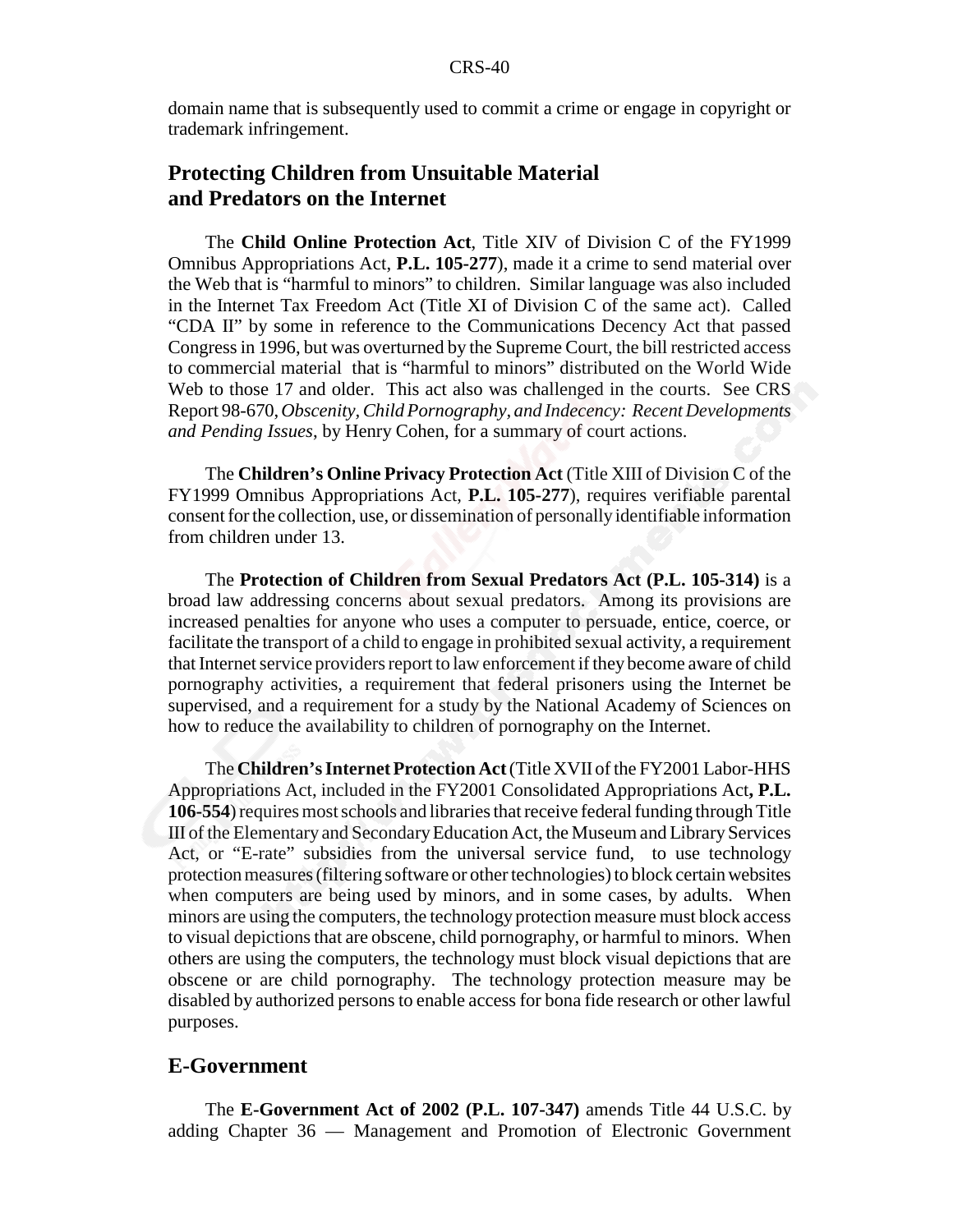Services, and Chapter 37 — Information Technology Management Program, which includes a variety of provisions related to information technology management and the provision of e-government services. Among its provisions, the law establishes an Office of Electronic Government in the Office of Management and Budget to be headed by an Administrator appointed by the President. It also authorizes \$345 million through FY2006 for an E-Government Fund to support initiatives, including interagency and intergovernmental projects, that involve the "development and implementation of innovative uses of the Internet or other electronic methods, to conduct activities electronically." Additionally, the law includes language that reauthorizes and amends the Government Information Security Reform Act (GISRA), establishes an information technology worker exchange program between the federal government and the private sector, promotes the use of Share-In-Savings procurement contracts, and establishes coordination and oversight policies for the protection of confidential information and statistical efficiency (the Confidential Information Protection and Statistical Efficiency Act of 2002).

#### **Intellectual Property**

Congress passed the **Digital Millennium Copyright Act (P.L. 105-304)** implementing the World Intellectual Property Organization (WIPO) treaties regarding protection of copyright on the Internet. The law also limits copyright infringement liability for online service providers that serve only as conduits of information. Provisions relating to database protection that were included by the House were not included in the enacted version and are being debated anew in the  $106<sup>th</sup>$  Congress. Since database protection per se is not an Internet issue, it is not included in this report (see CRS Report 98-902, *Intellectual Property Protection for Noncreative Databases*, by Dorothy Schroder and Robin Jeweler.).

#### **Electronic and Digital Signatures**

 The **Government Paperwork Elimination Act** (Title XVII of Division C of the Omnibus Appropriations Act, **P.L. 105-277**)directs the Office of Management and Budget to develop procedures for the use and acceptance of "electronic" signatures (of which digital signatures are one type) by executive branch agencies.

The **Millennium Digital Commerce Act (P.L. 106-229)** regulates Internet electronic commerce by permitting and encouraging its continued expansion through the operation of free market forces, including the legal recognition of electronic signatures and electronic records.

#### **Electronic Commerce**

The **Internet Tax Nondiscrimination Act (P.L. 107-75)** extended the Internet tax moratorium through November 1, 2003. Facing expiration of that moratorium, Congress passed the **Internet Tax Non-Discrimination Act of 2003 (P.L. 108-435)**. Among its provisions, the act: 1) extended the e-commerce tax moratorium for four years, from November 1, 2003 through November 1, 2007; 2) expanded the definition of Internet access to include both providers and buyers of Internet access; 3) grandfathered through November 1, 2007, Internet access taxes enforced before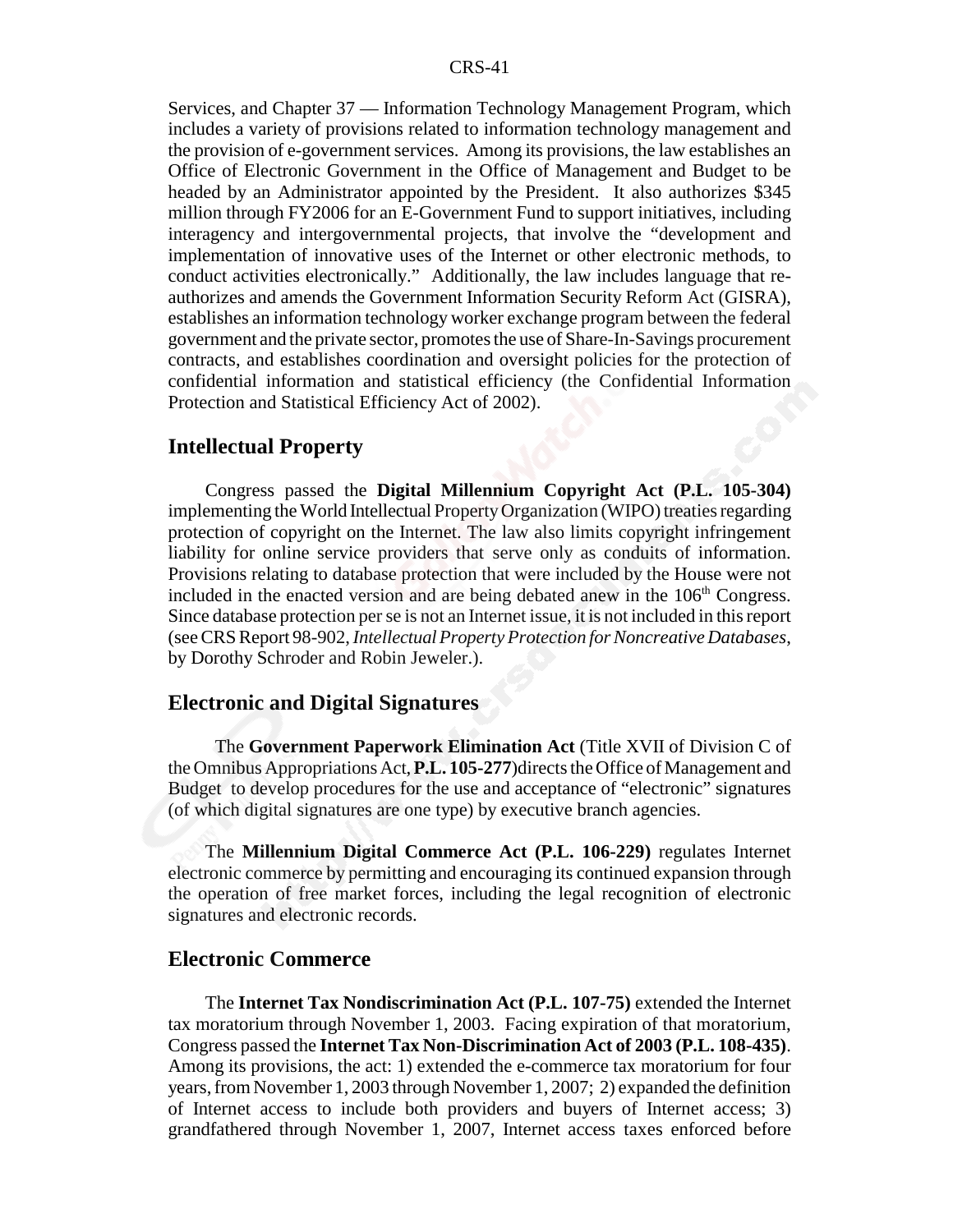October 1, 1998; 4) similarly grandfathered through November 1, 2005 Internet access taxes enforced before November 1, 2003; and 5) excluded Voice Over Internet Protocol (VoIP) and similar voice services.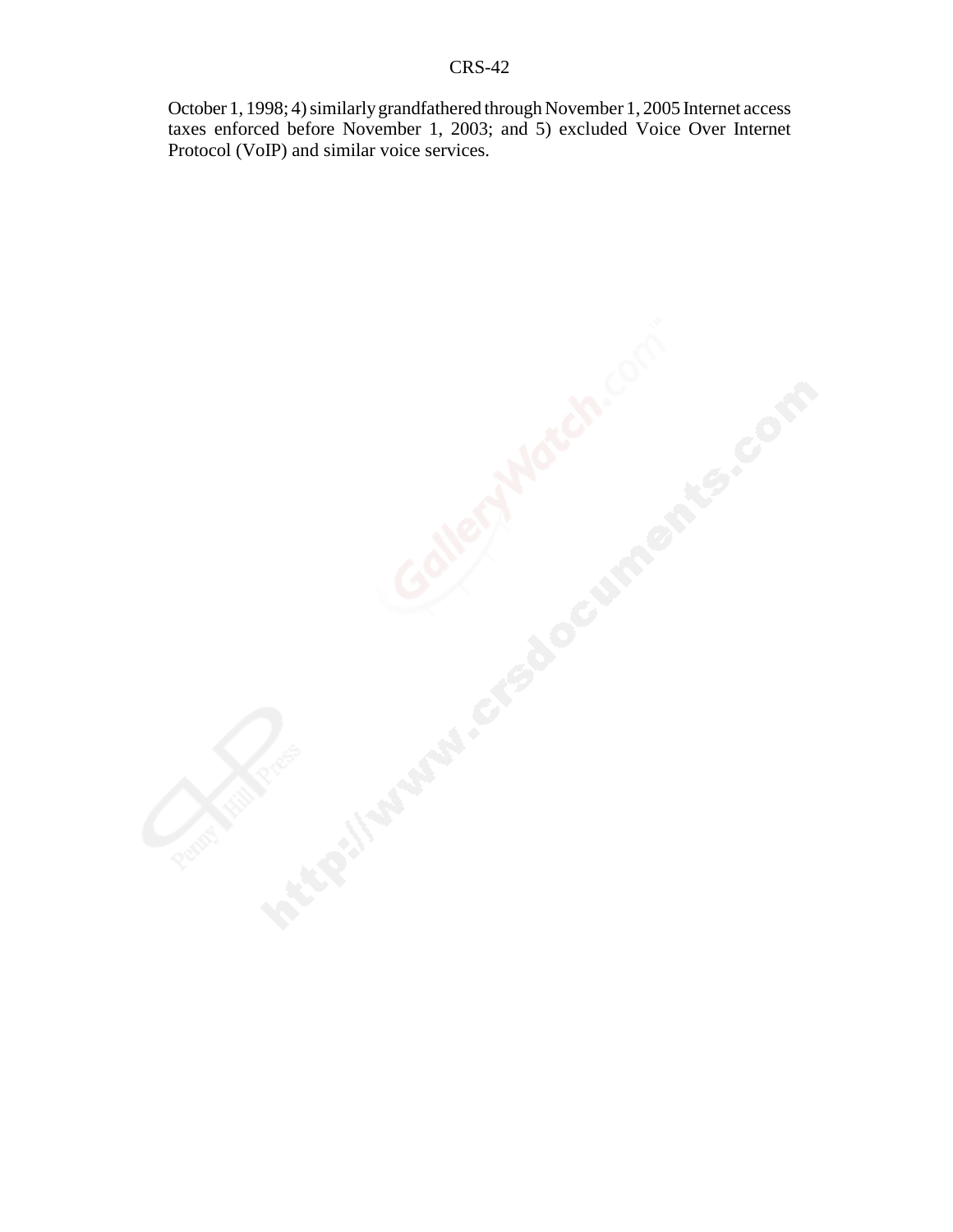| <b>Title</b>                                                                 | <b>Public law number</b> |
|------------------------------------------------------------------------------|--------------------------|
| FY1999 Omnibus Consolidated and Emergency<br>Supplemental Appropriations Act | P.L. 105-277             |
| Internet Tax Freedom Act                                                     | Division C, Title XI     |
| Children's Online Privacy Protection Act                                     | Division C, Title XIII   |
| Child Online Protection Act                                                  | Division C, Title XIV    |
| Government Paperwork Elimination Act                                         | Division C, Title XVII   |
| Protection of Children from Sexual Predators Act                             | P.L. 105-314             |
| <b>Identity Theft and Assumption Deterrence Act</b>                          | P.L. 105-318             |
| Digital Millennium Copyright Act                                             | P.L. 105-304             |
| Next Generation Internet Research Act                                        | P.L. 105-305             |

## **Table 1. Summary of Legislation Passed by the 105th Congress**

## **Table 2. Summary of Legislation Passed by the 106th Congress**

| Title                                                                                                                                                                 | <b>Public law number</b> |
|-----------------------------------------------------------------------------------------------------------------------------------------------------------------------|--------------------------|
| Millennium Digital Commerce Act                                                                                                                                       | P.L. 106-229             |
| <b>Computer Crime Enforcement Act</b>                                                                                                                                 | P.L. 106-572             |
| FY2001 Transportation Appropriations Act, section 501                                                                                                                 | P.L. 106-246             |
| FY2001 Treasury-General Government Appropriations Act,<br>section 646 (enacted by reference in the FY2001<br><b>Consolidated Appropriations Act)</b>                  | P.L. 106-554             |
| <b>Internet False Identification Prevention Act</b>                                                                                                                   | P.L. 106-578             |
| Children's Internet Protection Act (Title XVII of the FY2001)<br>Labor-HHS Appropriations Act, enacted by reference in the<br>FY2001 Consolidated Appropriations Act) | P.L. 106-554             |
| Anticybersquatting Consumer Protection Act (enacted by<br>reference in the FY2000 Consolidated Appropriations Act)                                                    | P.L. 106-113             |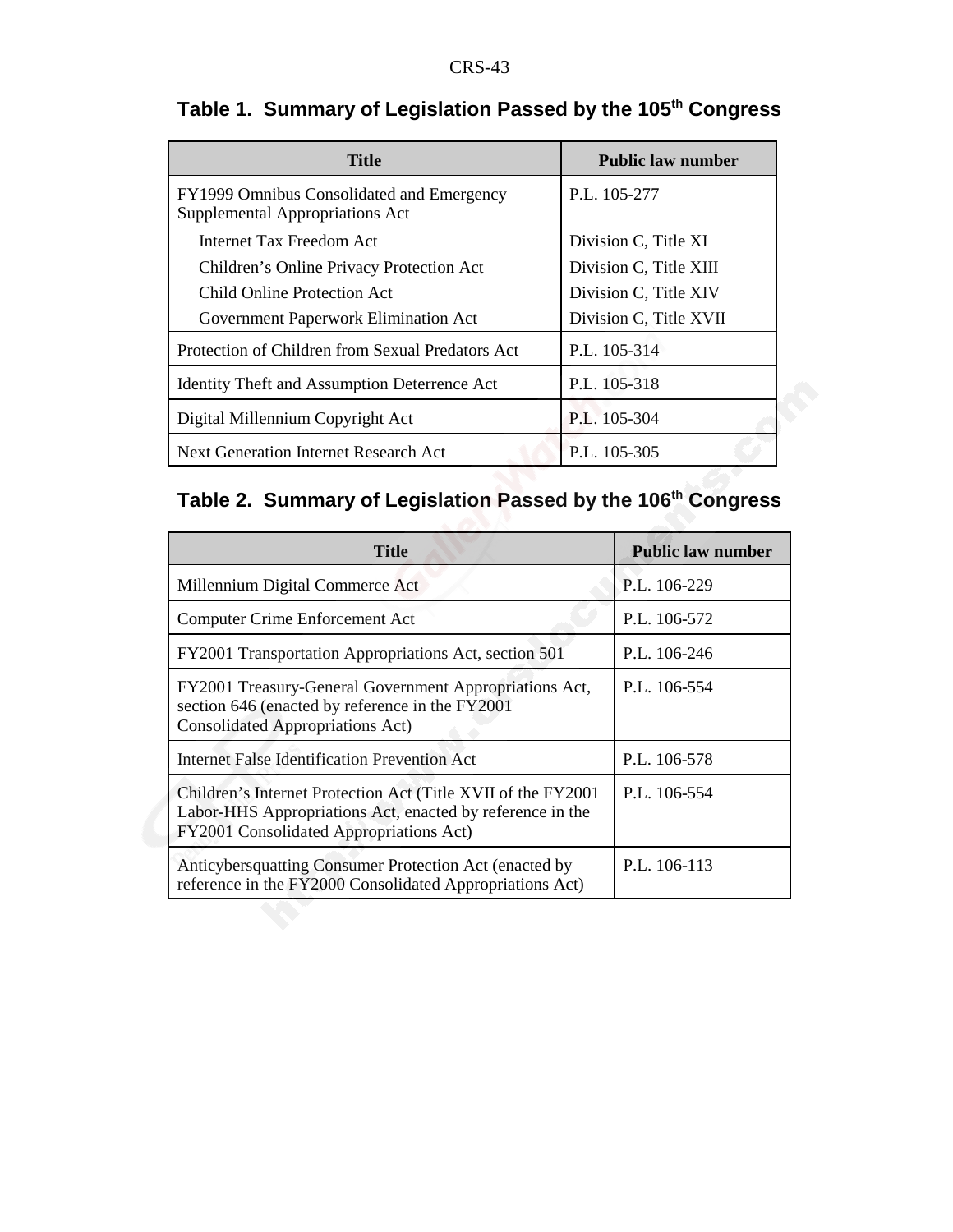| <b>Title</b>                                                                                                                 | <b>Public law number</b> |
|------------------------------------------------------------------------------------------------------------------------------|--------------------------|
| Uniting and Strengthening America by Providing<br>Appropriate Tools to Intercept and Obstruct Terrorism<br>(USA PATRIOT) Act | P.L. 107-56              |
| Internet Tax Nondiscrimination Act                                                                                           | P.L. 107-75              |
| Farm Security and Rural Investment Act (Section 6103)                                                                        | P.L. 107-171             |
| Cyber Security Enhancement Act (Section 225 of the<br>Homeland Security Act)                                                 | P.L. 107-296             |
| 21 <sup>st</sup> Century Department of Justice Authorization Act<br>(Section 305)                                            | P.L. 107-297             |
| Dot Kids Implementation and Efficiency Act                                                                                   | P.L. 107-317             |
| <b>E-Government Act</b>                                                                                                      | P.L. 107-347             |
| National Science Foundation Authorization Act of 2002<br>(Section 18d)                                                       | P.L. 107-368             |

## **Table 3. Summary of Legislation Passed by the 107th Congress**

## **Table 4. Summary of Legislation Passed by the 108th Congress**

| <b>Title</b>                                                                                                                               | <b>Public law number</b> |
|--------------------------------------------------------------------------------------------------------------------------------------------|--------------------------|
| <b>PROTECT</b> Act (Section 108, Misleading Domain<br>Names on the Internet)                                                               | P.L. 108-21              |
| <b>CAN-SPAM Act</b>                                                                                                                        | P.L. 108-187             |
| Internet Tax Non-Discrimination Act of 2003                                                                                                | P.L. 108-435             |
| Intelligence Reform and Terrorism Protection Act<br>(Section 1061)                                                                         | P.L. 108-458             |
| Fraudulent Online Identity Sanctions Act (Title II of the<br><b>Intellectual Property Protection and Courts Amendments</b><br>Act of 2004) | P.L. 108-482             |
| Commercial Spectrum Enhancement Act (Title II of the<br><b>ENHANCE 911 Act)</b>                                                            | P.L. 108-494             |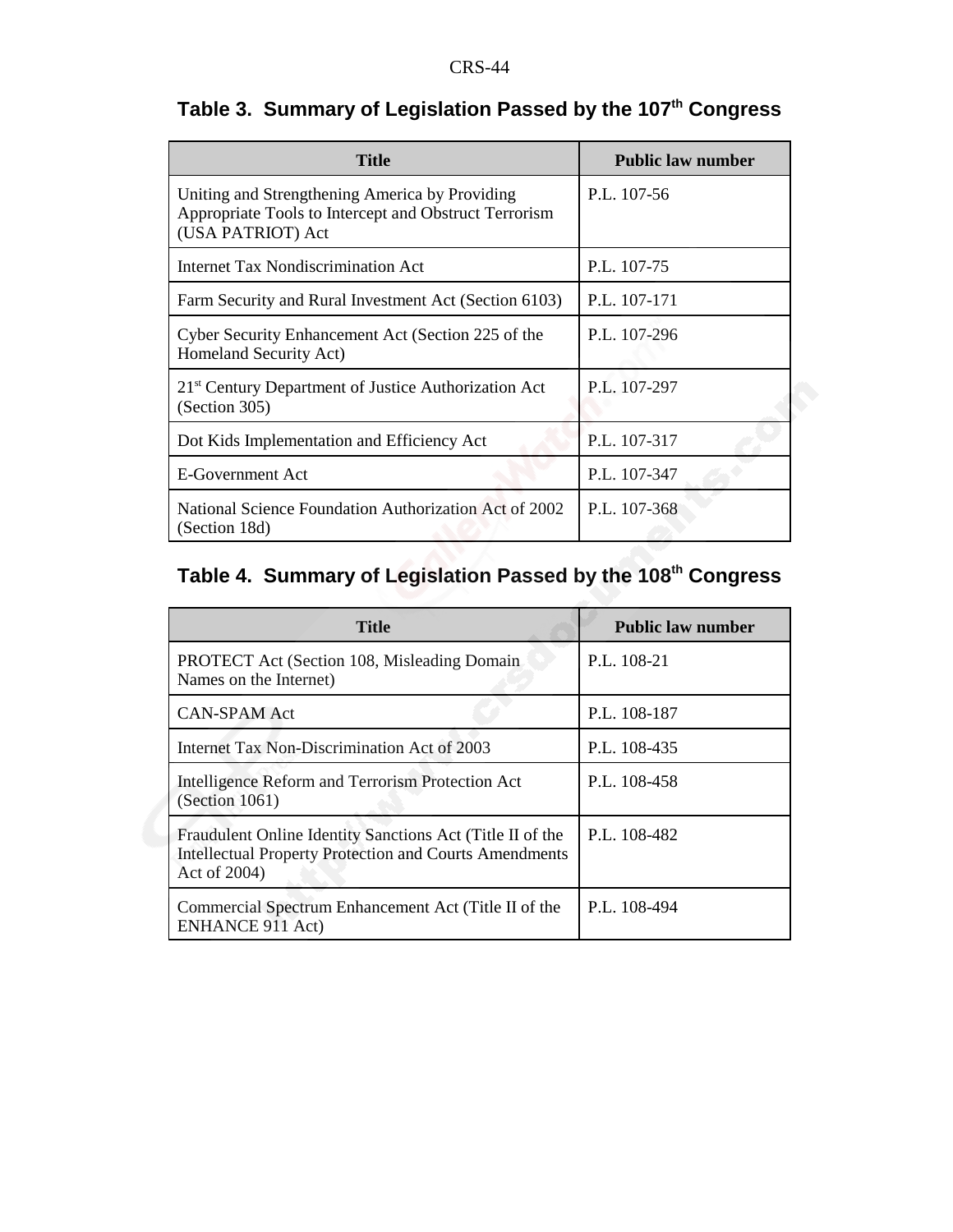## **Appendix D: Related CRS Reports**

#### **Broadband Internet Access**

- CRS Report RL33542, *Broadband Internet Access: Background and Issues*, by Angele A. Gilroy and Lennard G. Kruger.
- CRS Report RL30719, *Broadband Internet Access and the Digital Divide: Federal Assistance Programs*, by Lennard G. Kruger.
- CRS Report RS22444, *Net Neutrality: Background and Issues*, by Angele A. Gilroy.
- CRS Report RL33496, *Access to Broadband Networks*, by Charles B. Goldfarb.
- CRS Report RL32421, *Broadband over Powerlines: Regulatory and Policy Issues*, by Patricia Moloney Figliola.
- CRS Report RL32949, *Communications Act Revisions: Selected Issues for Consideration*, by Angele A. Gilroy.
- CRS Report RL33034, *Telecommunications Act: Competition, Innovation, and Reform*, by Charles B. Goldfarb.
- CRS Report RL32985, *Defining Cable Broadband Internet Access Service: Background and Analysis of the Supreme Court's Brand X Decision*, by Angie A. Welborn and Charles B. Goldfarb.
- CRS Report RL30018, *Long Distance Telephony: Bell Operating Company Entry Into the Long Distance Market*, by James R. Riehl.
- CRS Report RS20993, *Wireless Technology and Spectrum Demand: Third Generation (3G) and Beyond*, by Linda K. Moore.

#### **Computer and Internet Security**

- CRS Report RL32357, *Computer Security: A Summary of Selected Federal Laws, Executive Orders, and Presidential Directives*, by John D. Moteff.
- CRS Report RL32777, *Creating a National Framework for Cybersecurity: An Analysis of Issues and Options*, by Eric A. Fischer.
- CRS Report RL30153, *Critical Infrastructures: Background, Policy, and Implementation*, by John D. Moteff.
- CRS Report RL32331, *The Economic Impact of Cyber-Attacks*, by Brian Cashell, William D. Jackson, Mark Jickling, and Baird Webel.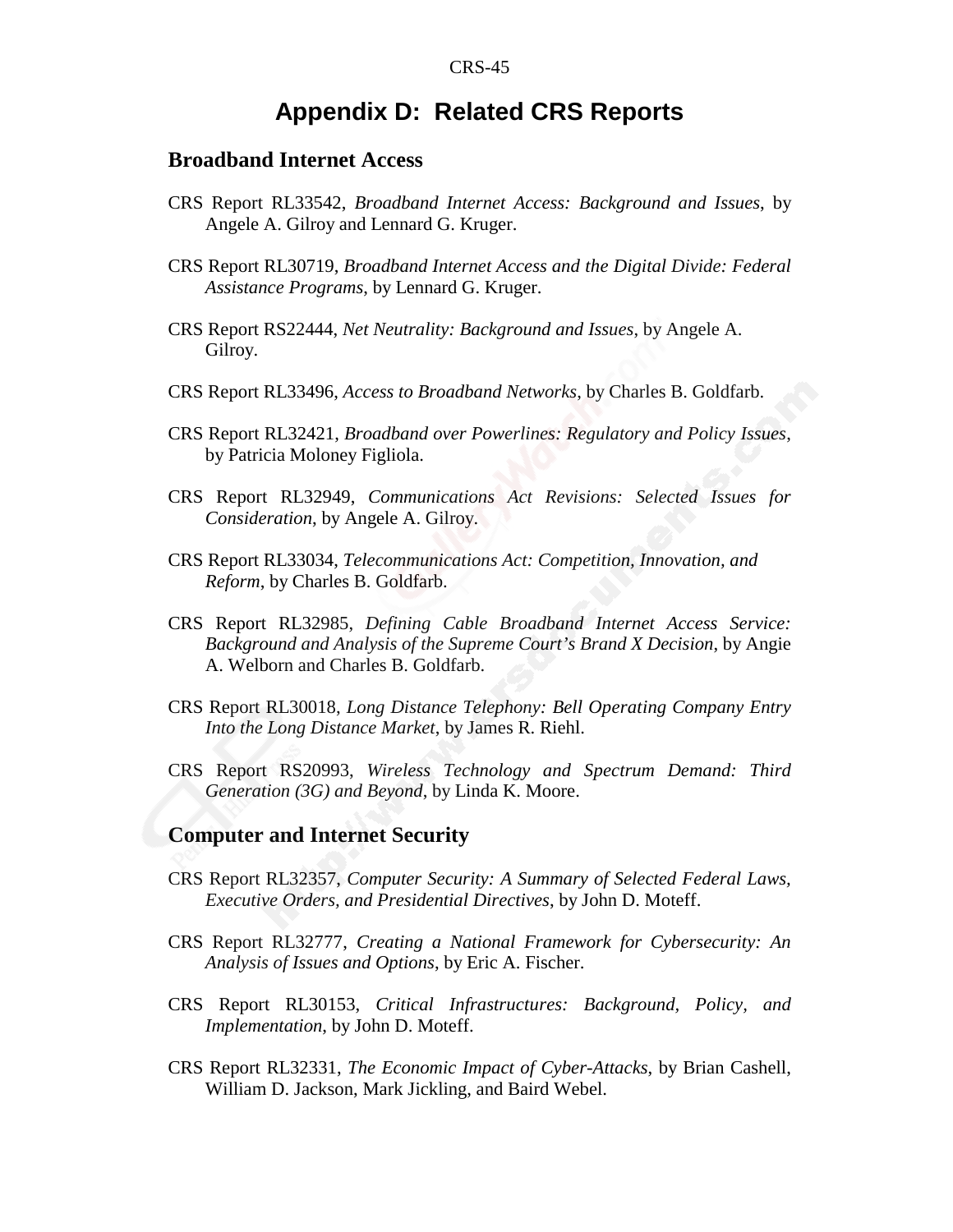CRS Report RL31289, *The Internet and the USA PATRIOT Act: Potential Implications for Electronic Privacy, Security, Commerce, and Government*, by Marcia S. Smith, Jeffrey W. Seifert, Glenn J. McLoughlin, and John Dimitri Moteff.

#### **Internet Privacy**

- CRS Report RL31289, *The Internet and the USA PATRIOT Act: Potential Implications for Electronic Privacy, Security, Commerce, and Government*, by Marcia S. Smith, Jeffrey W. Seifert, Glenn J. McLoughlin, and John Dimitri Moteff.
- CRS Report RL31408, *Internet Privacy: Overview and Pending Legislation*, by Patricia Moloney Figliola.
- CRS Report 98-326, *Privacy: An Overview of Federal Statutes Governing Wiretapping and Electronic Eavesdropping*, by Gina Marie Stevens and Charles Doyle.
- CRS Report RS22078, *Privacy and Civil Liberties Oversight Board: 109th Congress Proposed Refinements*, by Harold C. Relyea.
- CRS Report RS21851, *Privacy Protection: Mandating New Arrangements to Implement and Assess Federal Privacy Policy and Practice*, by Harold C. Relyea.
- CRS Report RL32706, *Spyware: Background and Policy Issues for Congress*, by Patricia Moloney Figliola.
- CRS Report RL31377, *The USA PATRIOT Act: A Legal Analysis*, by Charles Doyle.
- CRS Report RL32186, *USA PATRIOT Act Sunset: Provisions that Expire on December 31, 2005*, by Charles Doyle.

#### **Identity Theft**

- CRS Report RS22082, *Identity Theft: The Internet Connection*, by Marcia S. Smith.
- CRS Report RS22484, *Identity Theft Laws: State Penalties and Remedies and Pending Federal Bills*, by Kristin Thornblad.
- CRS Report RL32535, *Implementation of the Fair and Accurate Credit Transactions (FACT) Act of 2003*, by Angie A. Welborn and Grace Chu.
- CRS Report RL31919, *Remedies Available to Victims of Identity Theft*, by Angie A. Welborn.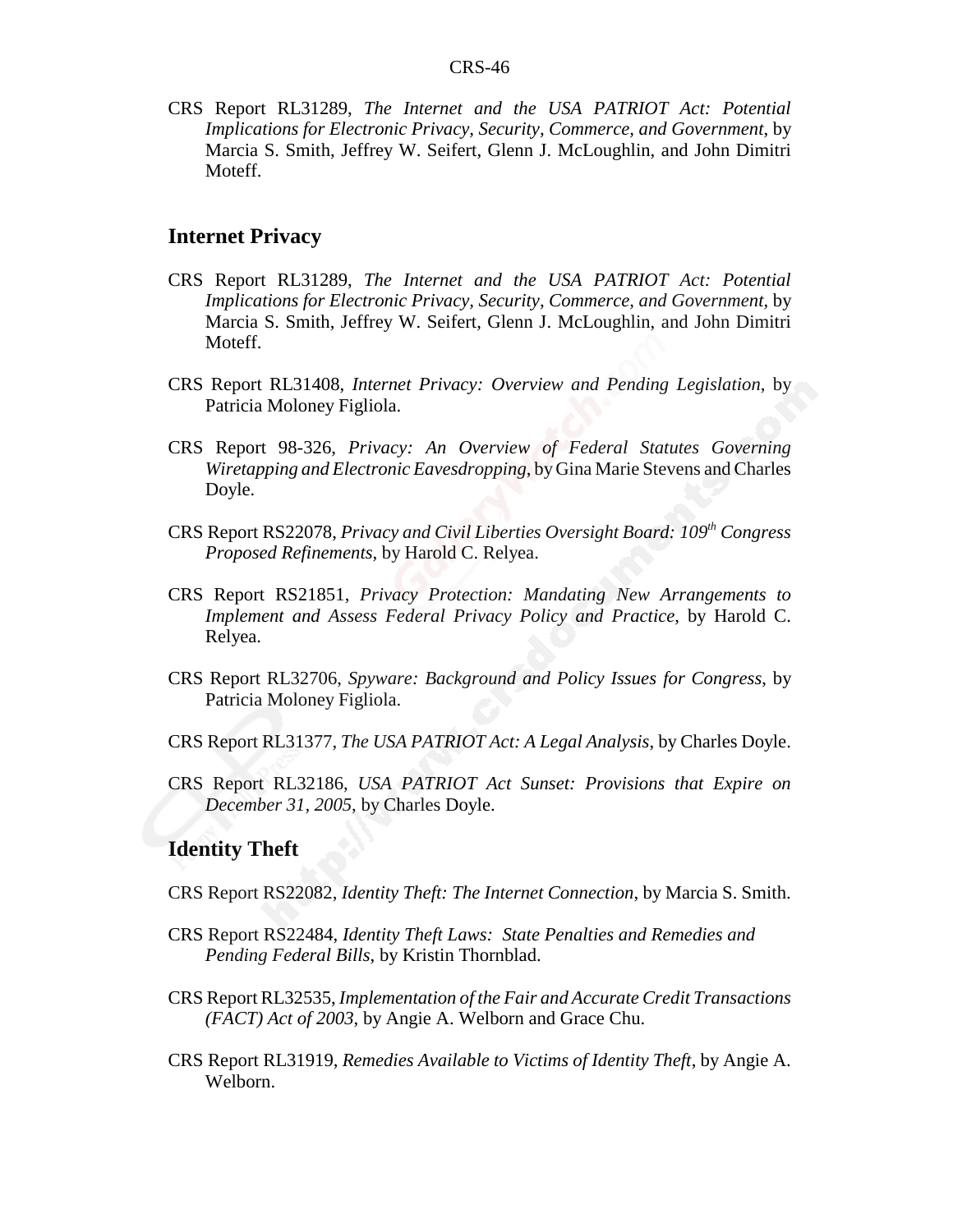- CRS Report RL33273, *Data Security: Federal Legislative Approaches*, by Gina Marie Stevens.
- CRS Report RS22374, *Data Security: Federal and State Laws*, by Gina Marie Stevens.
- CRS Report RL33199, *Personal Data Security Breaches: Context and Incident Summaries*, by Rita A. Tehan.

#### **"Spam"**

- CRS Report RL31953, *"Spam": An Overview of Issues Concerning Commercial Electronic Mail*, by Patricia Moloney Figliola.
- CRS Report RL31488, *Regulation of Unsolicited Commercial E-Mail*, by Angie A. Welborn.

#### **Protecting Children**

- CRS Report RS21328, *Internet: Status of Legislative Attempts to Protect Children from Unsuitable Material on the Web*, by Patricia Moloney Figliola.
- CRS Report 98-670, *Obscenity, Child Pornography, and Indecency: Recent Developments and Pending Issues*, by Henry Cohen.
- CRS Report RL33224, *Constitutionality of Requiring Sexually Explicit Material on the Internet to be Under a Separate Domain Name*, by Henry Cohen.

#### **Internet Domain Names**

- CRS Report 97-868, *Internet Domain Names: Background and Policy Issues*, by Lennard G. Kruger.
- CRS Report RL33224, *Constitutionality of Requiring Sexually Explicit Material on the Internet to be Under a Separate Domain Name*, by Henry Cohen.

#### **Government Information Technology Management**

- CRS Report RL31627, *Computer Software and Open Source Issues: A Primer*, by Jeffrey W. Seifert.
- CRS Report RL31594, *Congressional Continuity of Operations (COOP): An Overview of Concepts and Challenges*, by R. Eric Petersen and Jeffrey W. Seifert.
- CRS Report RL31857, *Continuity of Operations (COOP) in the Executive Branch: Background and Issues for Congress*, by R. Eric Petersen.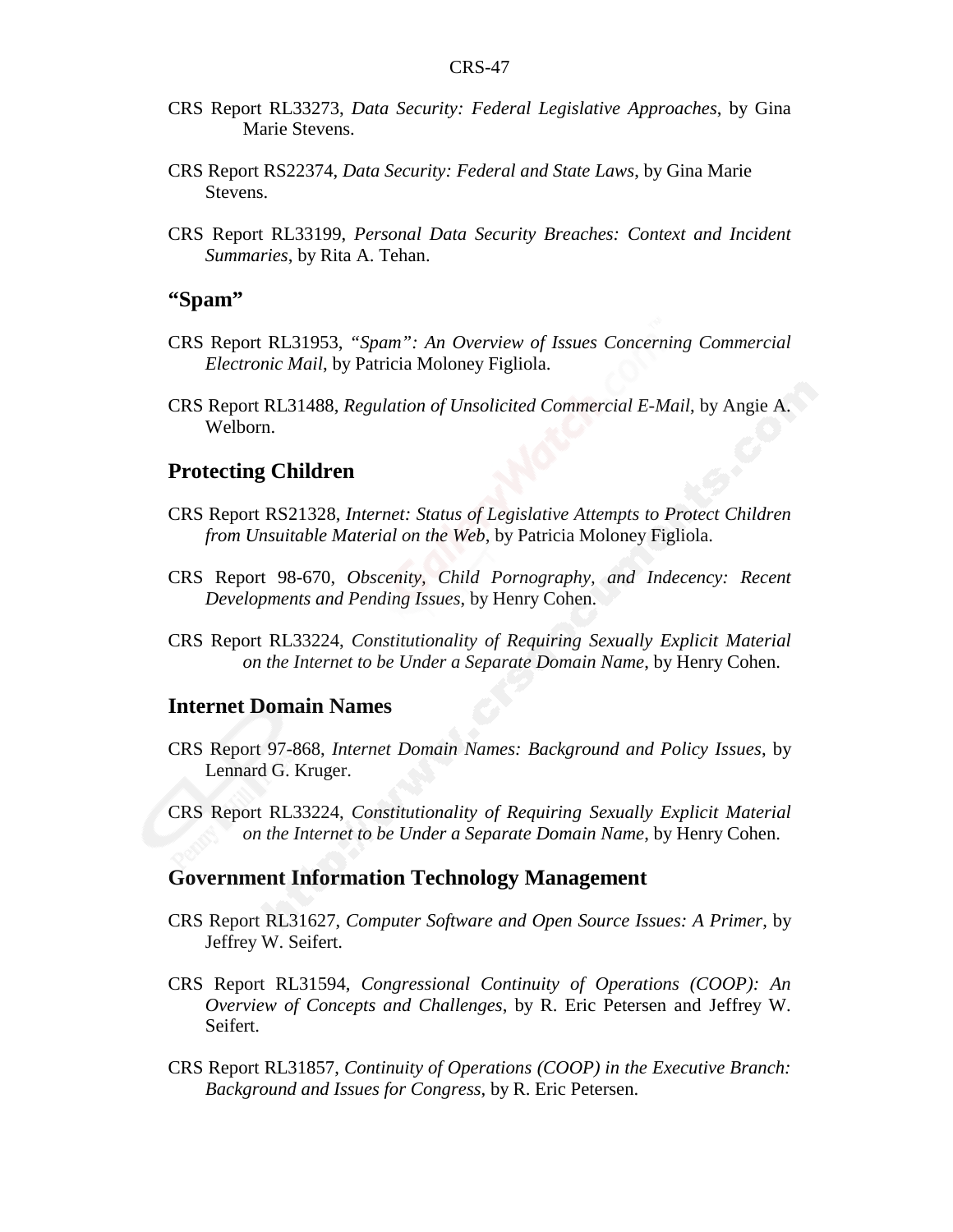- CRS Report RS21140, *Emergency Electronic Communications in Congress: Proposals and Issues*, by Jeffrey W. Seifert and R. Eric Petersen.
- CRS Report RL30914, *Federal Chief Information Officer (CIO): Opportunities and Challenges*, by Jeffrey W. Seifert.
- CRS Issue Brief IB10130, *The Federal Networking and Information Technology Research and Development Program: Funding Issues and Activities*, by Patricia Moloney Figliola.
- CRS Report RL31103, *House of Representatives Information Technology Management Issues: An Overview of the Effects on Institutional Operations, the Legislative Process, and Future Planning*, by Jeffrey W. Seifert and R. Eric Petersen.
- CRS Report RL32597, *Information Sharing for Homeland Security: A Brief Overview*, by Harold C. Relyea and Jeffrey W. Seifert.
- CRS Report RL31289, *The Internet and the USA PATRIOT Act: Potential Implications for Electronic Privacy, Security, Commerce, and Government*, by Marcia S. Smith, Jeffrey W. Seifert, Glenn J. McLoughlin, and John Dimitri Moteff.
- CRS Report RL31057, *A Primer on E-Government: Sectors, Stages, Opportunities, and Challenges of Online Governance*, by Jeffrey W. Seifert.

#### **Related Topics**

#### **Copyright and "Fair Use"**

- CRS Report RL31626, *Copyright Law: Statutory Royalty Rates for Webcasters*, by Robin Jeweler.
- CRS Report RL31827, *"Digital Rights" and Fair Use in Copyright Law*, by Robin Jeweler.
- CRS Report RL32035, *Digital Rights Management Legislation in the 107<sup>th</sup> and 108<sup>th</sup> Congresses*, by Robin Jeweler.
- CRS Report RS21206, *"Fair Use" on the Internet: Copyright's Reproduction and Public Display Rights*, by Robin Jeweler.
- CRS Report RL33516, *Copyright Exemptions for Distance Education: 17 U.S.C. 110(2), the Technology, Education, and Copyright Harmonization Act of 2002*, by Jared Huber, Brian T. Yeh, and Robin Jeweler.

#### **Electronic Commerce**